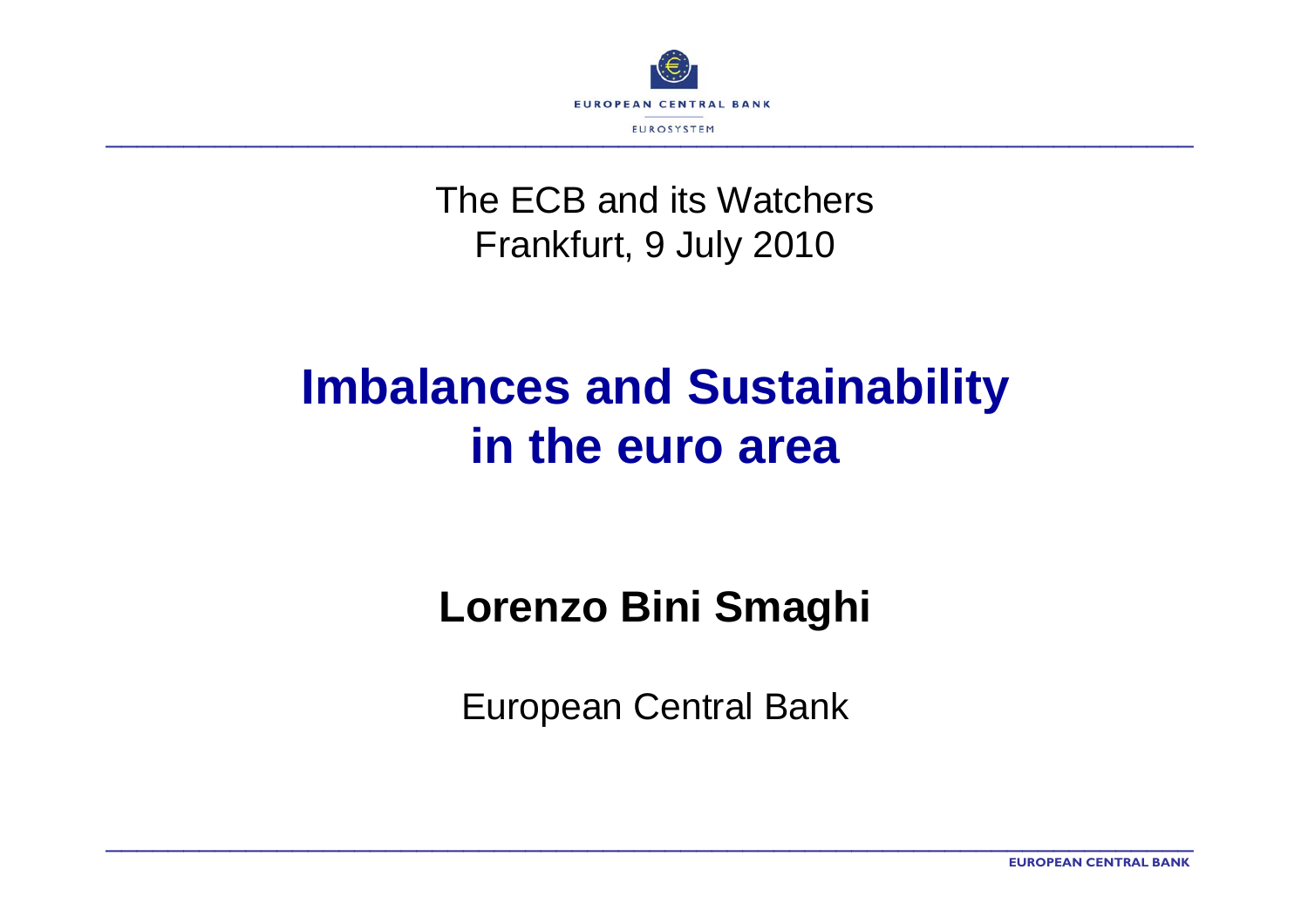# **Up until 6 months ago**

#### **The euro was celebrated for its successes**

\_\_\_\_\_\_\_\_\_\_\_\_\_\_\_\_\_\_\_\_\_\_\_\_\_\_\_\_\_\_\_\_\_\_\_\_\_\_\_\_\_\_\_\_\_\_\_\_\_\_\_\_\_\_\_\_\_\_\_\_\_\_\_\_\_\_\_\_\_\_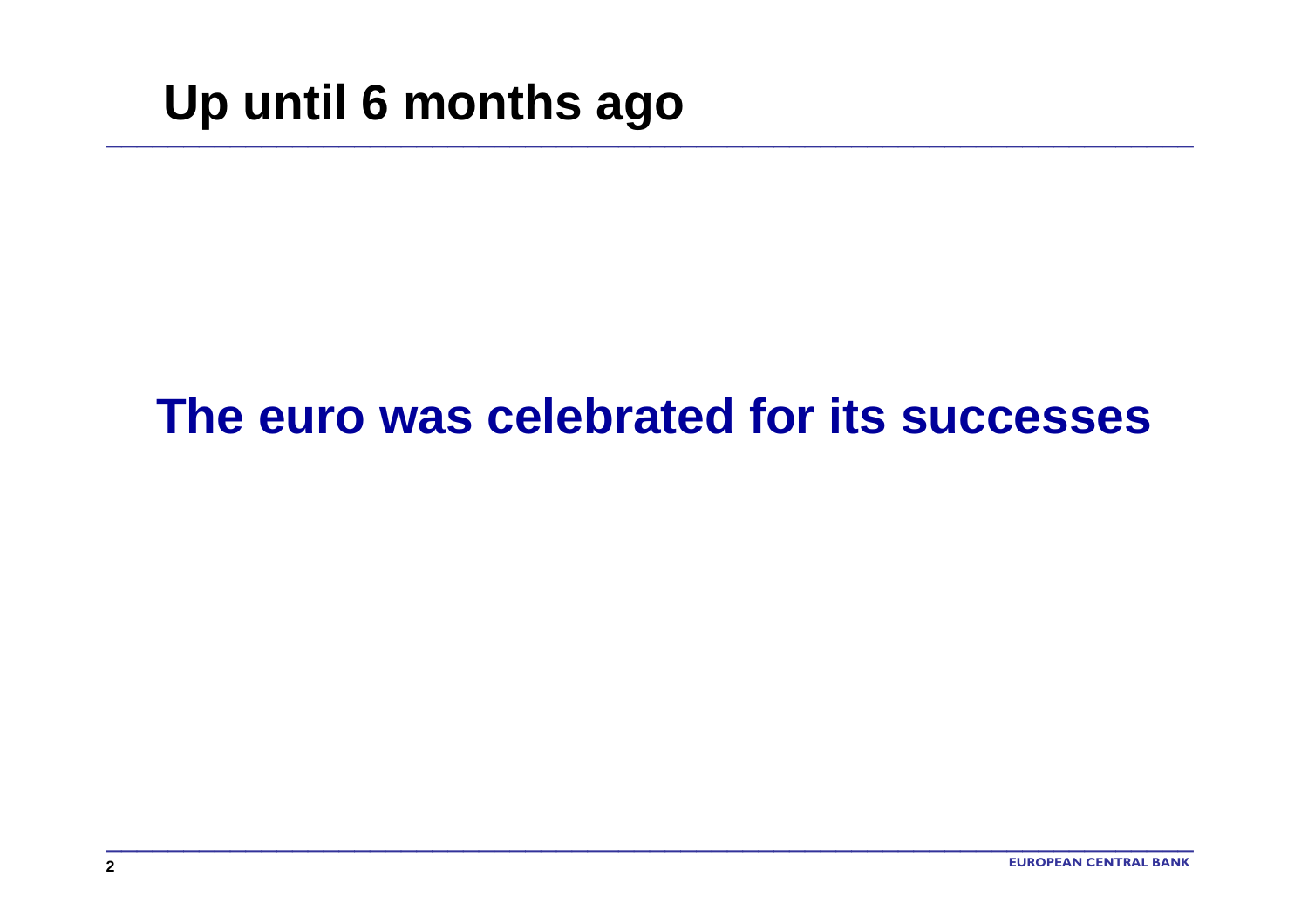# **In particular, over its first 11 years and a half**

\_\_\_\_\_\_\_\_\_\_\_\_\_\_\_\_\_\_\_\_\_\_\_\_\_\_\_\_\_\_\_\_\_\_\_\_\_\_\_\_\_\_\_\_\_\_\_\_\_\_\_\_\_\_\_\_\_\_\_\_\_\_\_\_\_\_\_\_\_\_

# **The euro delivered price stability**

\_\_\_\_\_\_\_\_\_\_\_\_\_\_\_\_\_\_\_\_\_\_\_\_\_\_\_\_\_\_\_\_\_\_\_\_\_\_\_\_\_\_\_\_\_\_\_\_\_\_\_\_\_\_\_\_\_\_\_\_\_\_\_\_\_\_\_\_\_\_

#### **The average inflation rate has been 1.98%**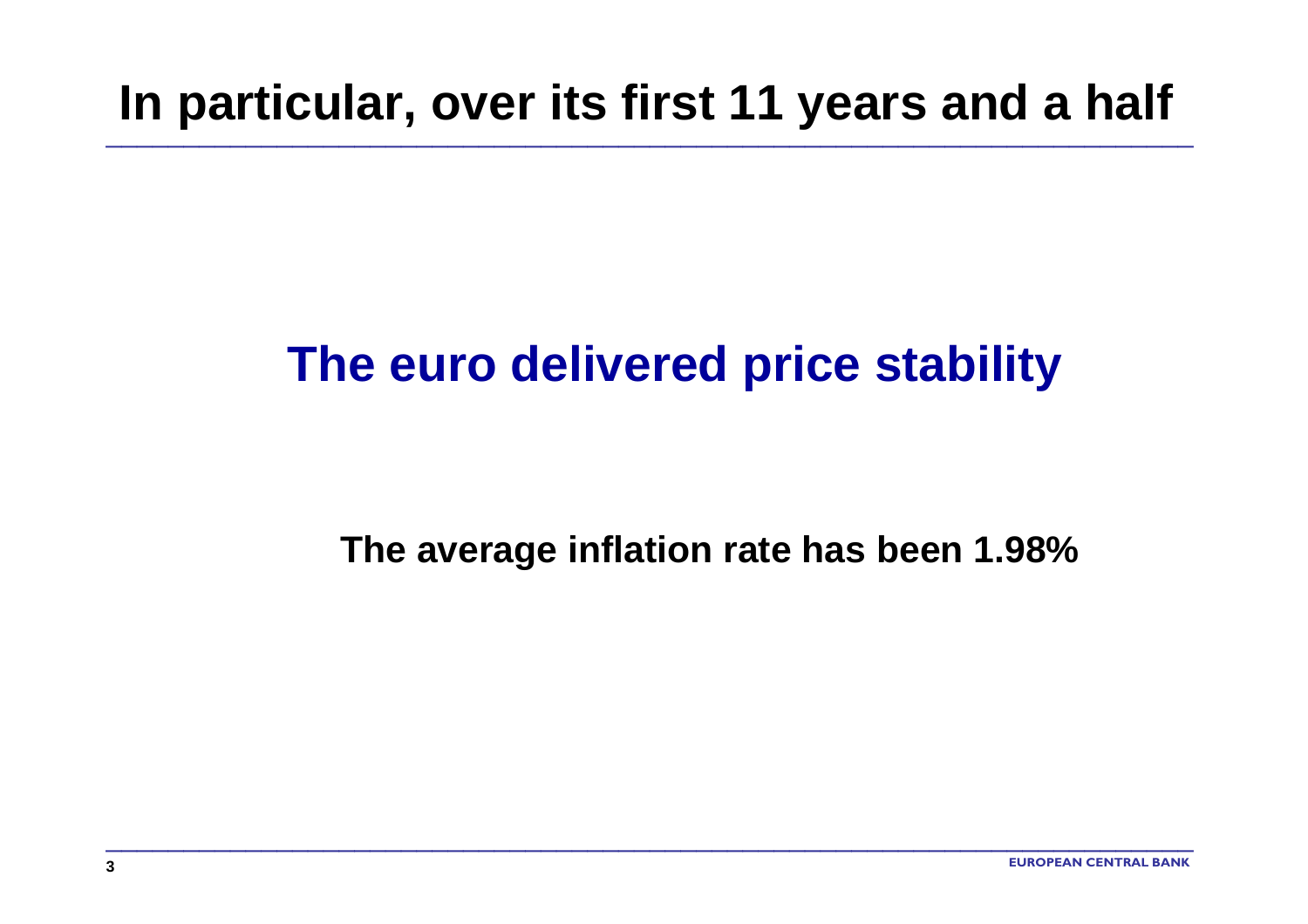## **Euro area growth**

#### **Has been slightly slower than in the US**

\_\_\_\_\_\_\_\_\_\_\_\_\_\_\_\_\_\_\_\_\_\_\_\_\_\_\_\_\_\_\_\_\_\_\_\_\_\_\_\_\_\_\_\_\_\_\_\_\_\_\_\_\_\_\_\_\_\_\_\_\_\_\_\_\_\_\_\_\_\_



\_\_\_\_\_\_\_\_\_\_\_\_\_\_\_\_\_\_\_\_\_\_\_\_\_\_\_\_\_\_\_\_\_\_\_\_\_\_\_\_\_\_\_\_\_\_\_\_\_\_\_\_\_\_\_\_\_\_\_\_\_\_\_\_\_\_\_\_\_\_

**Real GDP (1999=100).** Source: IMF and IMF projections (WEO, April 2010)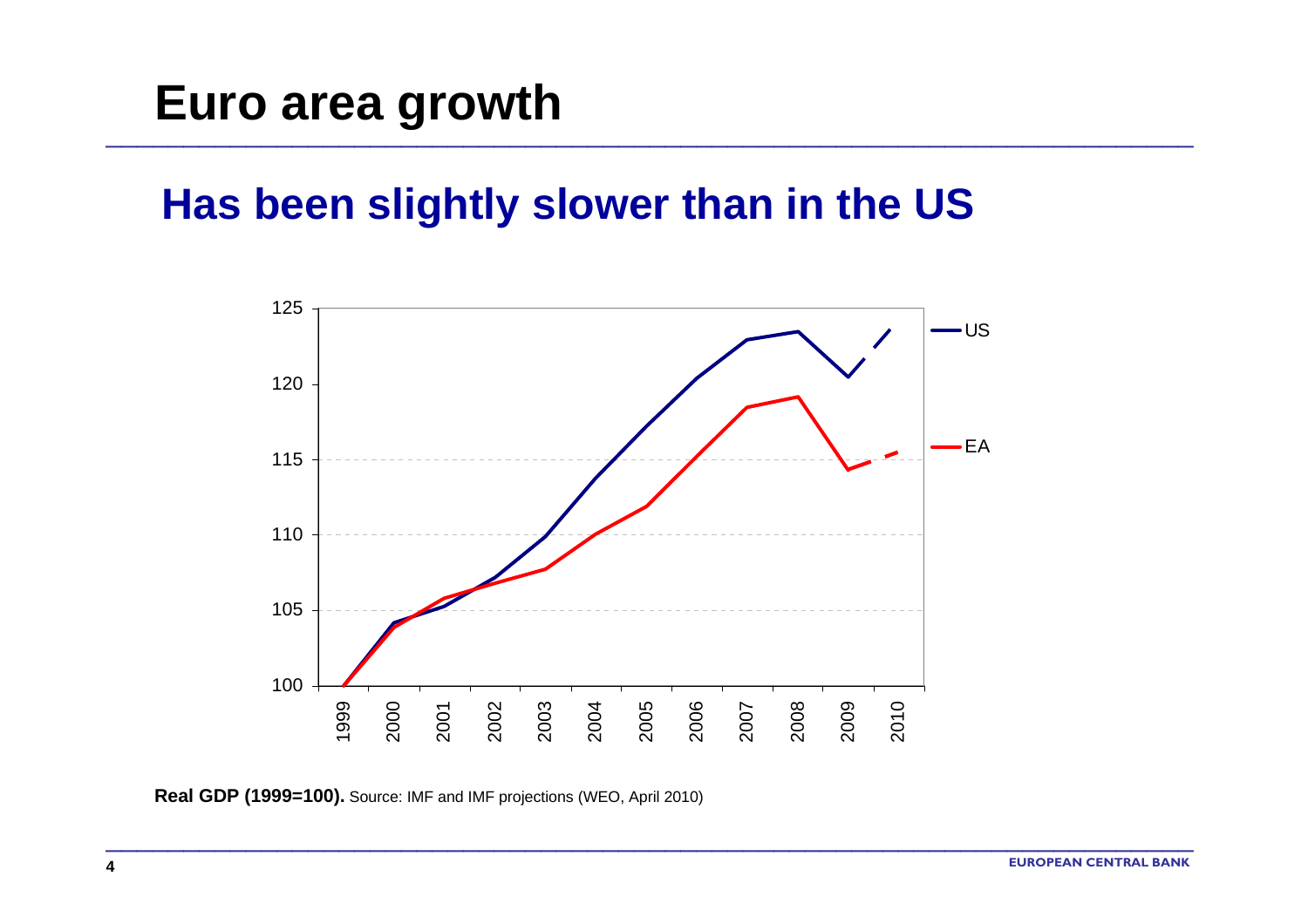## **But in per capita term**

#### **Growth has been similar to the US**



\_\_\_\_\_\_\_\_\_\_\_\_\_\_\_\_\_\_\_\_\_\_\_\_\_\_\_\_\_\_\_\_\_\_\_\_\_\_\_\_\_\_\_\_\_\_\_\_\_\_\_\_\_\_\_\_\_\_\_\_\_\_\_\_\_\_\_\_\_\_

\_\_\_\_\_\_\_\_\_\_\_\_\_\_\_\_\_\_\_\_\_\_\_\_\_\_\_\_\_\_\_\_\_\_\_\_\_\_\_\_\_\_\_\_\_\_\_\_\_\_\_\_\_\_\_\_\_\_\_\_\_\_\_\_\_\_\_\_\_\_

**Per capita GDP (1999=100).** Source: IMF and IMF projections (WEO, April 2010)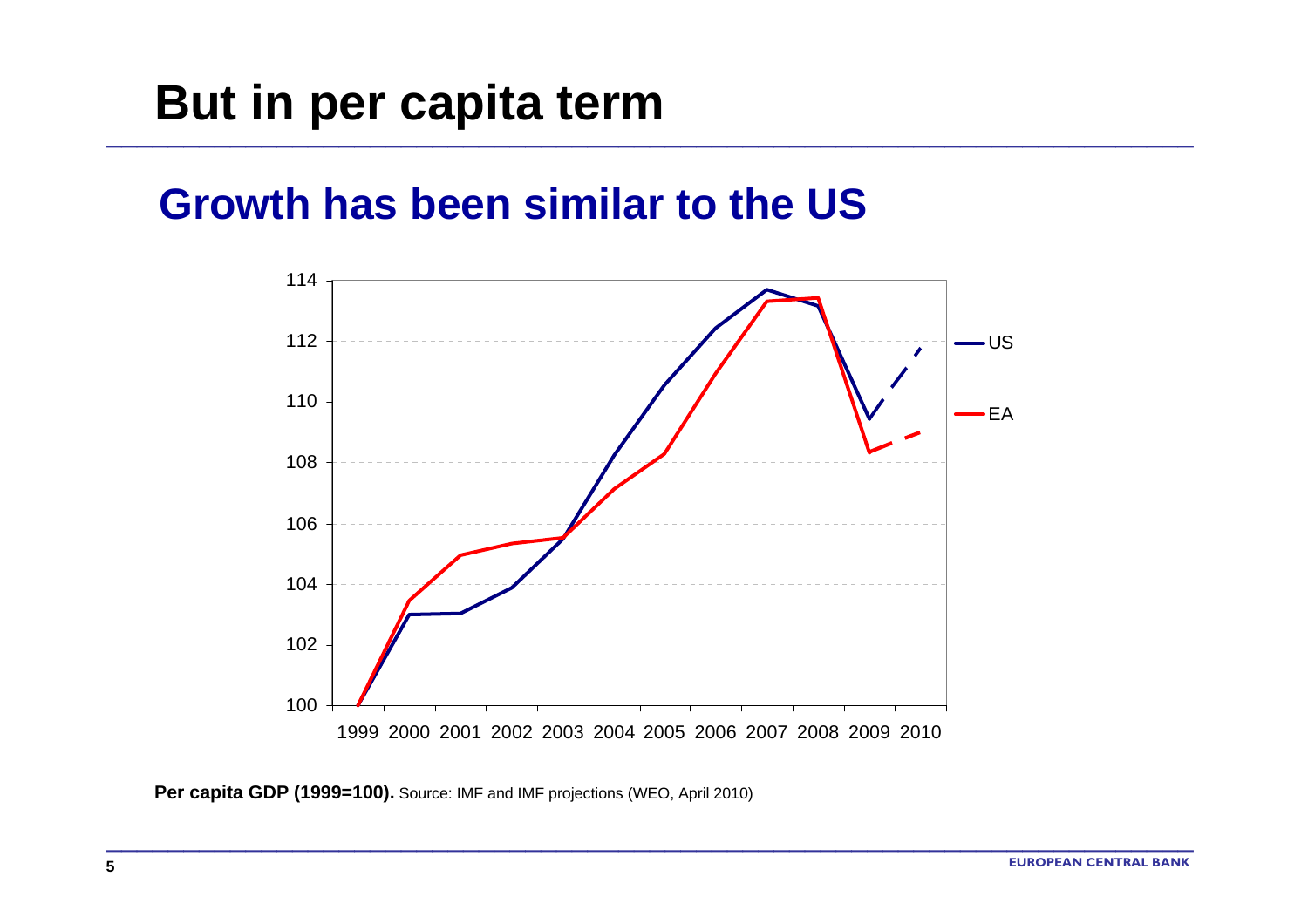### **Strong convergence**

#### **Of most lower income euro area countries**

\_\_\_\_\_\_\_\_\_\_\_\_\_\_\_\_\_\_\_\_\_\_\_\_\_\_\_\_\_\_\_\_\_\_\_\_\_\_\_\_\_\_\_\_\_\_\_\_\_\_\_\_\_\_\_\_\_\_\_\_\_\_\_\_\_\_\_\_\_\_



**Per capita GDP in PPS (euro area = 100)** Source: EC.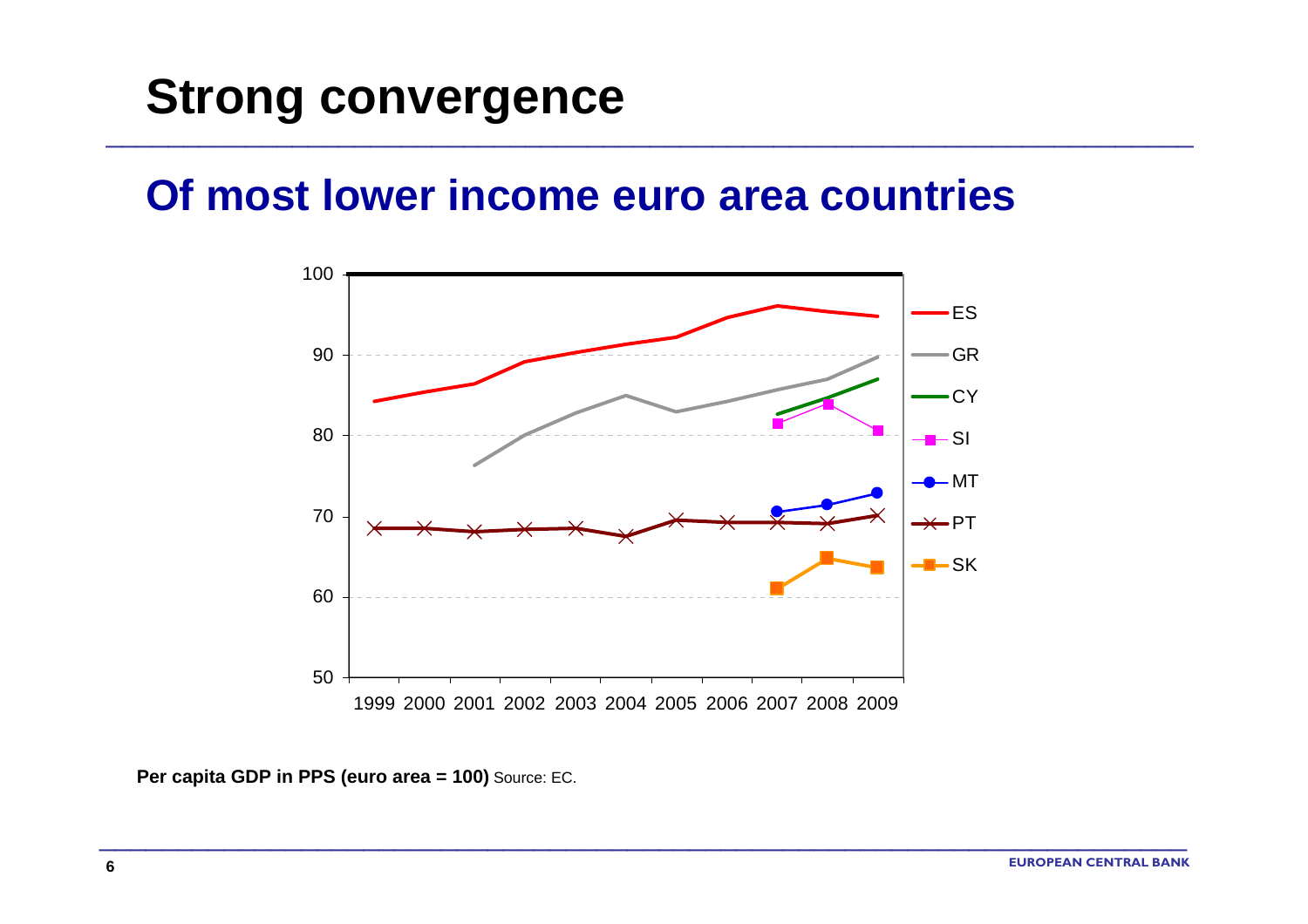## **But there have been divergences**

**In the performance of euro area countries**

**These divergences have been pointed out on various occasions by the ECB**

\_\_\_\_\_\_\_\_\_\_\_\_\_\_\_\_\_\_\_\_\_\_\_\_\_\_\_\_\_\_\_\_\_\_\_\_\_\_\_\_\_\_\_\_\_\_\_\_\_\_\_\_\_\_\_\_\_\_\_\_\_\_\_\_\_\_\_\_\_\_

**e.g.:**

**Monthly Bulletin, April 2007, "***Output growth differentials in the euro area: sources and implications***", pages 73 - 86**

**Monthly Bulletin, November 2008, "***Monitoring labour cost developments in the euro area countries***", pages 76-86**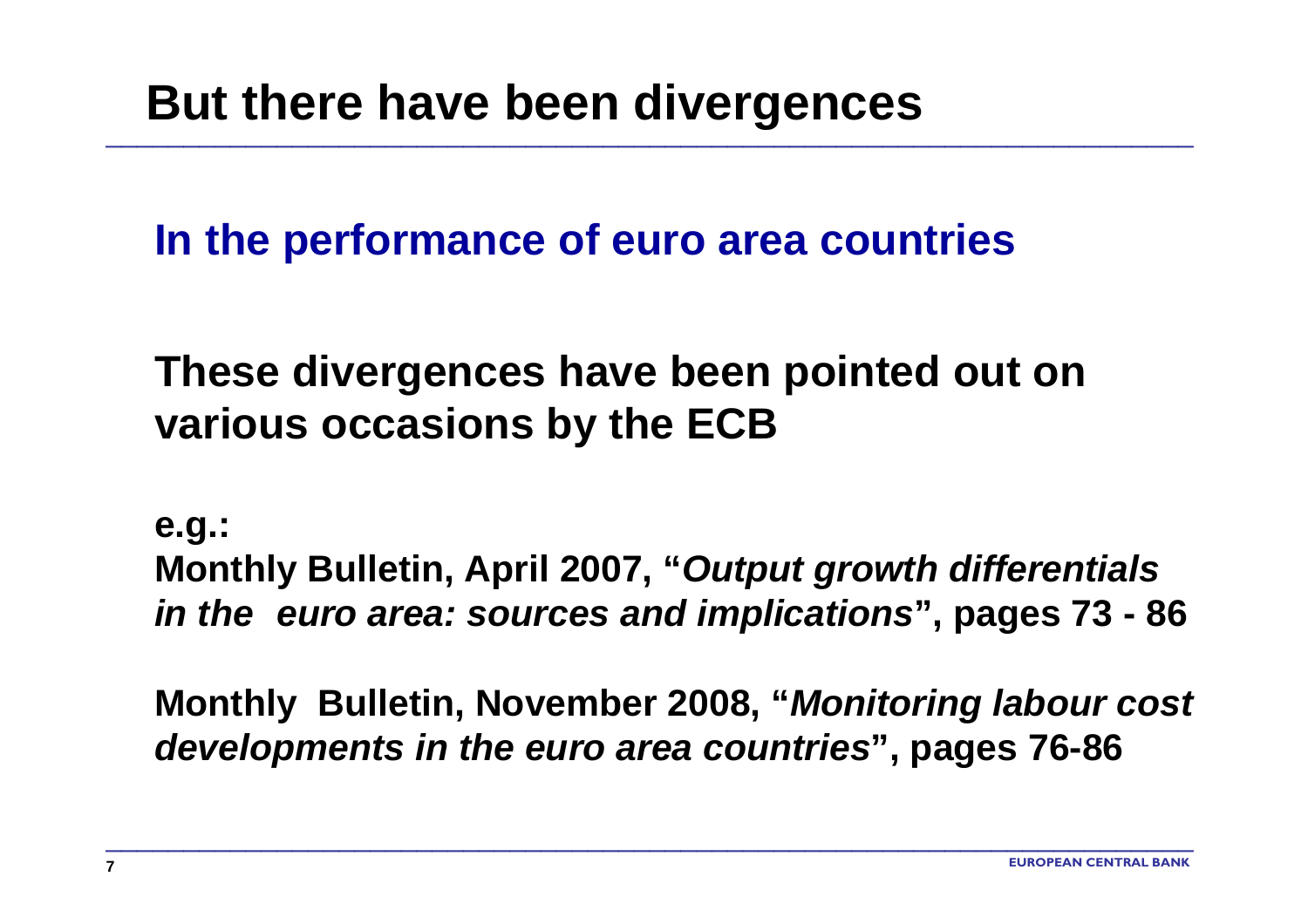# **Divergences**

#### **In the rate of growth of GDP**



\_\_\_\_\_\_\_\_\_\_\_\_\_\_\_\_\_\_\_\_\_\_\_\_\_\_\_\_\_\_\_\_\_\_\_\_\_\_\_\_\_\_\_\_\_\_\_\_\_\_\_\_\_\_\_\_\_\_\_\_\_\_\_\_\_\_\_\_\_\_

\_\_\_\_\_\_\_\_\_\_\_\_\_\_\_\_\_\_\_\_\_\_\_\_\_\_\_\_\_\_\_\_\_\_\_\_\_\_\_\_\_\_\_\_\_\_\_\_\_\_\_\_\_\_\_\_\_\_\_\_\_\_\_\_\_\_\_\_\_\_

**Real GDP Developments (1999=100)** Source: IMF and IMF projections (WEO, May 2010) for real GDP.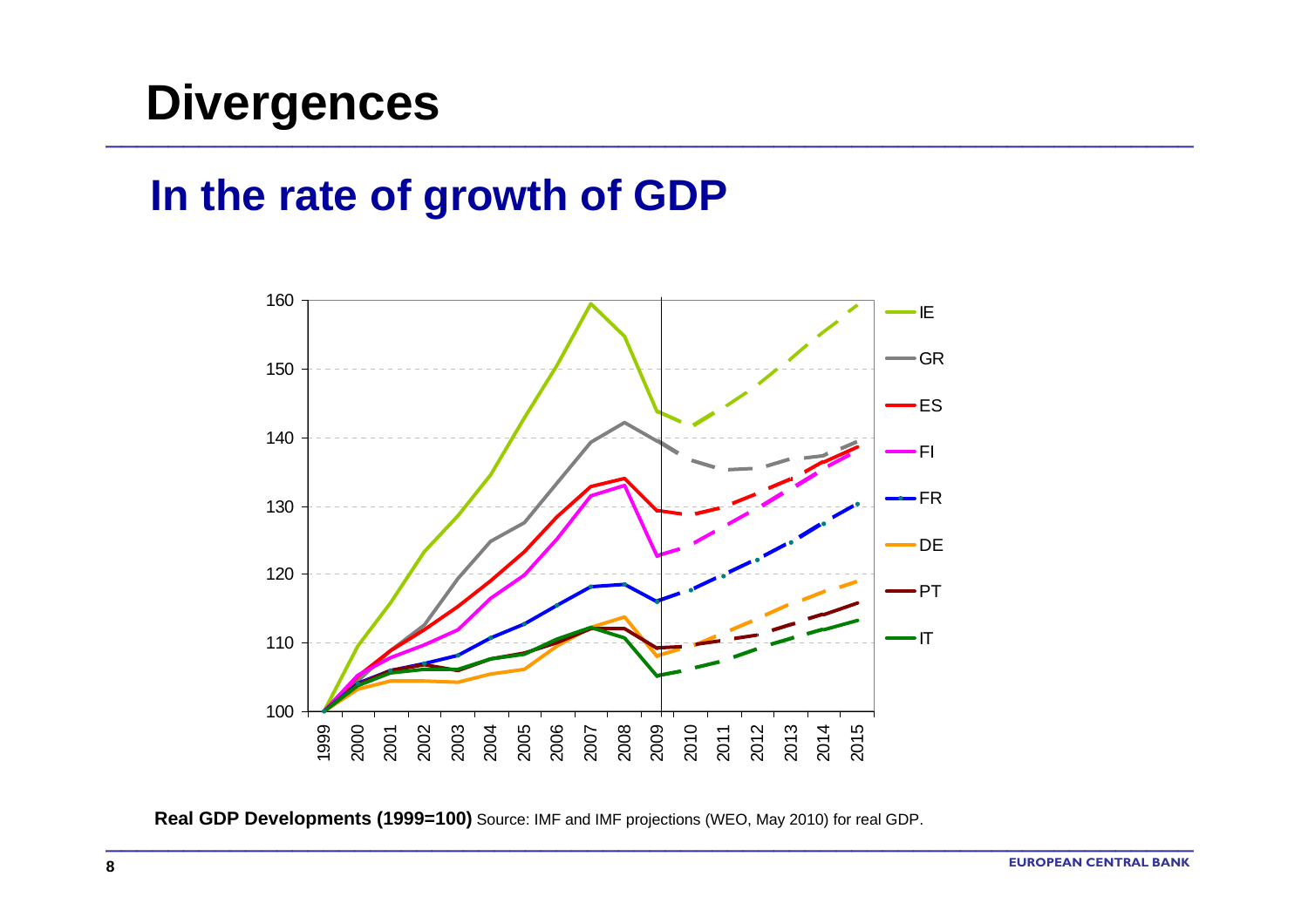# **Which were not aligned with**

 $\overline{\phantom{a}}$  , and the contract of the contract of the contract of the contract of the contract of the contract of the contract of the contract of the contract of the contract of the contract of the contract of the contrac

 $\overline{\phantom{a}}$  , and the contract of the contract of the contract of the contract of the contract of the contract of the contract of the contract of the contract of the contract of the contract of the contract of the contrac

#### **The rate of growth of domestic demand**



\_\_\_\_\_\_\_\_\_\_\_\_\_\_\_\_\_\_\_\_\_\_\_\_\_\_\_\_\_\_\_\_\_\_\_\_\_\_\_\_\_\_\_\_\_\_

\_\_\_\_\_\_\_\_\_\_\_\_\_\_\_\_\_\_\_\_\_\_\_\_\_\_\_\_\_\_\_\_\_\_\_\_\_\_\_\_\_\_\_\_\_\_

#### **Real GDP and demand composition (average 1999-2008)** Source: EC Notes: countries ranked in ascending order according to real GDP growth.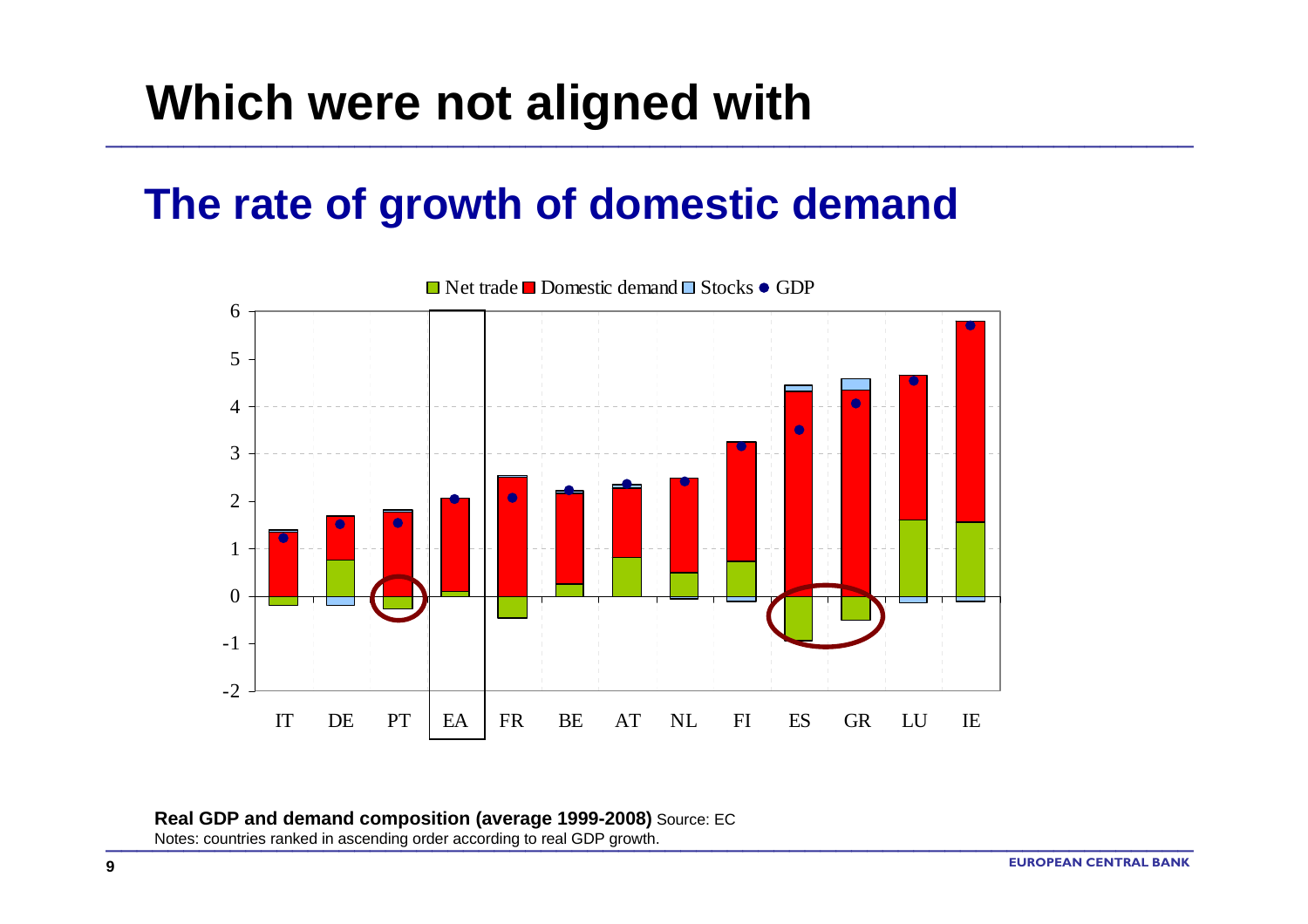# **Fuelled by**

### **Excessive credit growth in some countries…and very slow in others**

\_\_\_\_\_\_\_\_\_\_\_\_\_\_\_\_\_\_\_\_\_\_\_\_\_\_\_\_\_\_\_\_\_\_\_\_\_\_\_\_\_\_\_\_\_\_\_\_\_\_\_\_\_\_\_\_\_\_\_\_\_\_\_\_\_\_\_\_\_\_



\_\_\_\_\_\_\_\_\_\_\_\_\_\_\_\_\_\_\_\_\_\_\_\_\_\_\_\_\_\_\_\_\_\_\_\_\_\_\_\_\_\_\_\_\_\_\_\_\_\_\_\_\_\_\_\_\_\_\_\_\_\_\_\_\_\_\_\_\_\_

**Loans to the private sector (average 1999-2008)** Source: ECB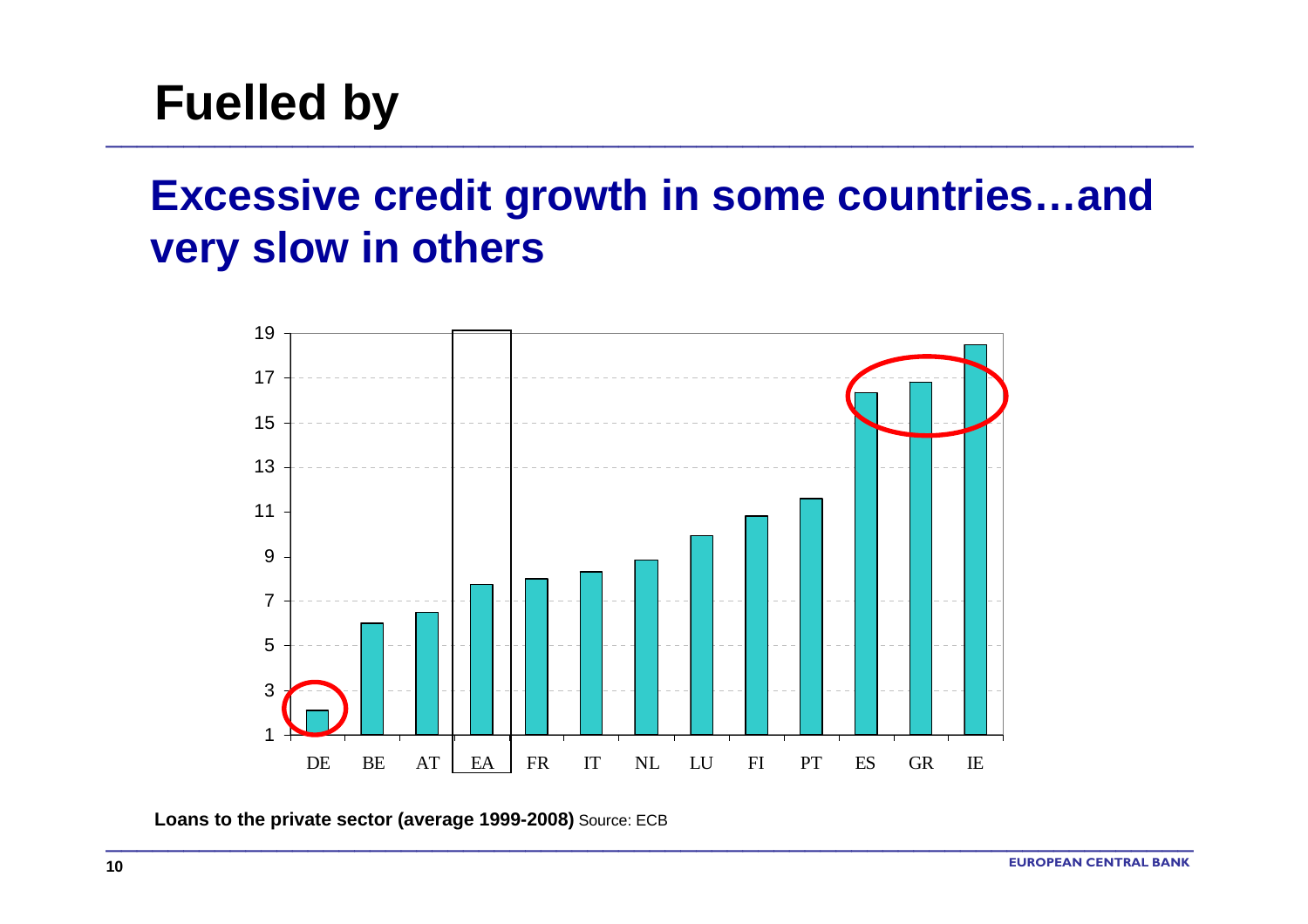# **In particular in the housing market**

\_\_\_\_\_\_\_\_\_\_\_\_\_\_\_\_\_\_\_\_\_\_\_\_\_\_\_\_\_\_\_\_\_\_\_\_\_\_\_\_\_\_\_\_\_\_\_\_\_\_\_\_\_\_\_\_\_\_\_\_\_\_\_\_\_\_\_\_\_\_

\_\_\_\_\_\_\_\_\_\_\_\_\_\_\_\_\_\_\_\_\_\_\_\_\_\_\_\_\_\_\_\_\_\_\_\_\_\_\_\_\_\_\_\_\_\_\_\_\_\_\_\_\_\_\_\_\_\_\_\_\_\_\_\_\_\_\_\_\_\_

#### **Of some countries**



Construction investment in % of GDP Cumulated changes in real house prices



Source: Own computation on EC, ECB. Real house prices deflated with HICP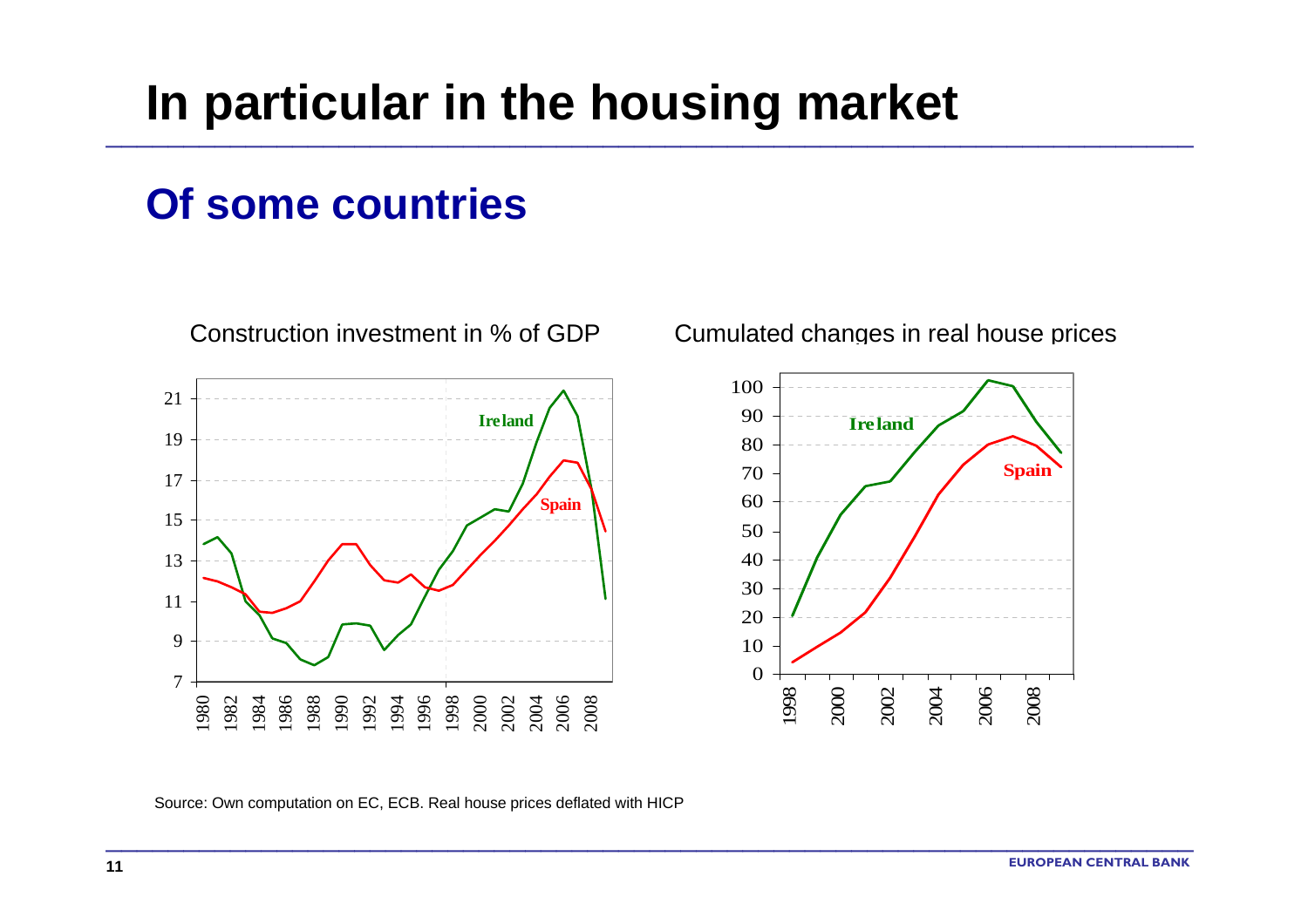# **And divergences in cost competitiveness**

\_\_\_\_\_\_\_\_\_\_\_\_\_\_\_\_\_\_\_\_\_\_\_\_\_\_\_\_\_\_\_\_\_\_\_\_\_\_\_\_\_\_\_\_\_\_\_\_\_\_\_\_\_\_\_\_\_\_\_\_\_\_\_\_\_\_\_\_\_\_

### **Driven by excess growth of wages with respect to productivity**



**Competitiveness calculated on the basis of Unit Labour Costs, relative to Germany. 2000Q4= 100** Source: Eurostat. Note: Quarterly data up to 2010 Q1 for Germany and Spain, 2009Q3 for Ireland and 2009Q4 for the other countries, except for Portugal which is based on annual data (up to 2009). Note: The ULC indices are set to 100 in the last quarter before the euro area accession of Greece. The ULC developments presented for Greece and Portugal might differ from the calculations made by the National Central Banks. The quarterly pattern in Greek ULC is affected by substantial volatility in quarterly compensation of employees figures.

\_\_\_\_\_\_\_\_\_\_\_\_\_\_\_\_\_\_\_\_\_\_\_\_\_\_\_\_\_\_\_\_\_\_\_\_\_\_\_\_\_\_\_\_\_\_

 $\overline{\phantom{a}}$  , and the contract of the contract of the contract of the contract of the contract of the contract of the contract of the contract of the contract of the contract of the contract of the contract of the contrac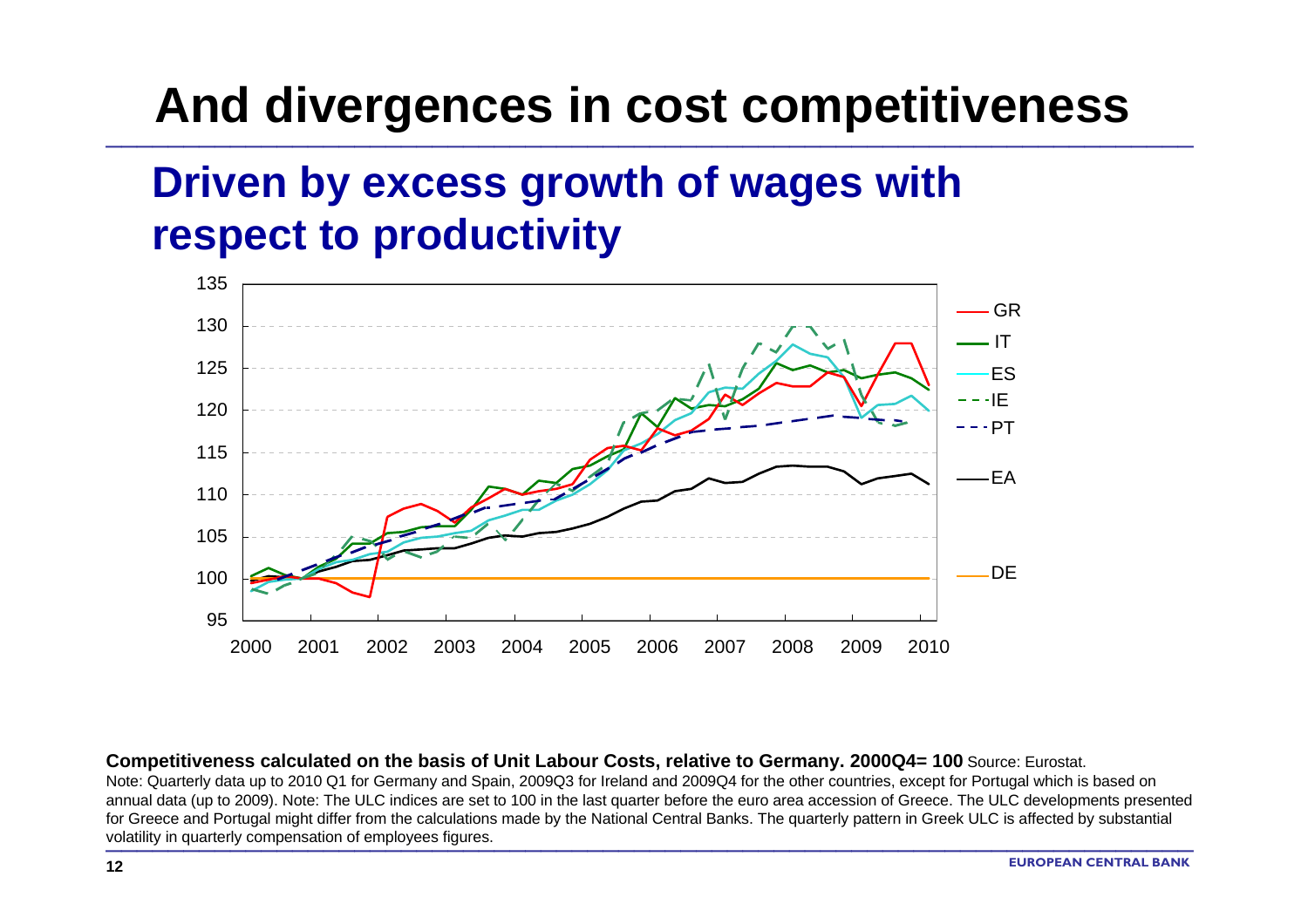# **Producing deficits**

#### **In the current account positions of some countries**

\_\_\_\_\_\_\_\_\_\_\_\_\_\_\_\_\_\_\_\_\_\_\_\_\_\_\_\_\_\_\_\_\_\_\_\_\_\_\_\_\_\_\_\_\_\_\_\_\_\_\_\_\_\_\_\_\_\_\_\_\_\_\_\_\_\_\_\_\_\_



\_\_\_\_\_\_\_\_\_\_\_\_\_\_\_\_\_\_\_\_\_\_\_\_\_\_\_\_\_\_\_\_\_\_\_\_\_\_\_\_\_\_\_\_\_\_\_\_\_\_\_\_\_\_\_\_\_\_\_\_\_\_\_\_\_\_\_\_\_\_

**Current account in % of GDP**. Source: EC. Note: 2010 is forecast (EC May 2010)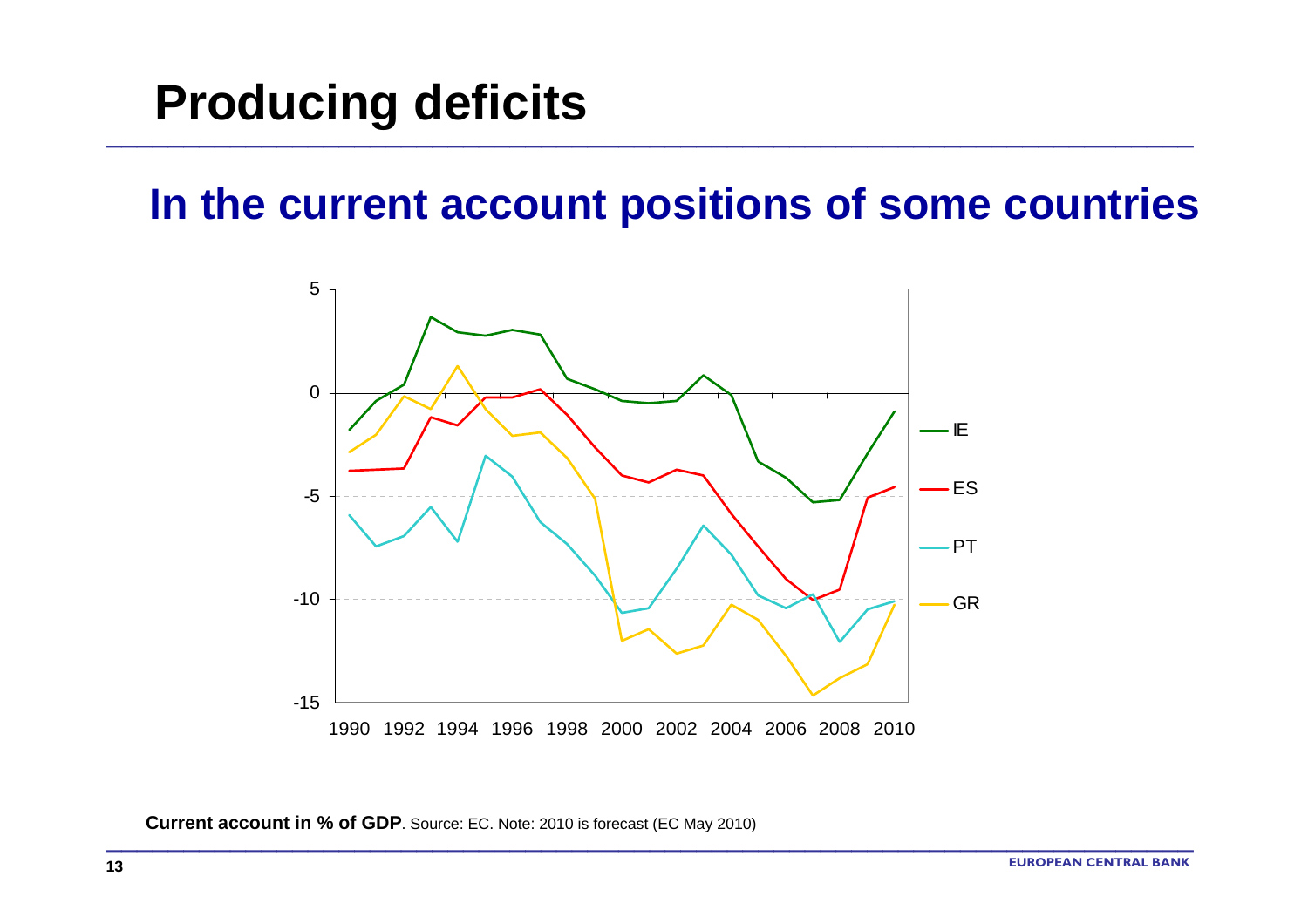## **And surpluses**

#### **In the current account position of other countries**

\_\_\_\_\_\_\_\_\_\_\_\_\_\_\_\_\_\_\_\_\_\_\_\_\_\_\_\_\_\_\_\_\_\_\_\_\_\_\_\_\_\_\_\_\_\_\_\_\_\_\_\_\_\_\_\_\_\_\_\_\_\_\_\_\_\_\_\_\_\_



\_\_\_\_\_\_\_\_\_\_\_\_\_\_\_\_\_\_\_\_\_\_\_\_\_\_\_\_\_\_\_\_\_\_\_\_\_\_\_\_\_\_\_\_\_\_\_\_\_\_\_\_\_\_\_\_\_\_\_\_\_\_\_\_\_\_\_\_\_\_

**Current account in % of GDP.** Source: EC. Note: 2010 is forecast (EC May 2010)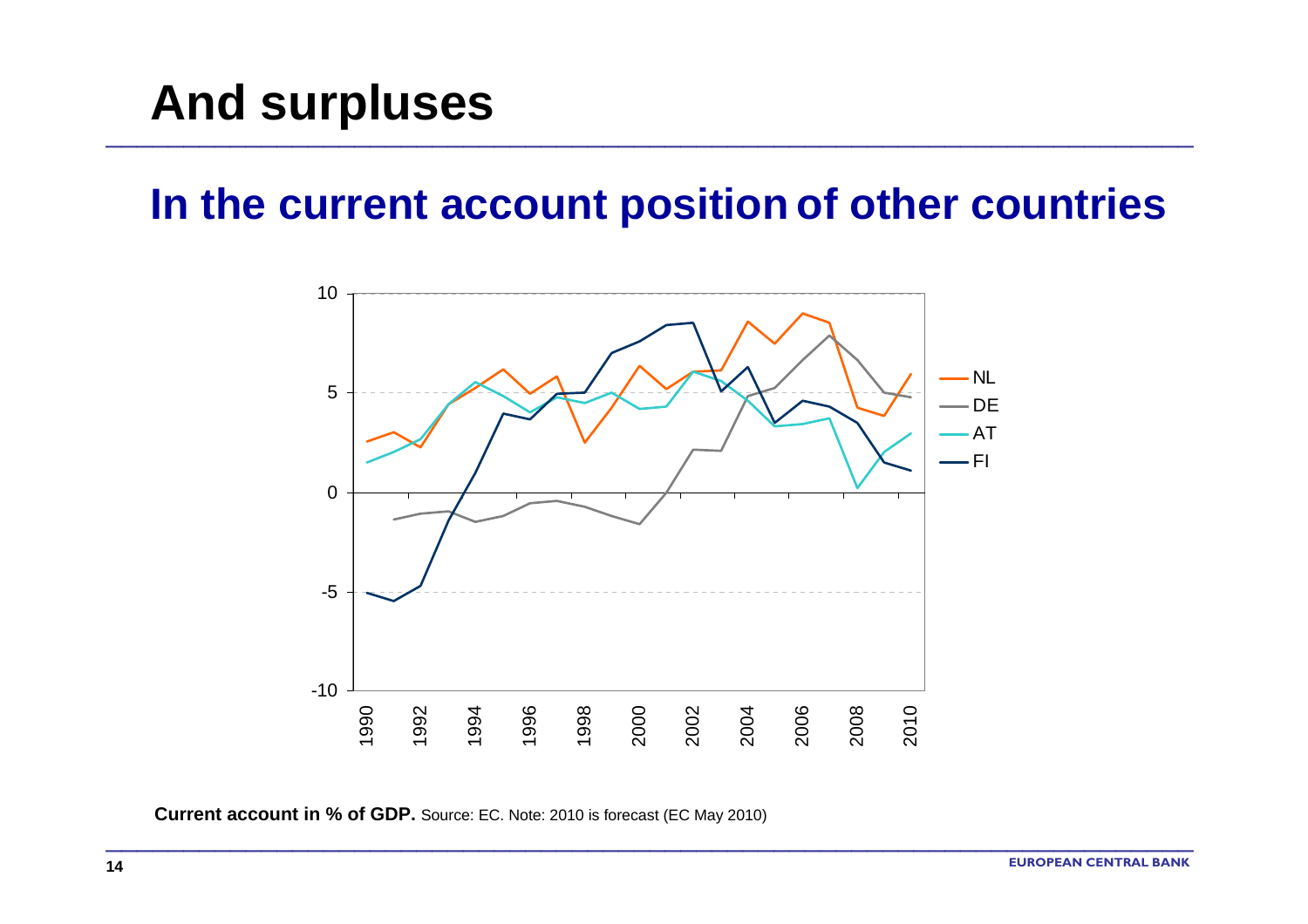# **Producing divergent net asset positions**

#### **And significant external indebtedness in persistent deficit countries**



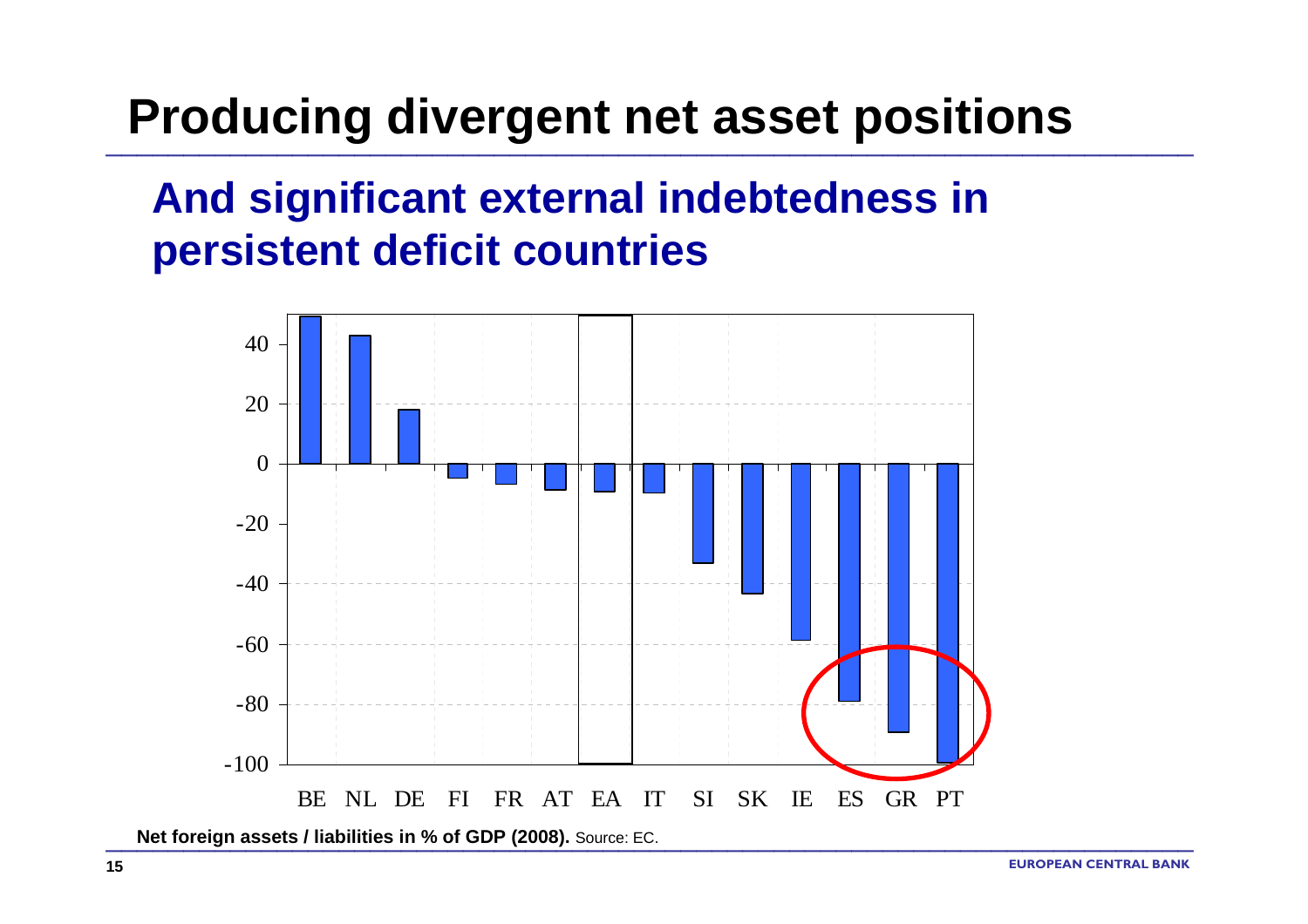**The imbalances accumulated within the euro area have given rise to broader divergences, affecting the relative price of various risks prevailing in the member states, in particular sovereign risk but also bank solvency**

\_\_\_\_\_\_\_\_\_\_\_\_\_\_\_\_\_\_\_\_\_\_\_\_\_\_\_\_\_\_\_\_\_\_\_\_\_\_\_\_\_\_\_\_\_\_\_\_\_\_\_\_\_\_\_\_\_\_\_\_\_\_\_\_\_\_\_\_\_\_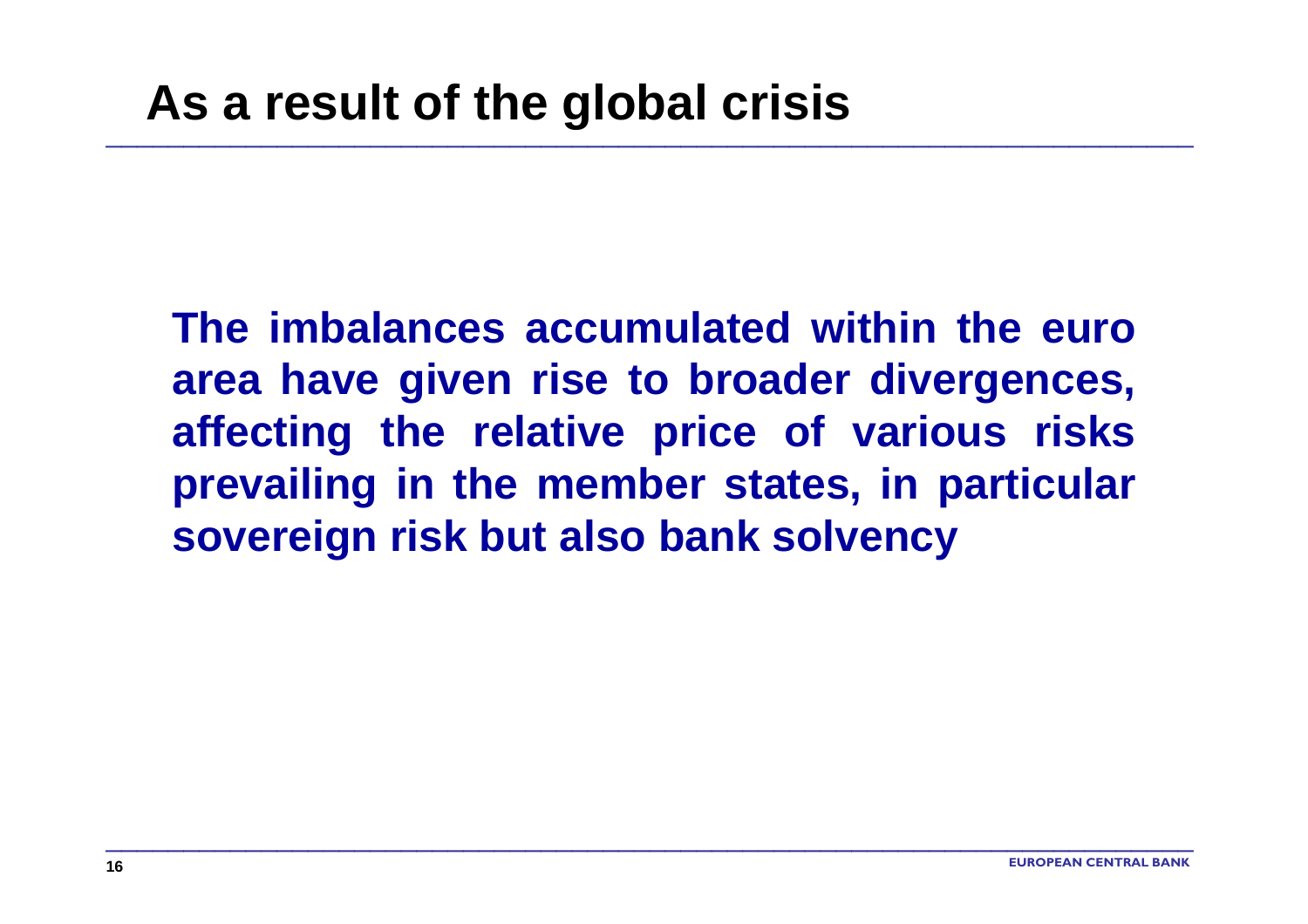# **The challenge going forward**

**For all euro area countries is to:**

• **Regain control over budgetary policy**

\_\_\_\_\_\_\_\_\_\_\_\_\_\_\_\_\_\_\_\_\_\_\_\_\_\_\_\_\_\_\_\_\_\_\_\_\_\_\_\_\_\_\_\_\_\_\_\_\_\_\_\_\_\_\_\_\_\_\_\_\_\_\_\_\_\_\_\_\_\_

• **Achieve stronger and more balanced growth**

**For the euro area as a whole:** 

• **Achieve a better institutional framework that ensures a better prevention and crisis management for the future**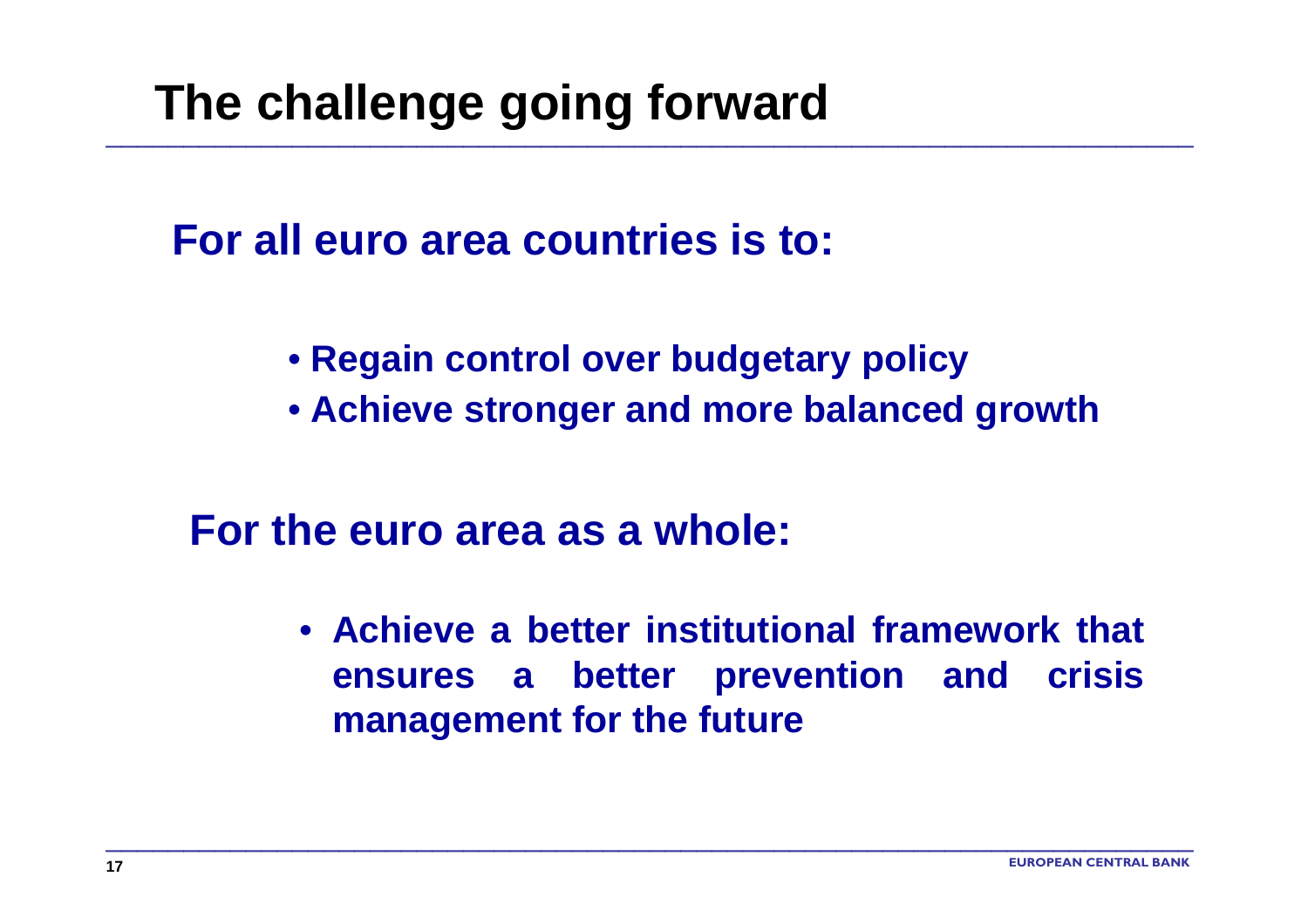### **The fiscal adjustment has started**

#### **In all euro area countries**



\_\_\_\_\_\_\_\_\_\_\_\_\_\_\_\_\_\_\_\_\_\_\_\_\_\_\_\_\_\_\_\_\_\_\_\_\_\_\_\_\_\_\_\_\_\_\_\_\_\_\_\_\_\_\_\_\_\_\_\_\_\_\_\_\_\_\_\_\_\_

#### **Public Debt in % of GDP**

Source: EC and 2010 Stability Programmes targets for Government debt. For IT available up to 2012, for IE up to 2014 and for the remaining countries up to 2013. For GR EC/ECB/IMF programme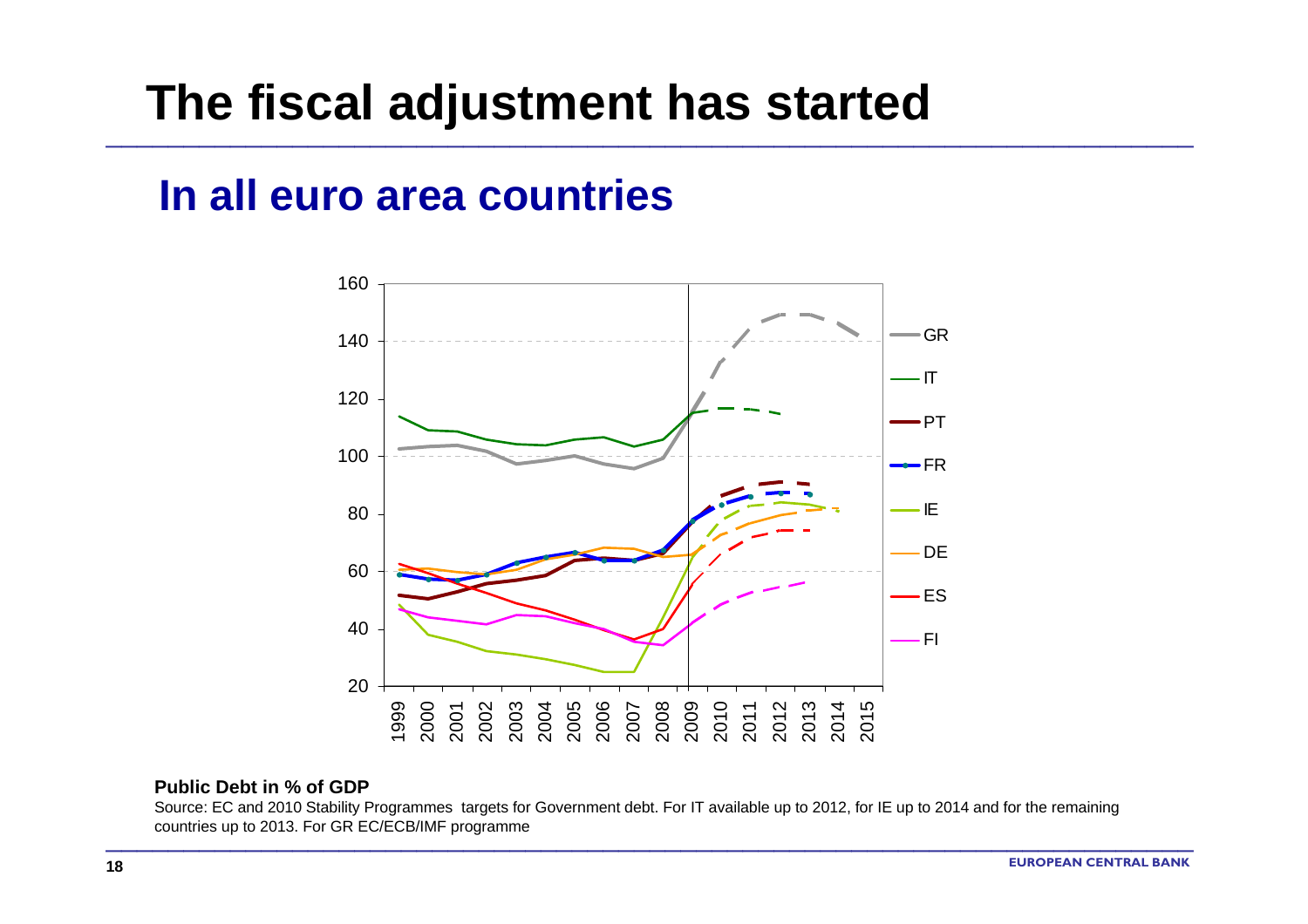## **The task will be daunting**

#### **not only in the euro area….**



\_\_\_\_\_\_\_\_\_\_\_\_\_\_\_\_\_\_\_\_\_\_\_\_\_\_\_\_\_\_\_\_\_\_\_\_\_\_\_\_\_\_\_\_\_\_\_\_\_\_\_\_\_\_\_\_\_\_\_\_\_\_\_\_\_\_\_\_\_\_

#### **Adjustment of the primary balance required to stabilise the public debt/GDP ratio at the 2007 level**

Source: Cecchetti, Mohanty and Zampolli (2010), "The future of public debt: prospects and implications" BIS working paper n.300. Notes: The purple bars indicate the average primary balance required to stabilise the public debt/GDP ratio at the 2007 level over 5 years. The yellow bars indicate the adjustment from primary balance in 2011 to the target average primary balance. Starting point: 2011; consolidation from 2012.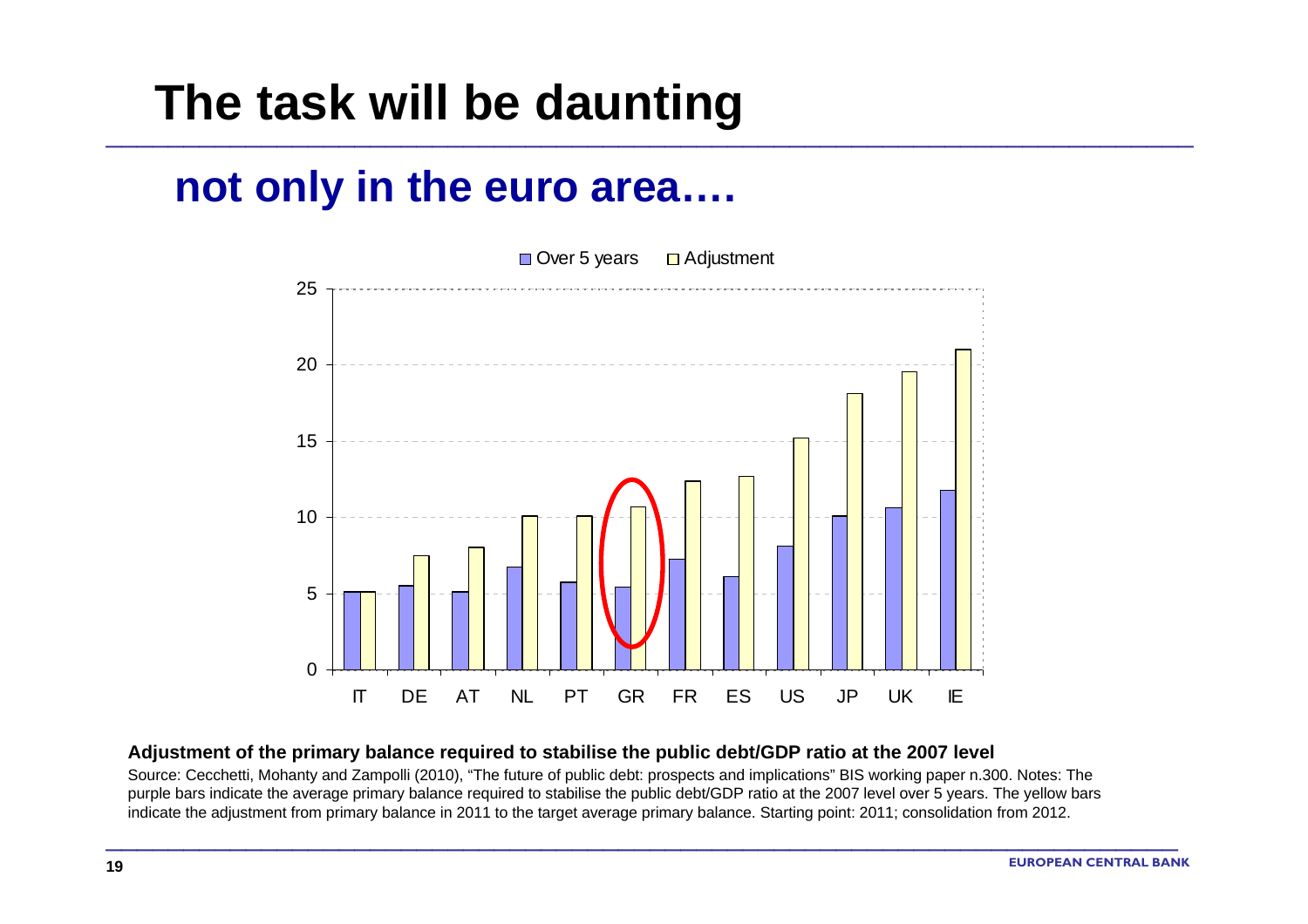### **Unless euro area (and other) countries implement strategies aimed at stronger and more balanced growth**

\_\_\_\_\_\_\_\_\_\_\_\_\_\_\_\_\_\_\_\_\_\_\_\_\_\_\_\_\_\_\_\_\_\_\_\_\_\_\_\_\_\_\_\_\_\_\_\_\_\_\_\_\_\_\_\_\_\_\_\_\_\_\_\_\_\_\_\_\_\_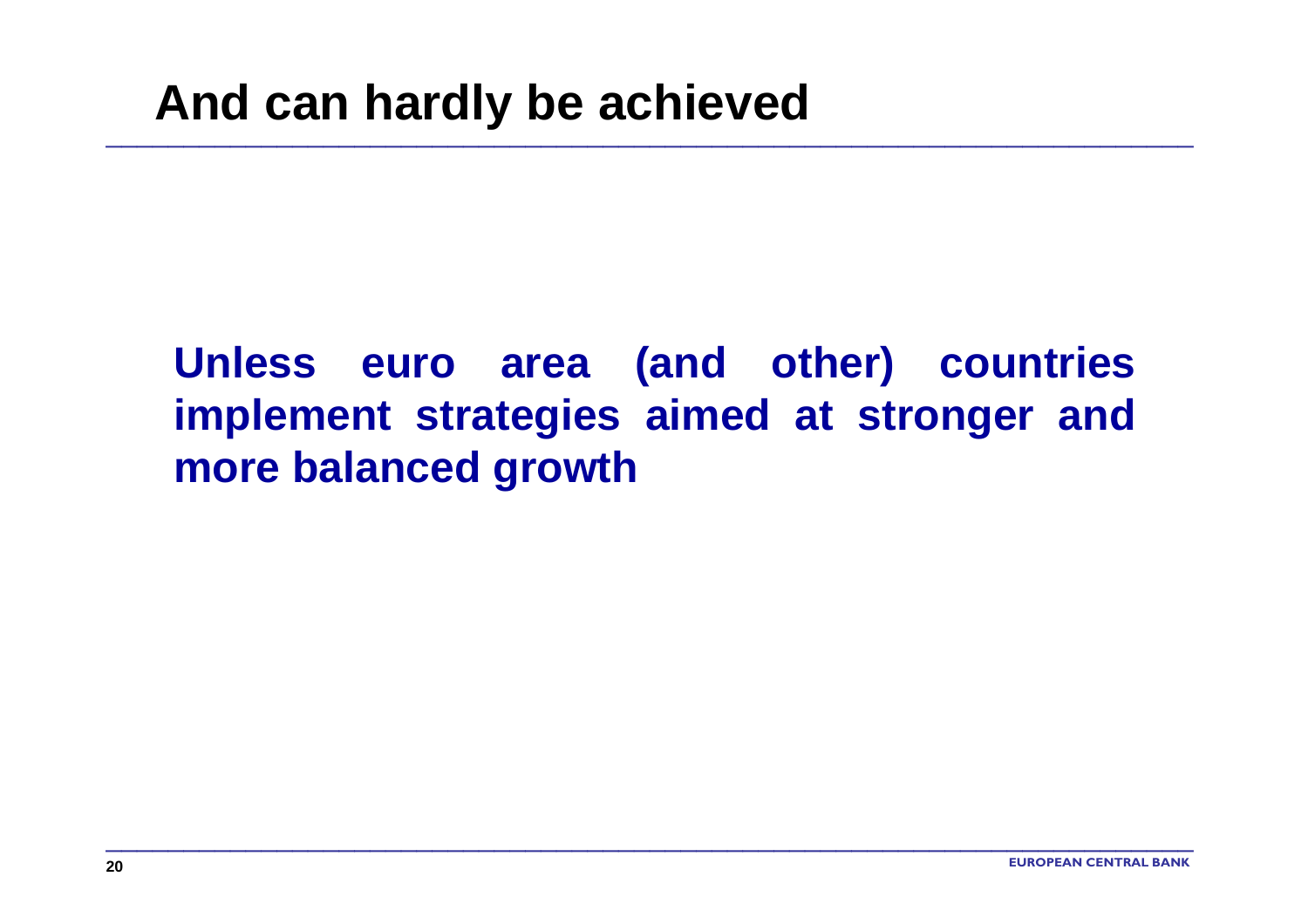# **Given the existing imbalances**

#### **The recipe differs across countries**

|                   | Low growth | High growth                |
|-------------------|------------|----------------------------|
| <b>CA Surplus</b> | DE         | FI, LU, NL,<br>BE, AT      |
| <b>CA Deficit</b> | IT, PT     | ES, GR, IE<br>(SL, SK, CY) |

\_\_\_\_\_\_\_\_\_\_\_\_\_\_\_\_\_\_\_\_\_\_\_\_\_\_\_\_\_\_\_\_\_\_\_\_\_\_\_\_\_\_\_\_\_\_\_\_\_\_\_\_\_\_\_\_\_\_\_\_\_\_\_\_\_\_\_\_\_\_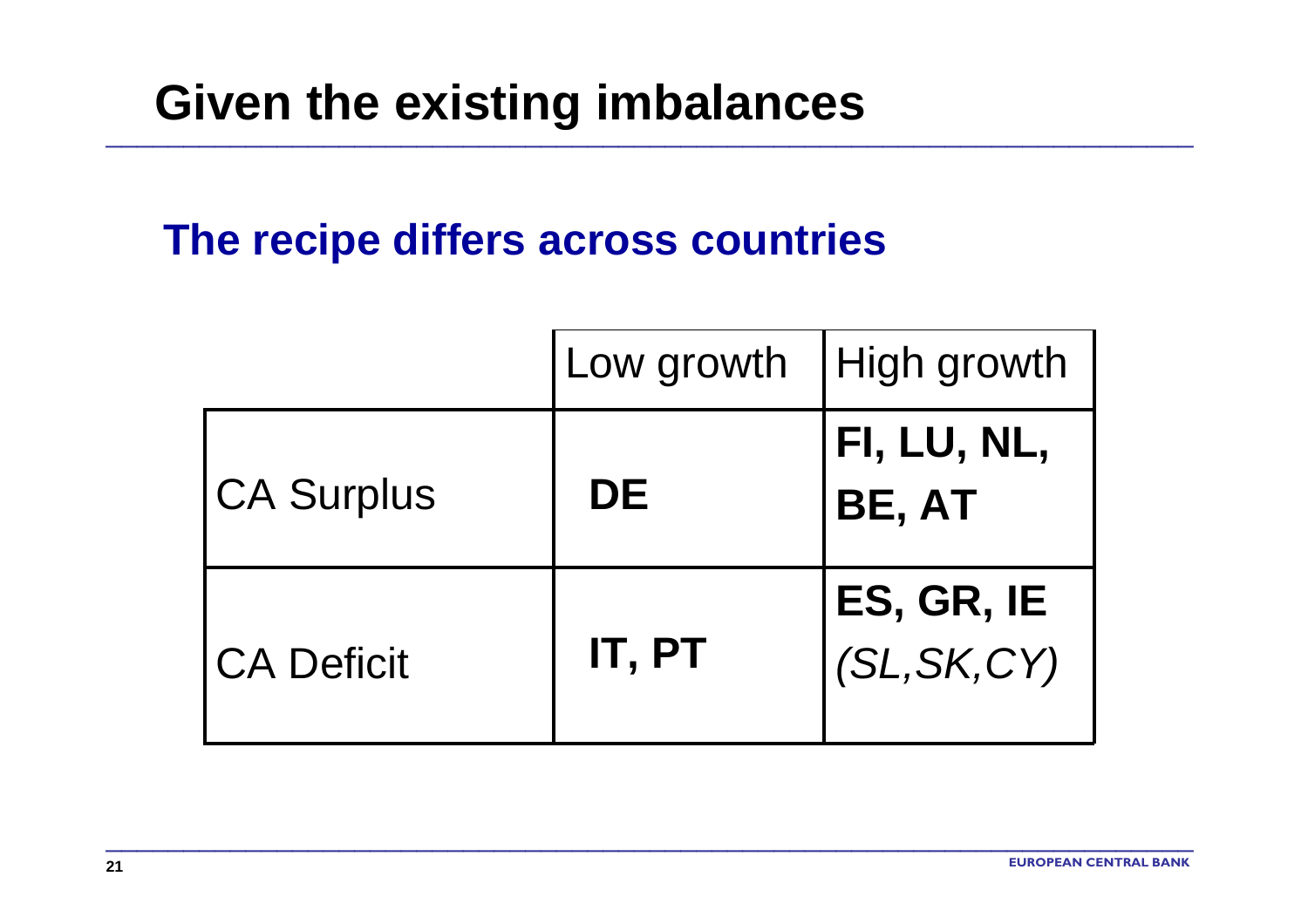# **Countries with CA deficits**

**Countries with persistent and deteriorating external deficits should adopt measures to:**

\_\_\_\_\_\_\_\_\_\_\_\_\_\_\_\_\_\_\_\_\_\_\_\_\_\_\_\_\_\_\_\_\_\_\_\_\_\_\_\_\_\_\_\_\_\_\_\_\_\_\_\_\_\_\_\_\_\_\_\_\_\_\_\_\_\_\_\_\_\_

- **1. Become more competitive**
- **2. Increase net private savings**
- **3. Rebalance sources of growth towards tradable**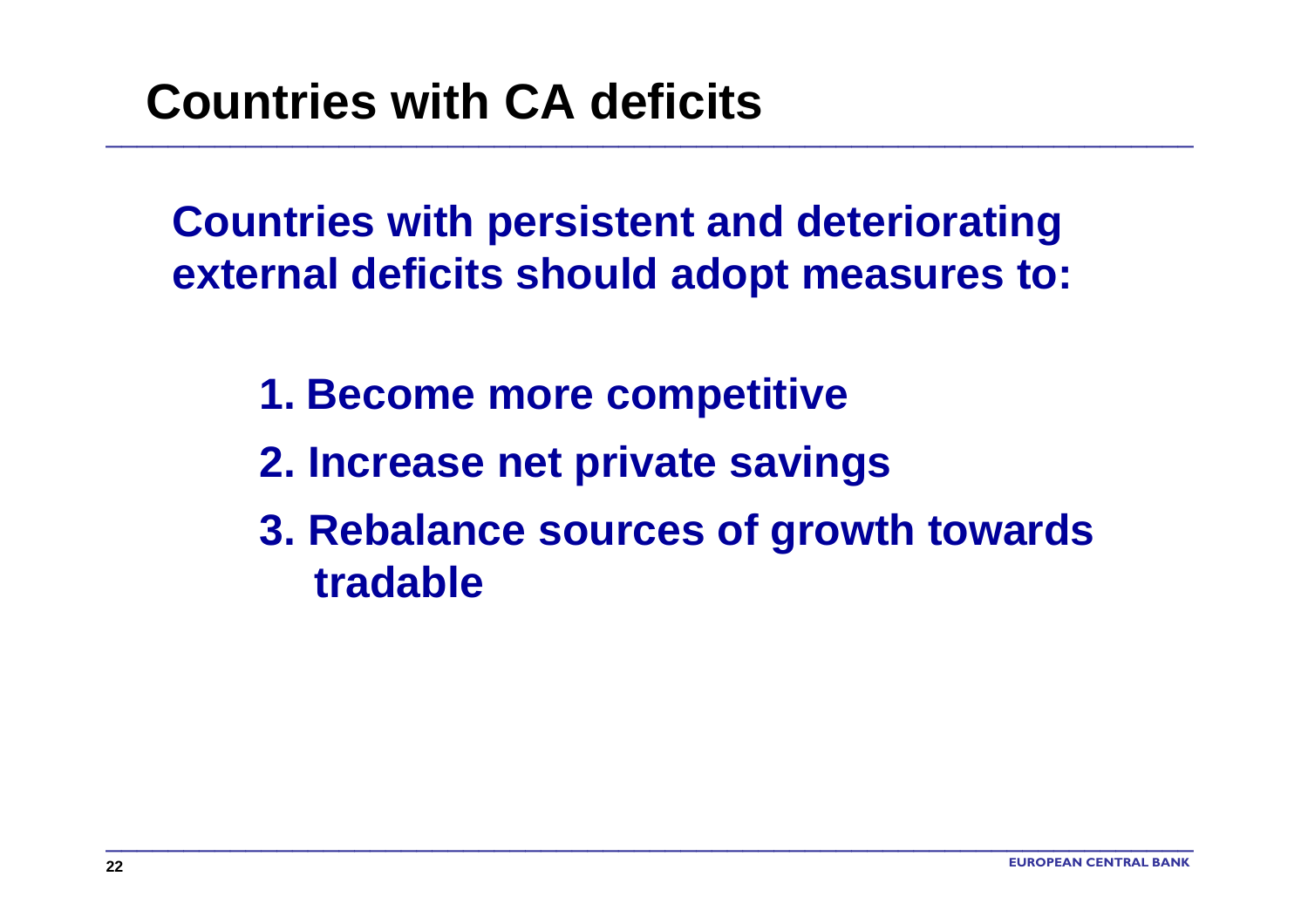# **Countries with CA deficits**

#### **The strategy requires:**

- **Wages increasing less than productivity**
- **Labour market reforms (contracts at firm level)**

\_\_\_\_\_\_\_\_\_\_\_\_\_\_\_\_\_\_\_\_\_\_\_\_\_\_\_\_\_\_\_\_\_\_\_\_\_\_\_\_\_\_\_\_\_\_\_\_\_\_\_\_\_\_\_\_\_\_\_\_\_\_\_\_\_\_\_\_\_\_

- **Strengthening of the financial sector (to allow for de-leveraging)**
- **Reallocation of resources to the high productivity growth sectors leading to a change of the structure of the export sector**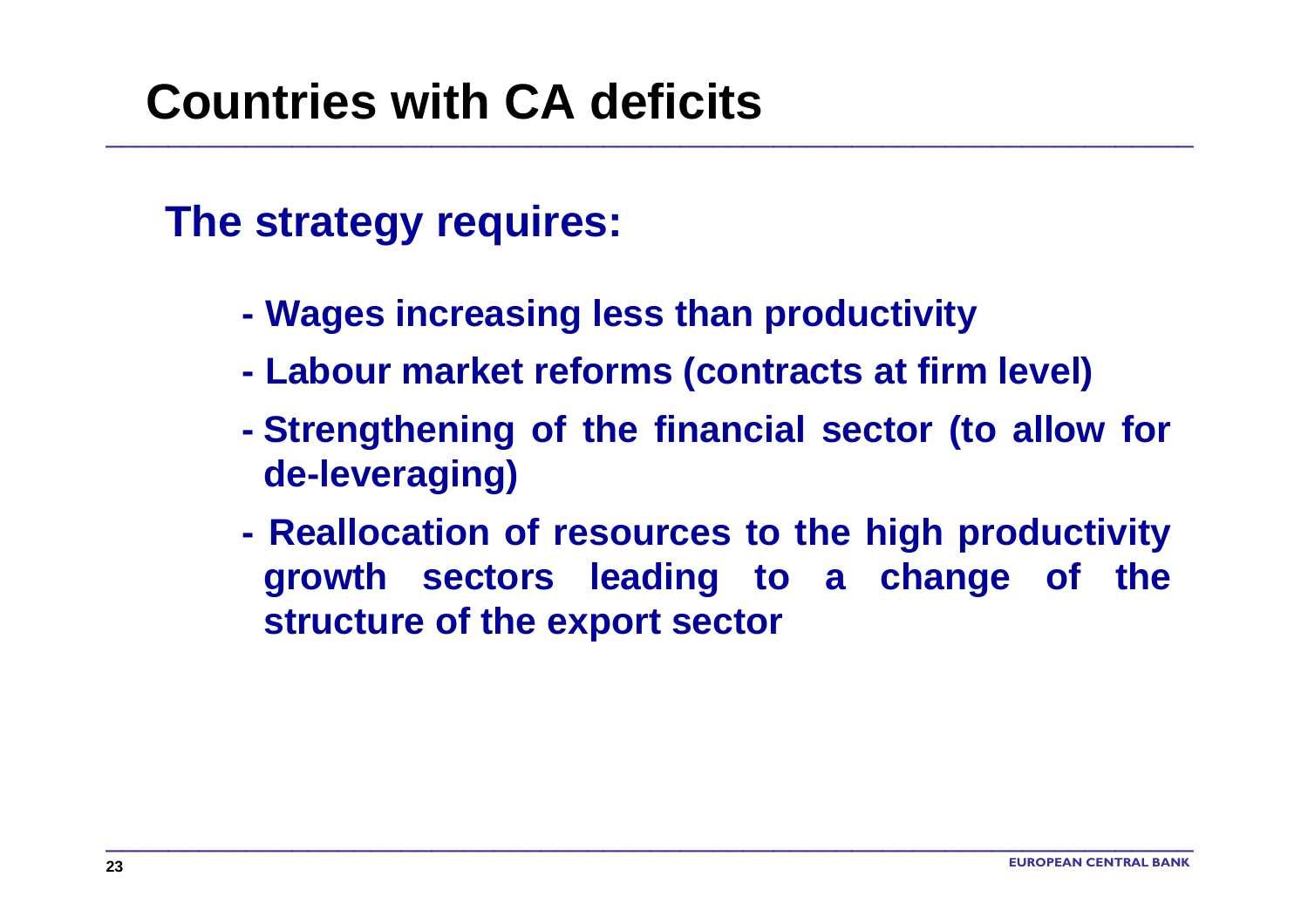# **Countries with CA deficit**

### **Need to upgrade the technological content of exports**

\_\_\_\_\_\_\_\_\_\_\_\_\_\_\_\_\_\_\_\_\_\_\_\_\_\_\_\_\_\_\_\_\_\_\_\_\_\_\_\_\_\_\_\_\_\_\_\_\_\_\_\_\_\_\_\_\_\_\_\_\_\_\_\_\_\_\_\_\_\_



#### **Trade structure - Degree of overlap in export specialisation between selected economies and China** *(***average overlap over 2005-2008)***.* Source: CHELEM and ECB calculations.

\_\_\_\_\_\_\_\_\_\_\_\_\_\_\_\_\_\_\_\_\_\_\_\_\_\_\_\_\_\_\_\_\_\_\_\_\_\_\_\_\_\_\_\_\_\_\_\_\_\_\_\_\_\_\_\_\_\_\_\_\_\_\_\_\_\_\_\_\_\_

Note: The degree of overlap in export specialisation is determined by comparing Balassa Indices for 72 industries.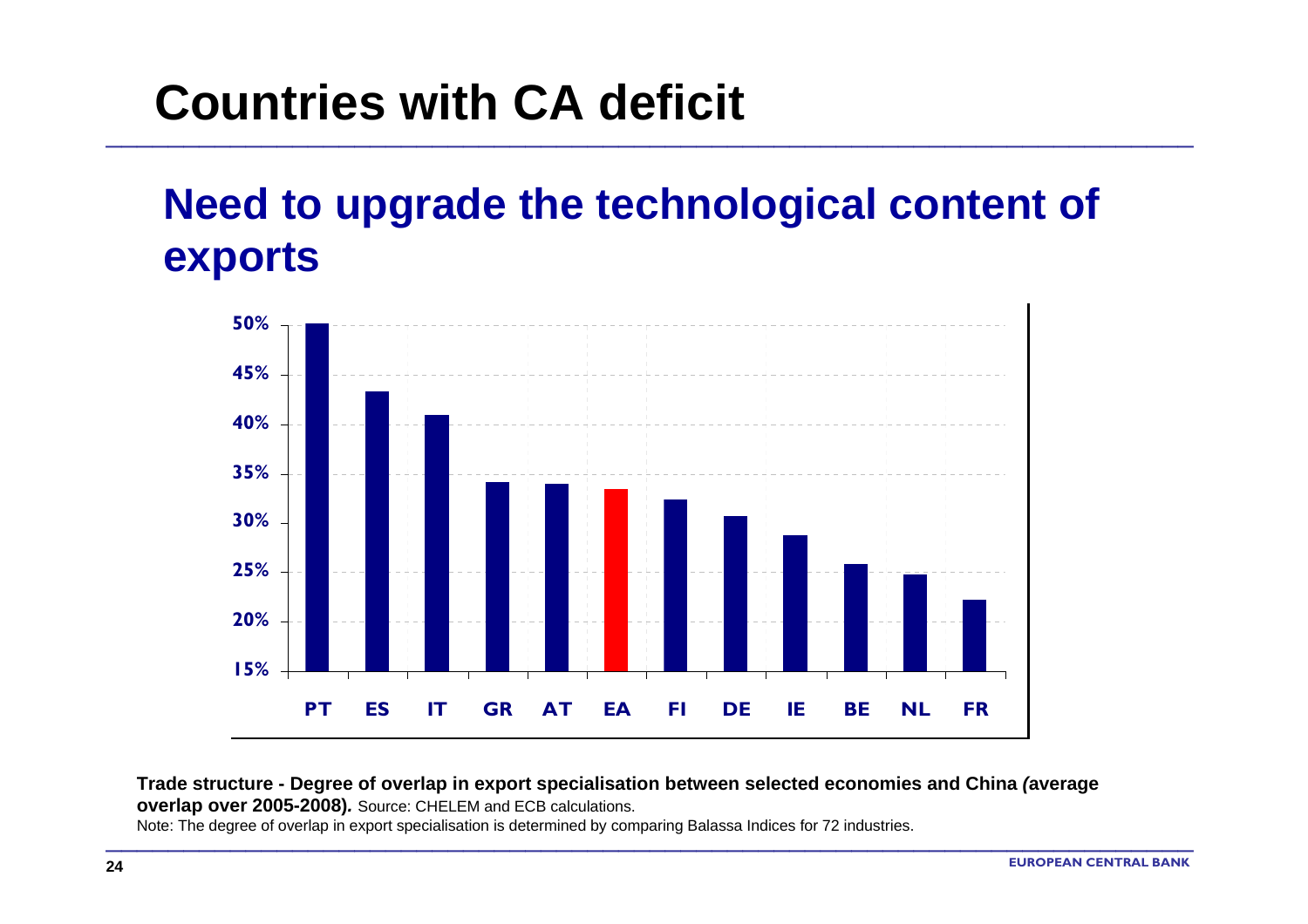**For countries with persistent and external surplus, the recipe cannot be doing the opposite of what the countries with CA deficit are expected to do i.e.:**

\_\_\_\_\_\_\_\_\_\_\_\_\_\_\_\_\_\_\_\_\_\_\_\_\_\_\_\_\_\_\_\_\_\_\_\_\_\_\_\_\_\_\_\_\_\_\_\_\_\_\_\_\_\_\_\_\_\_\_\_\_\_\_\_\_\_\_\_\_\_

- **- Become less competitive**
- **- Reduce domestic savings**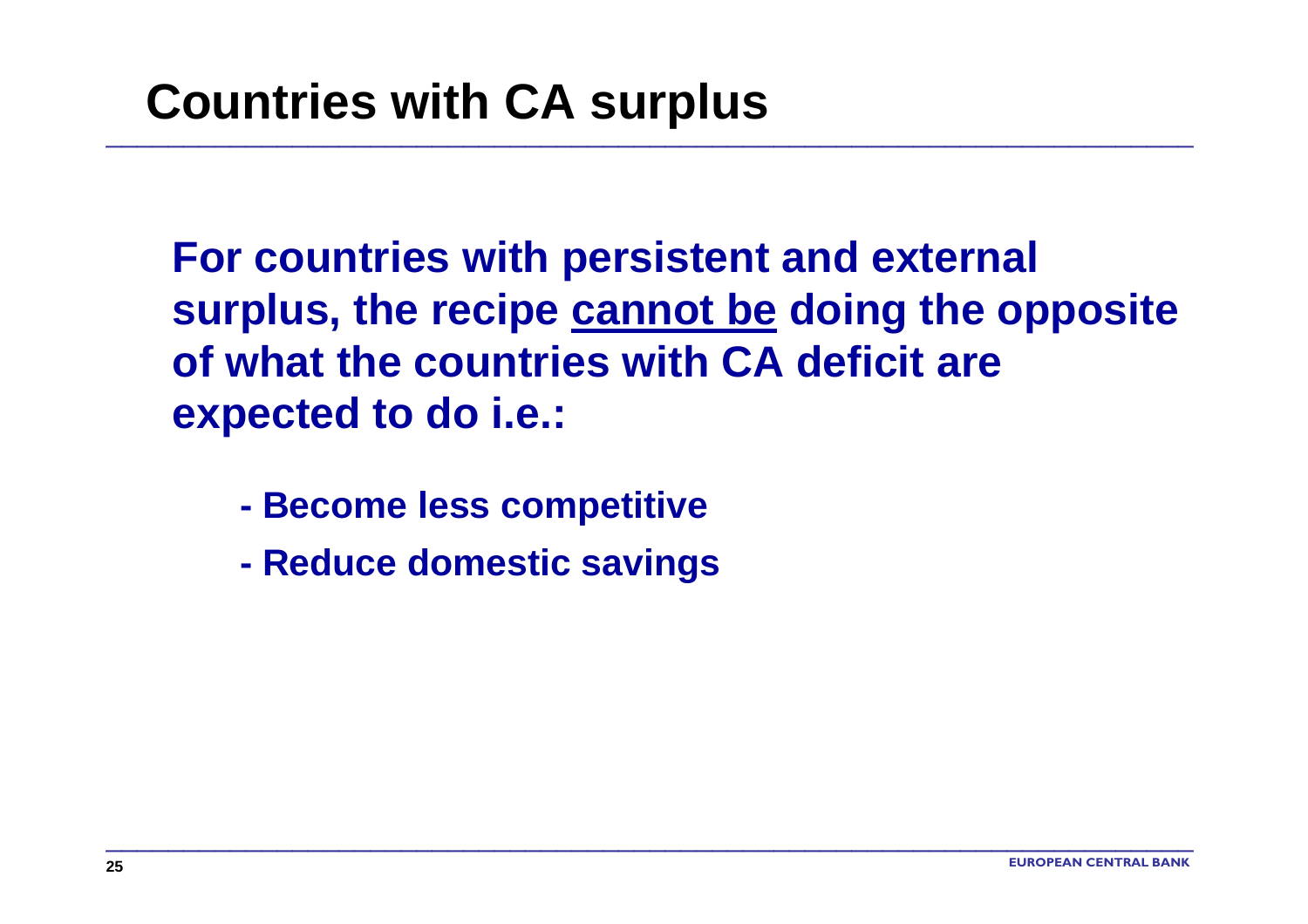**As countries with CA deficit are expected to grow less over the next few years and will aim at regaining competitiveness, there is a risk that demand for net exports for countries with a CA surplus will decrease:** 

\_\_\_\_\_\_\_\_\_\_\_\_\_\_\_\_\_\_\_\_\_\_\_\_\_\_\_\_\_\_\_\_\_\_\_\_\_\_\_\_\_\_\_\_\_\_\_\_\_\_\_\_\_\_\_\_\_\_\_\_\_\_\_\_\_\_\_\_\_\_

*"Germany will be less German if the other euro area countries start behaving like Germany"*

**However, markets outside the euro area are likely to grow more than within the euro area.**

**Competitiveness with the rest of the world is essential**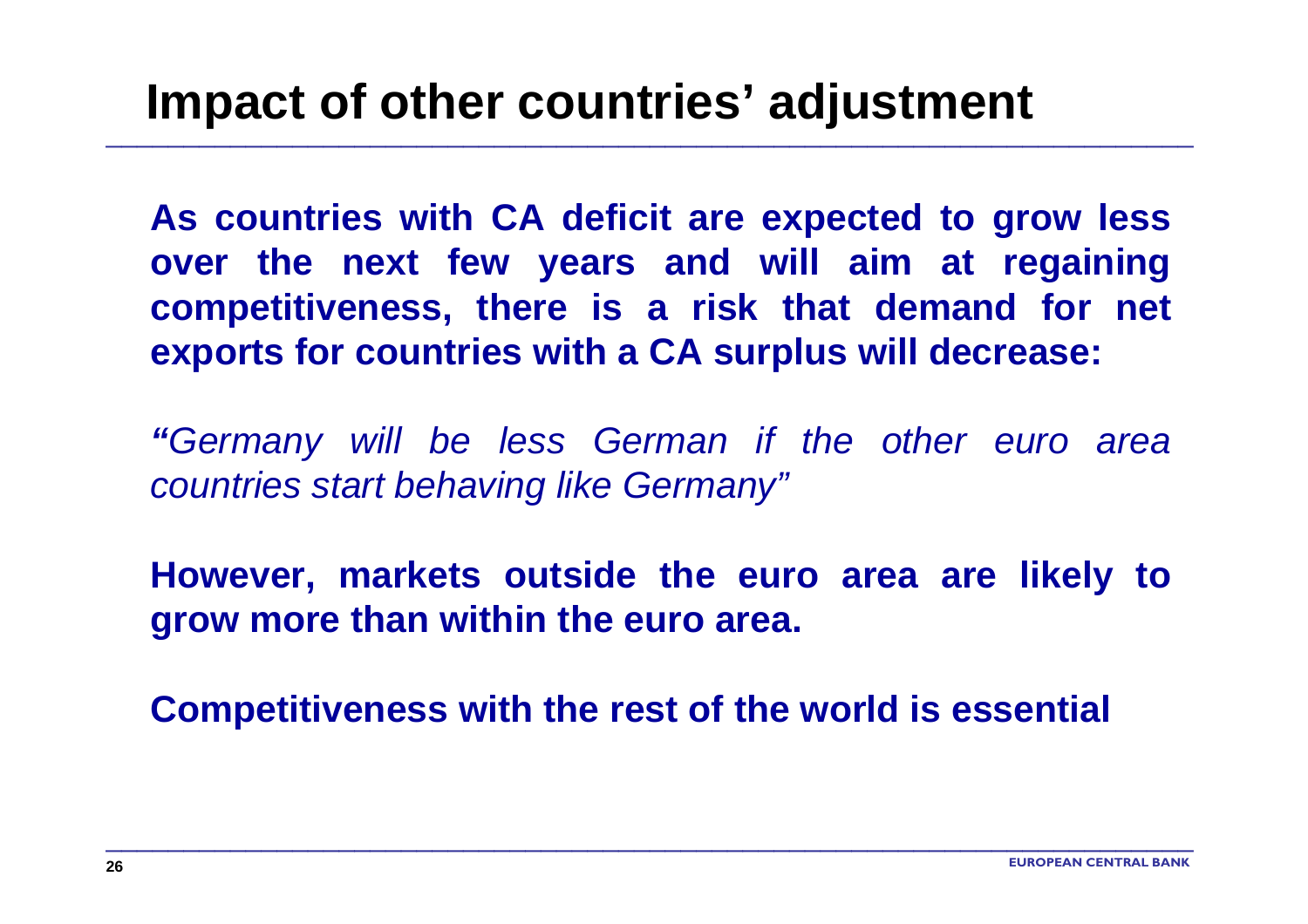# **Germany** - **Directions of trade**

#### **Growing trade with Emerging economies**

\_\_\_\_\_\_\_\_\_\_\_\_\_\_\_\_\_\_\_\_\_\_\_\_\_\_\_\_\_\_\_\_\_\_\_\_\_\_\_\_\_\_\_\_\_\_\_\_\_\_\_\_\_\_\_\_\_\_\_\_\_\_\_\_\_\_\_\_\_\_



**German exports towards larger trading partners in % of total exports in 2008.** Source: IMF. Emerging and developing countries excludes EU8, China and Russia. It includes other Eastern Europe, other CIS, other developing Asia, Middle East and North Africa, Western Hemisphere.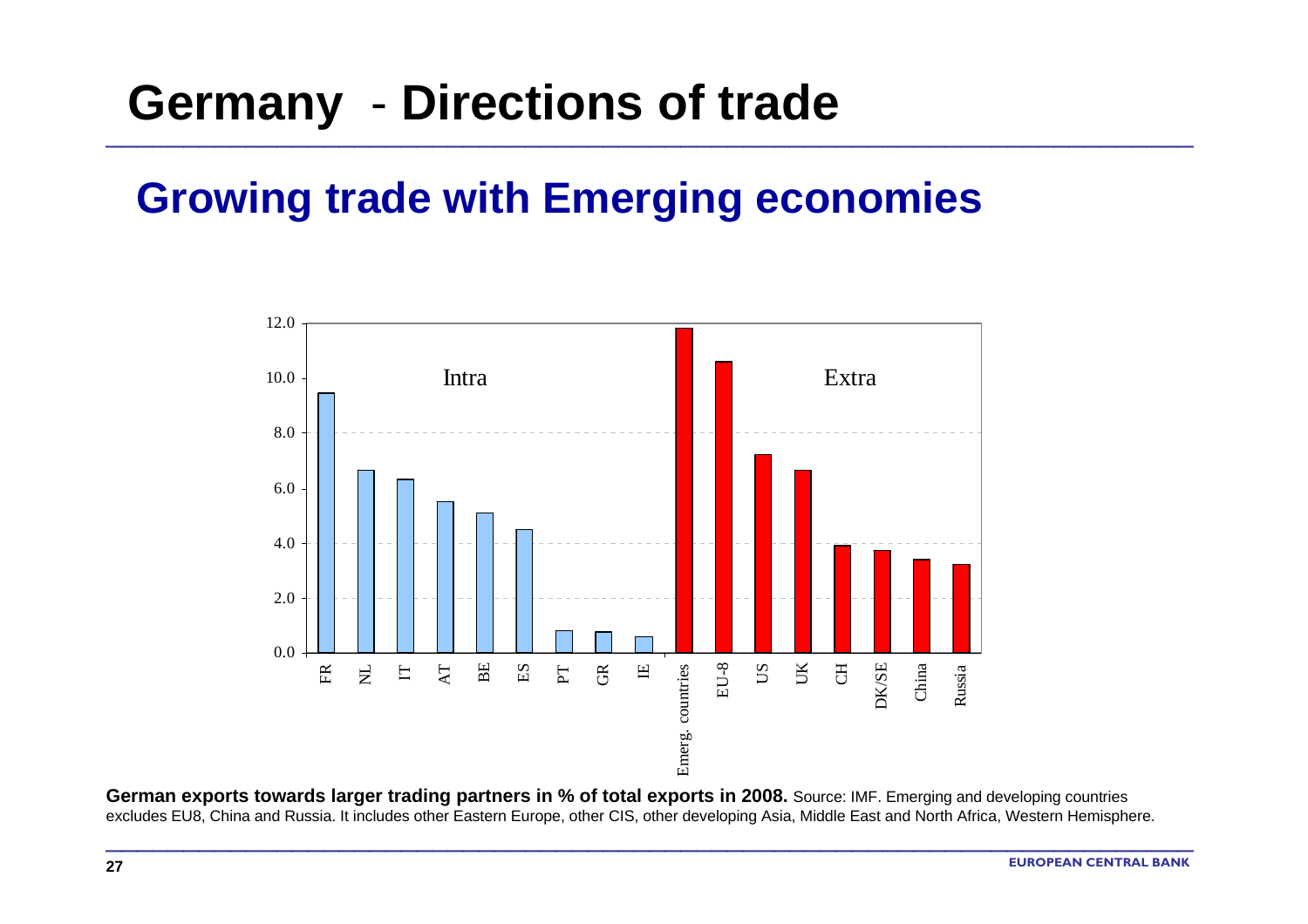# **Countries with CA surplus**

**On the other hand, having a successful export sector and a trade surplus is not necessarily a guarantee of high growth of GDP, employment and income**

\_\_\_\_\_\_\_\_\_\_\_\_\_\_\_\_\_\_\_\_\_\_\_\_\_\_\_\_\_\_\_\_\_\_\_\_\_\_\_\_\_\_\_\_\_\_\_\_\_\_\_\_\_\_\_\_\_\_\_\_\_\_\_\_\_\_\_\_\_\_

**Why?**

- **The tradable sector might not be sufficiently large to pull the rest of the economy**
- **The tradable sector absorbs a relatively minor share of employment**
- **Limited spillovers to the non tradable sector due to excessive regulation/protection in the domestic market**
- **Lack of incentives for private domestic investment**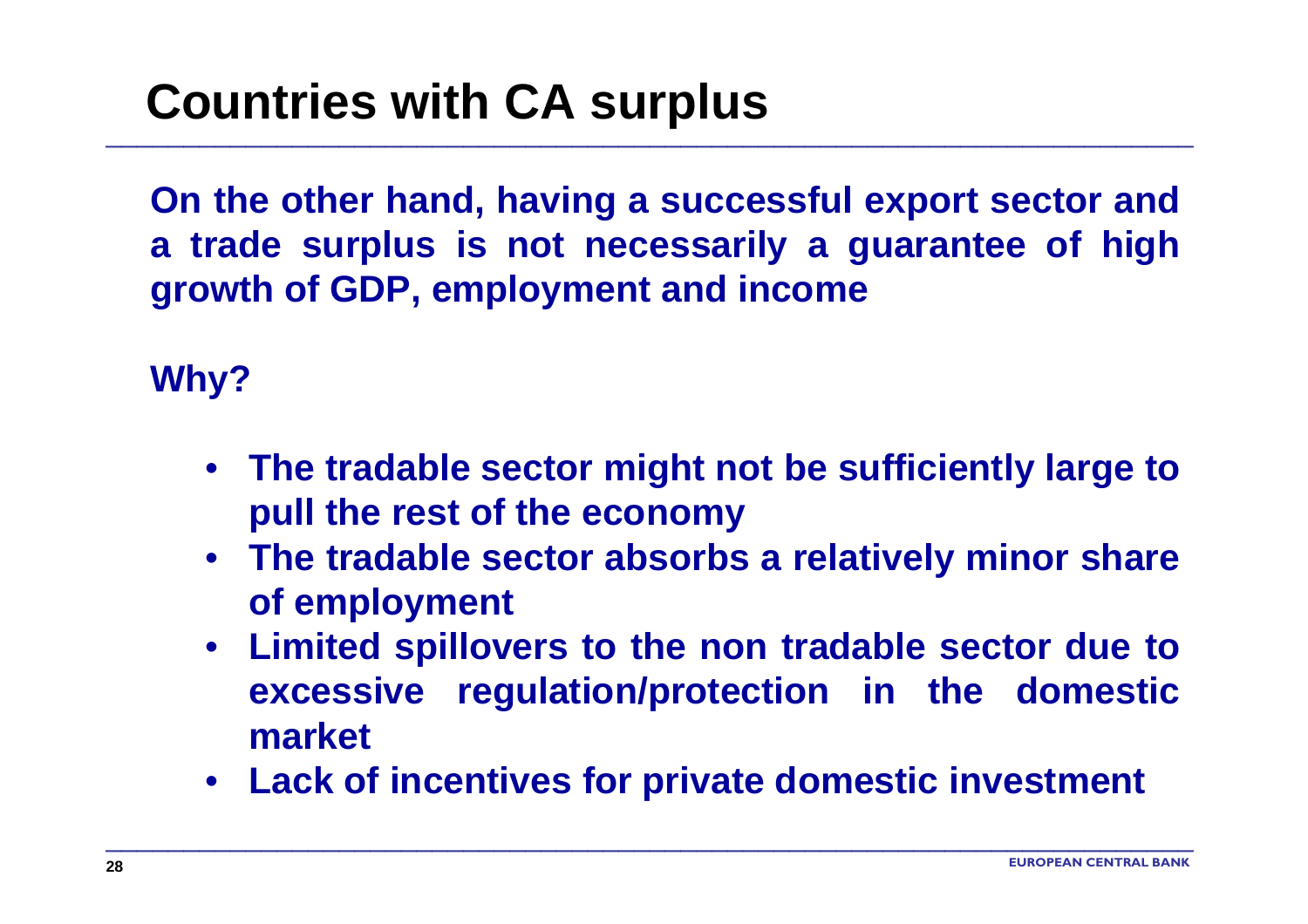#### **Does not necessarily imply strong GDP growth**

\_\_\_\_\_\_\_\_\_\_\_\_\_\_\_\_\_\_\_\_\_\_\_\_\_\_\_\_\_\_\_\_\_\_\_\_\_\_\_\_\_\_\_\_\_\_\_\_\_\_\_\_\_\_\_\_\_\_\_\_\_\_\_\_\_\_\_\_\_\_



\_\_\_\_\_\_\_\_\_\_\_\_\_\_\_\_\_\_\_\_\_\_\_\_\_\_\_\_\_\_\_\_\_\_\_\_\_\_\_\_\_\_\_\_\_\_\_\_\_\_\_\_\_\_\_\_\_\_\_\_\_\_\_\_\_\_\_\_\_\_

#### **Export and GDP growth** (average growth 1999-2008). Source: EC

Notes: countries ranked in ascending order according to exports growth.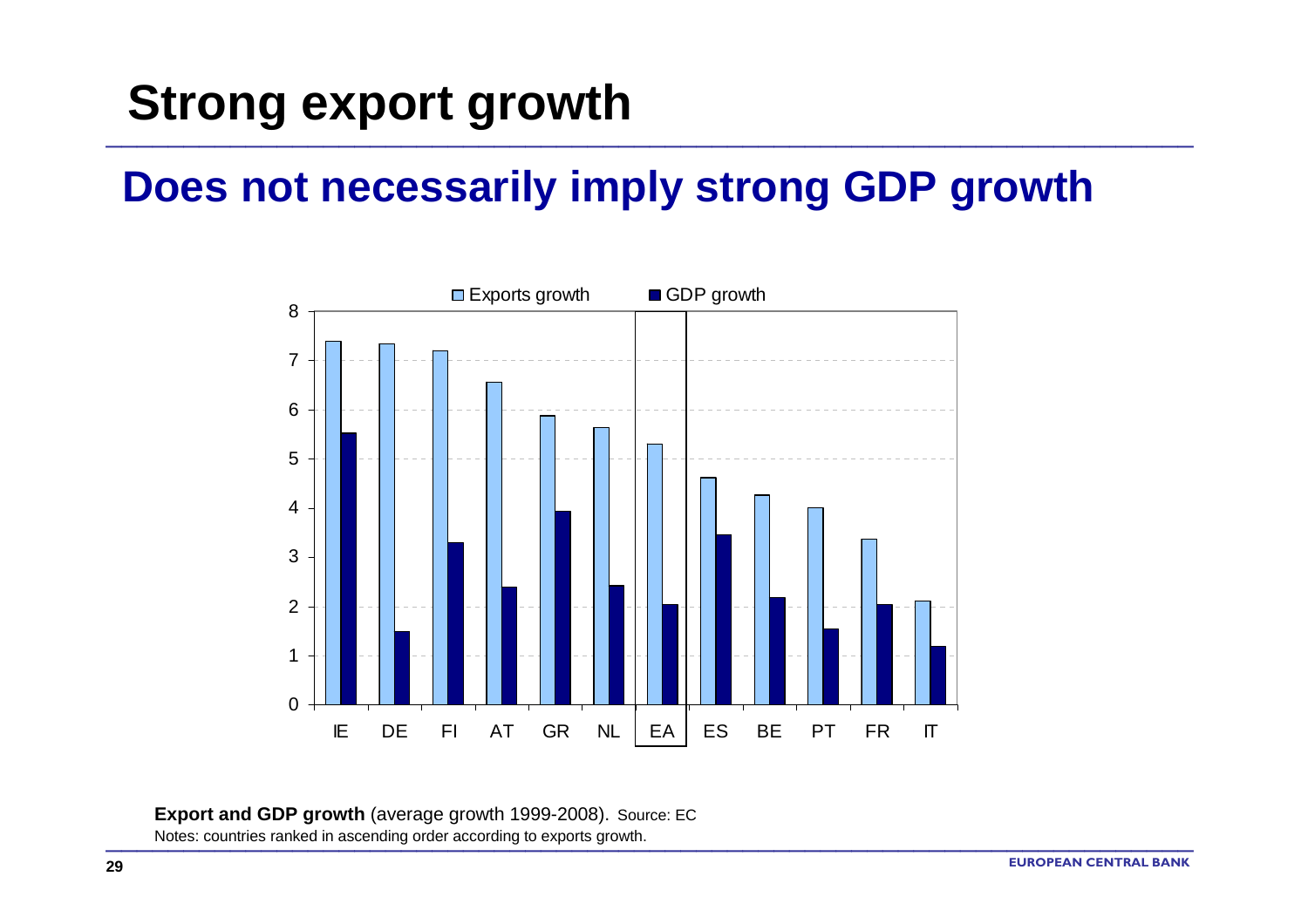### **Does not necessarily imply strong investment growth**

\_\_\_\_\_\_\_\_\_\_\_\_\_\_\_\_\_\_\_\_\_\_\_\_\_\_\_\_\_\_\_\_\_\_\_\_\_\_\_\_\_\_\_\_\_\_\_\_\_\_\_\_\_\_\_\_\_\_\_\_\_\_\_\_\_\_\_\_\_\_

![](_page_29_Figure_2.jpeg)

\_\_\_\_\_\_\_\_\_\_\_\_\_\_\_\_\_\_\_\_\_\_\_\_\_\_\_\_\_\_\_\_\_\_\_\_\_\_\_\_\_\_\_\_\_\_\_\_\_\_\_\_\_\_\_\_\_\_\_\_\_\_\_\_\_\_\_\_\_\_

**Export and investment growth** (average growth 1999-2008). Source: EC

Notes: countries ranked in ascending order according to exports growth.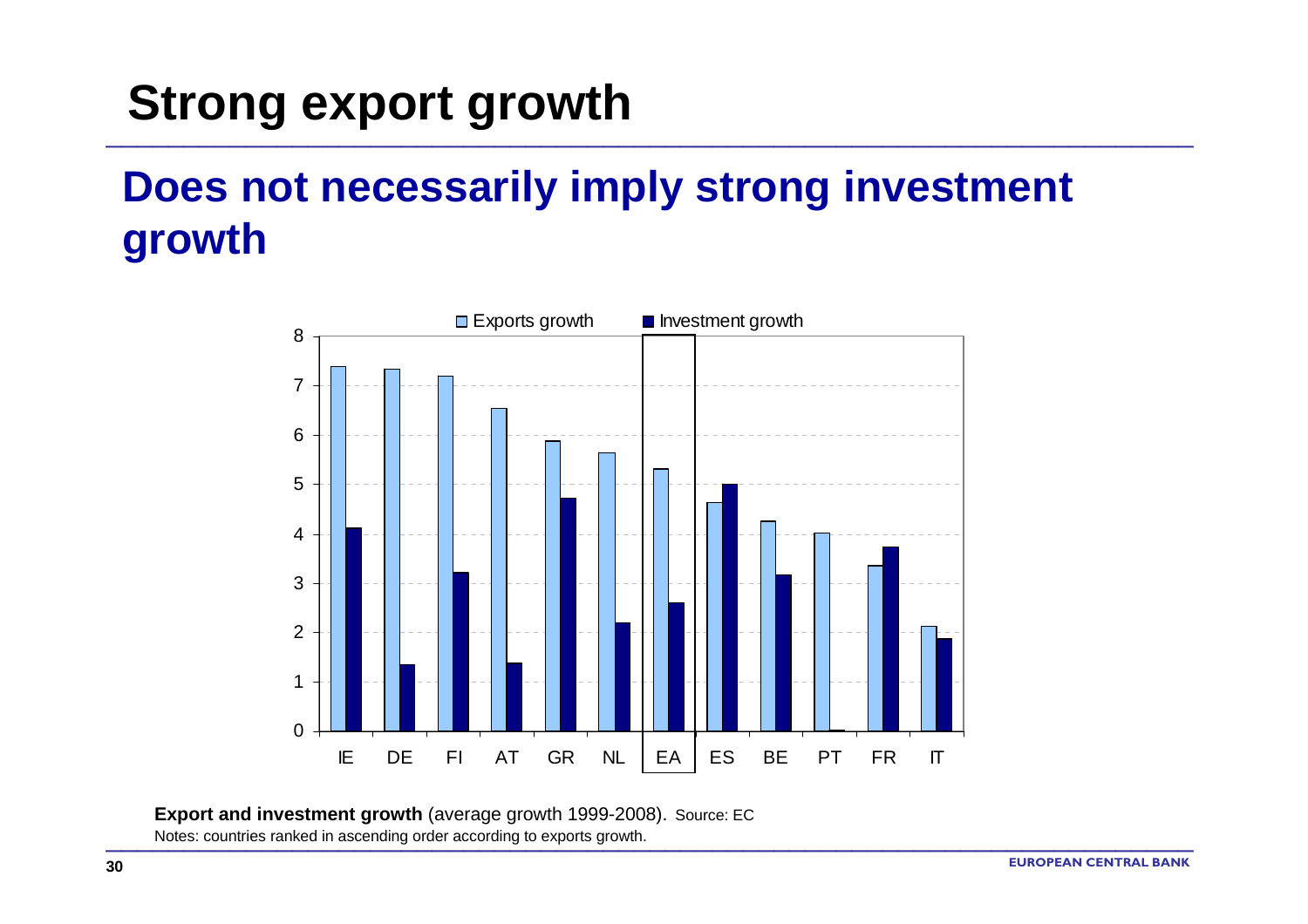### **Does not necessarily imply strong employment growth**

\_\_\_\_\_\_\_\_\_\_\_\_\_\_\_\_\_\_\_\_\_\_\_\_\_\_\_\_\_\_\_\_\_\_\_\_\_\_\_\_\_\_\_\_\_\_\_\_\_\_\_\_\_\_\_\_\_\_\_\_\_\_\_\_\_\_\_\_\_\_

![](_page_30_Figure_2.jpeg)

\_\_\_\_\_\_\_\_\_\_\_\_\_\_\_\_\_\_\_\_\_\_\_\_\_\_\_\_\_\_\_\_\_\_\_\_\_\_\_\_\_\_\_\_\_\_\_\_\_\_\_\_\_\_\_\_\_\_\_\_\_\_\_\_\_\_\_\_\_\_

**Export and employment growth** (average growth 1999-2008). Source: EC Notes: countries ranked in ascending order according to exports growth.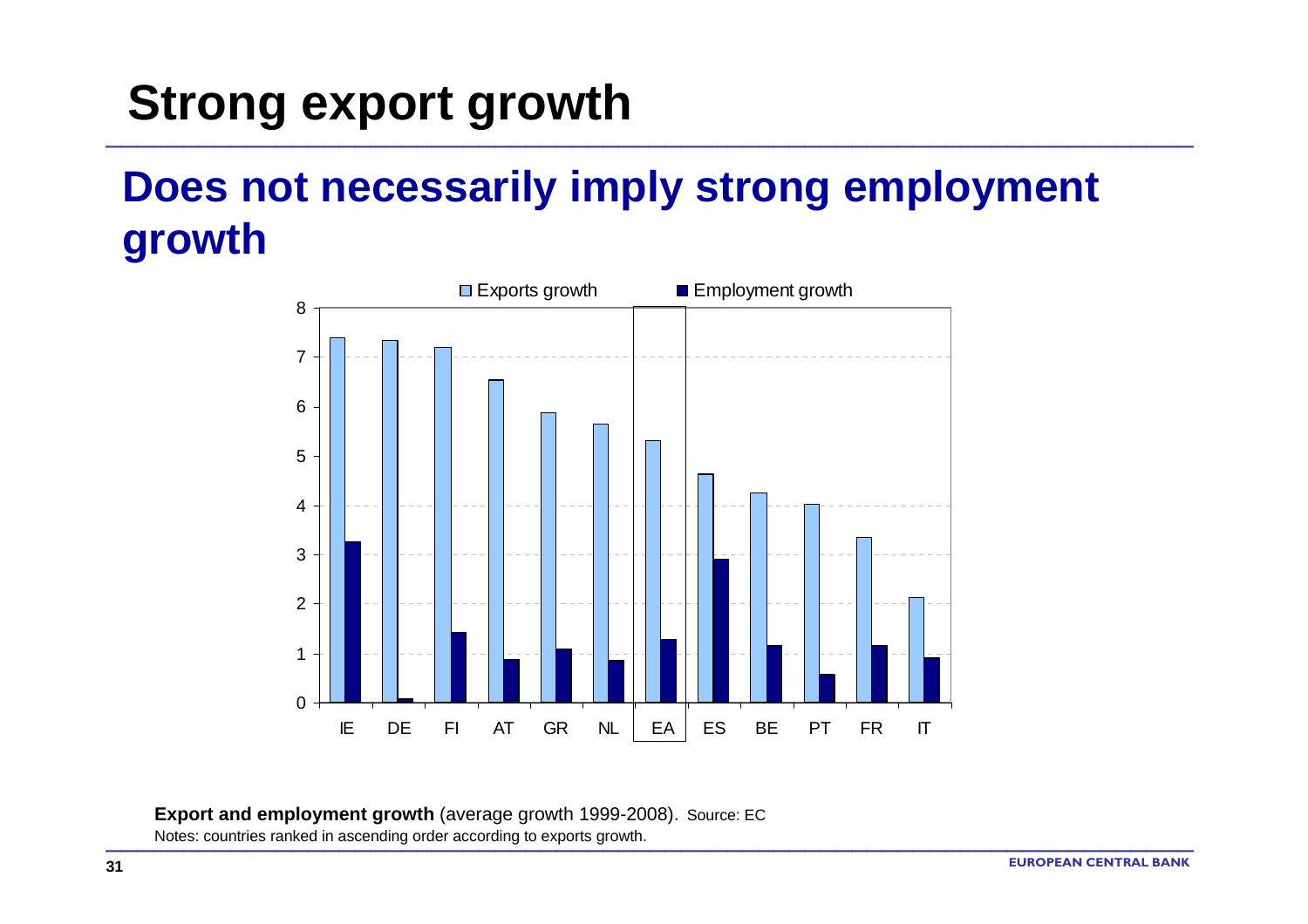#### **Does not necessarily imply strong income growth**

\_\_\_\_\_\_\_\_\_\_\_\_\_\_\_\_\_\_\_\_\_\_\_\_\_\_\_\_\_\_\_\_\_\_\_\_\_\_\_\_\_\_\_\_\_\_\_\_\_\_\_\_\_\_\_\_\_\_\_\_\_\_\_\_\_\_\_\_\_\_

![](_page_31_Figure_2.jpeg)

**Export and investment growth** (average growth 1999-2008). Source: EC Notes: countries ranked in ascending order according to exports growth. Real compensation deflated with HICP. For PT and EA, 1999-2006 average is shown for real compensation growth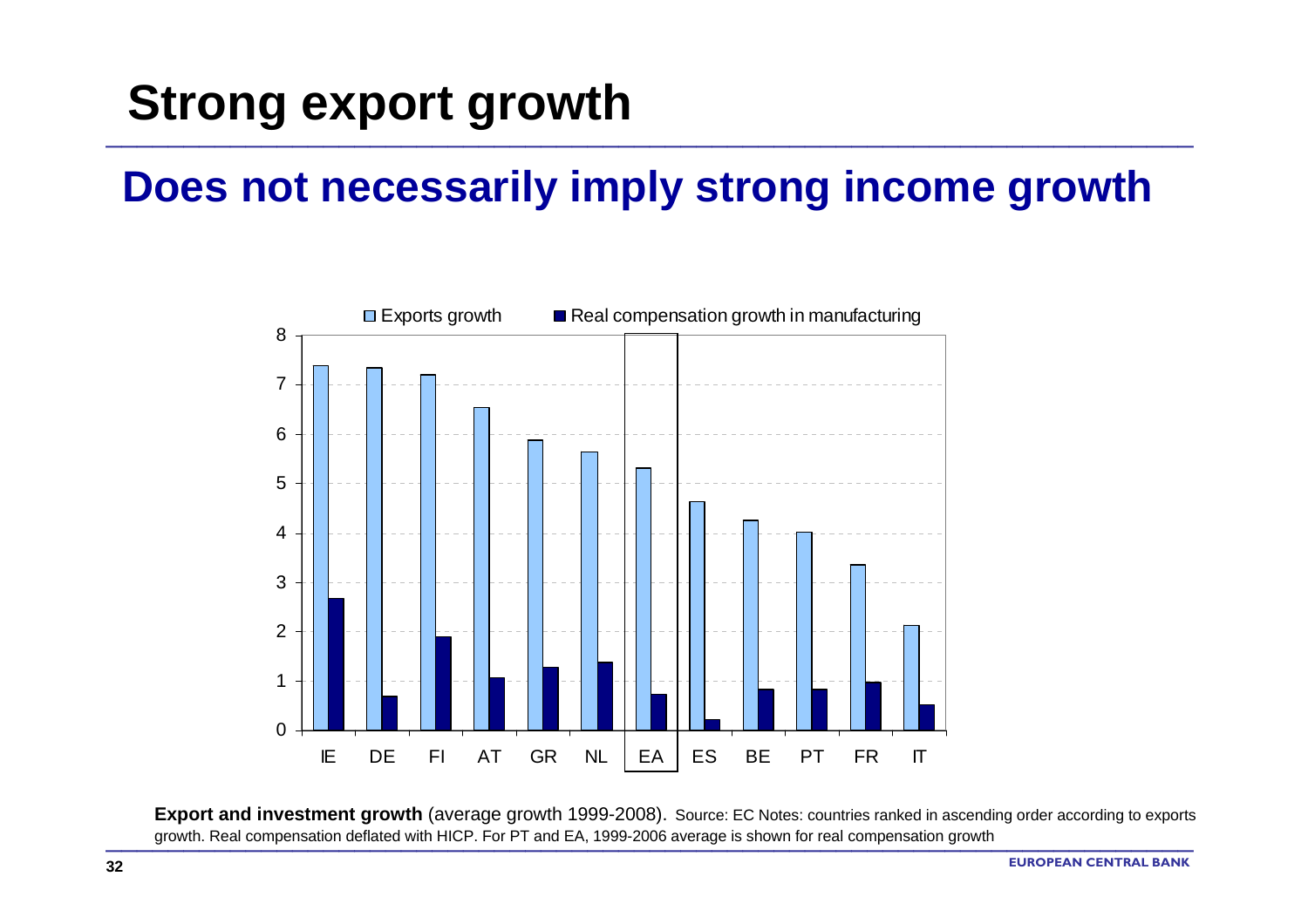### **Is achieved through high productivity growth, but is not sufficient to deliver employment growth**

\_\_\_\_\_\_\_\_\_\_\_\_\_\_\_\_\_\_\_\_\_\_\_\_\_\_\_\_\_\_\_\_\_\_\_\_\_\_\_\_\_\_\_\_\_\_\_\_\_\_\_\_\_\_\_\_\_\_\_\_\_\_\_\_\_\_\_\_\_\_

![](_page_32_Figure_2.jpeg)

\_\_\_\_\_\_\_\_\_\_\_\_\_\_\_\_\_\_\_\_\_\_\_\_\_\_\_\_\_\_\_\_\_\_\_\_\_\_\_\_\_\_\_\_\_\_\_\_\_\_\_\_\_\_\_\_\_\_\_\_\_\_\_\_\_\_\_\_\_\_

**Real GDP** and **supply composition** (average growth 1999-2008). Source: EC Notes: countries ranked in ascending order according to real GDP growth.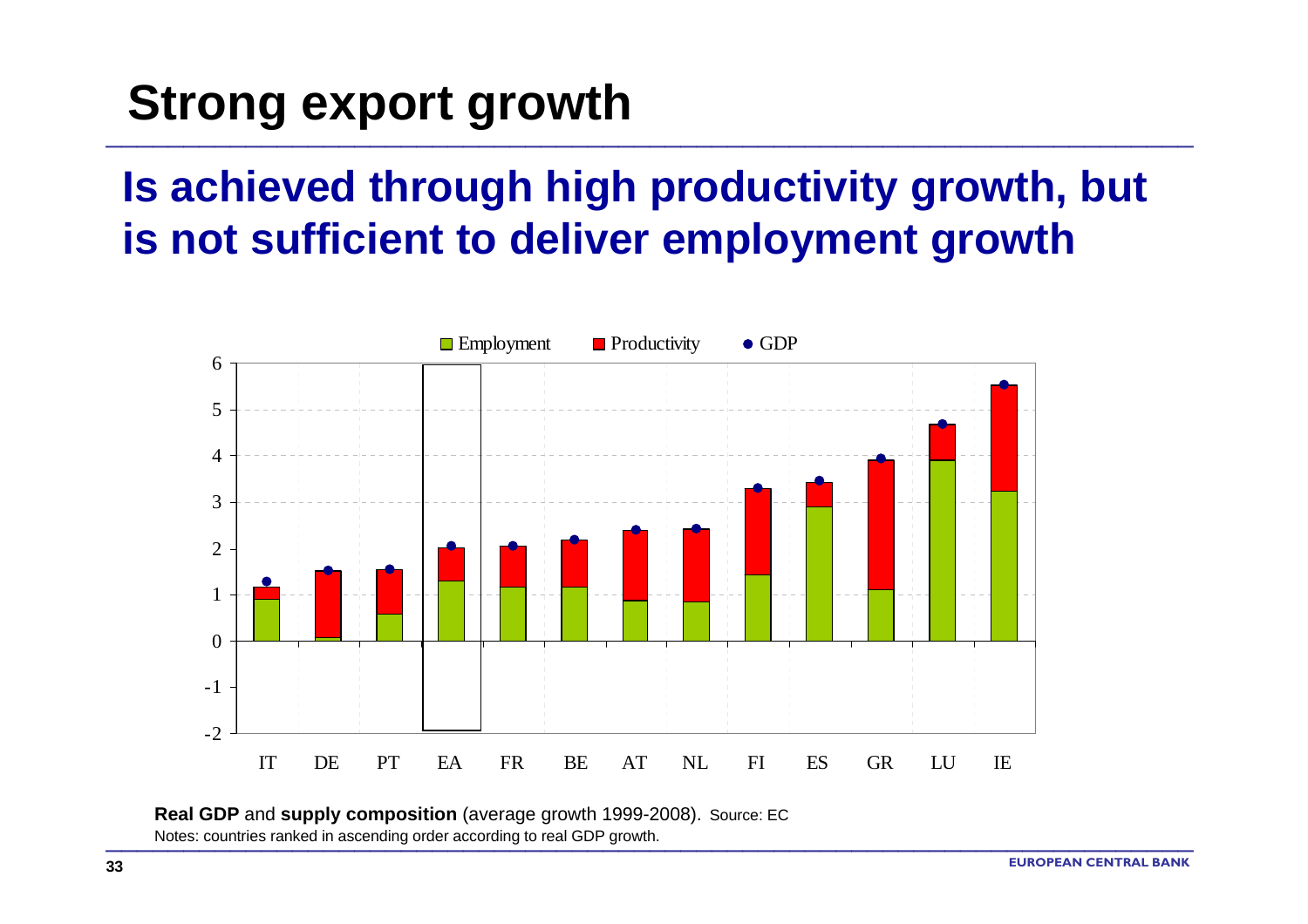# **Employment**

#### **Is bound to grow mainly in the services sector**

![](_page_33_Figure_2.jpeg)

#### Germany: Sector shares in total employment (in percent)

Source: Eurostat.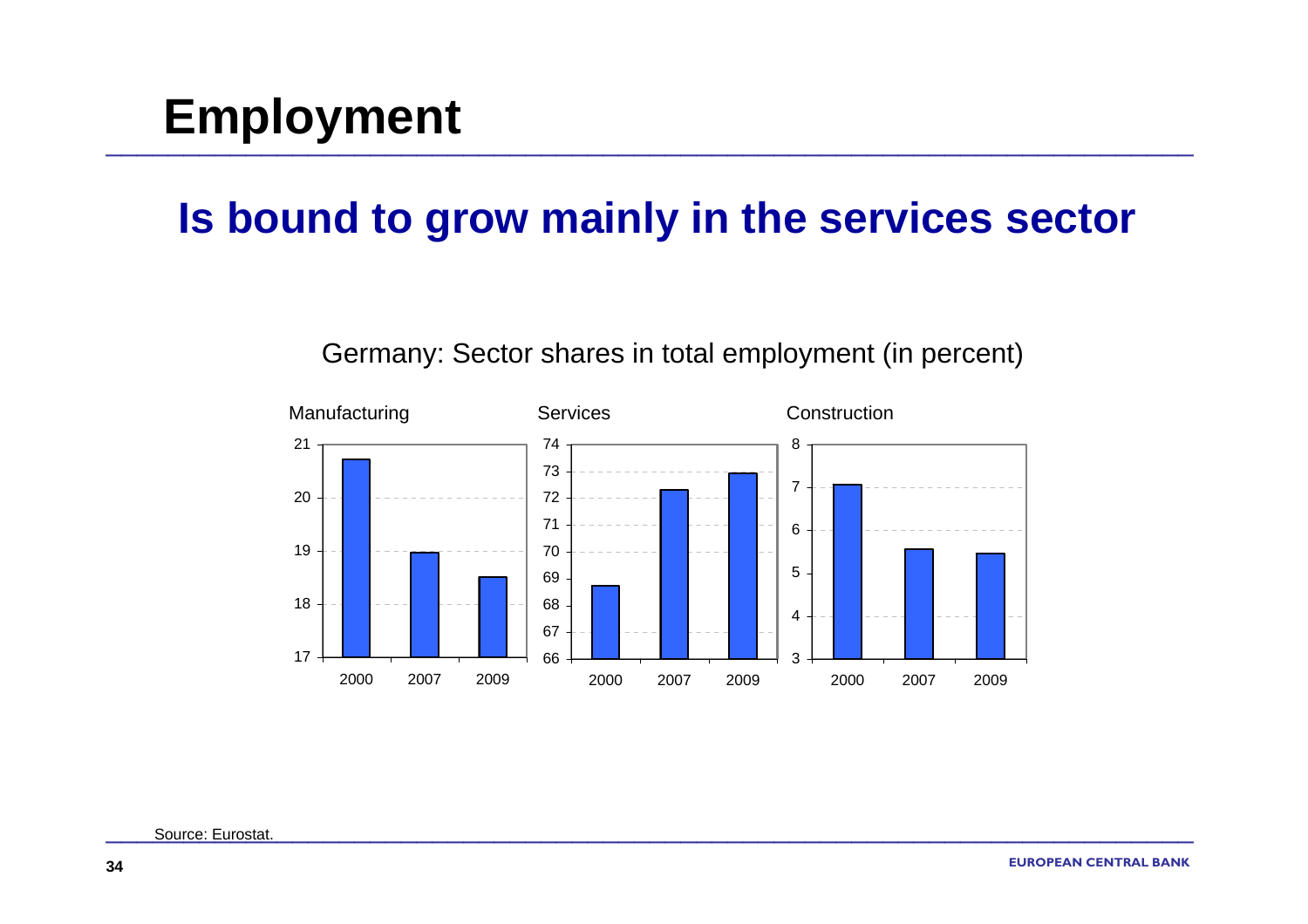## **But the Service sector**

### **Is highly regulated (professional services)**

\_\_\_\_\_\_\_\_\_\_\_\_\_\_\_\_\_\_\_\_\_\_\_\_\_\_\_\_\_\_\_\_\_\_\_\_\_\_\_\_\_\_\_\_\_\_\_\_\_\_\_\_\_\_\_\_\_\_\_\_\_\_\_\_\_\_\_\_\_\_

![](_page_34_Figure_2.jpeg)

**Product Market Regulation (PMR) index in professional services (the professional services indicators cover entry and conduct regulations in the legal, accounting, engineering, and architecture professions, 2008).** Source: OECD . Note: A higher figure means higher regulation. PMR index ranges from 0 to 6.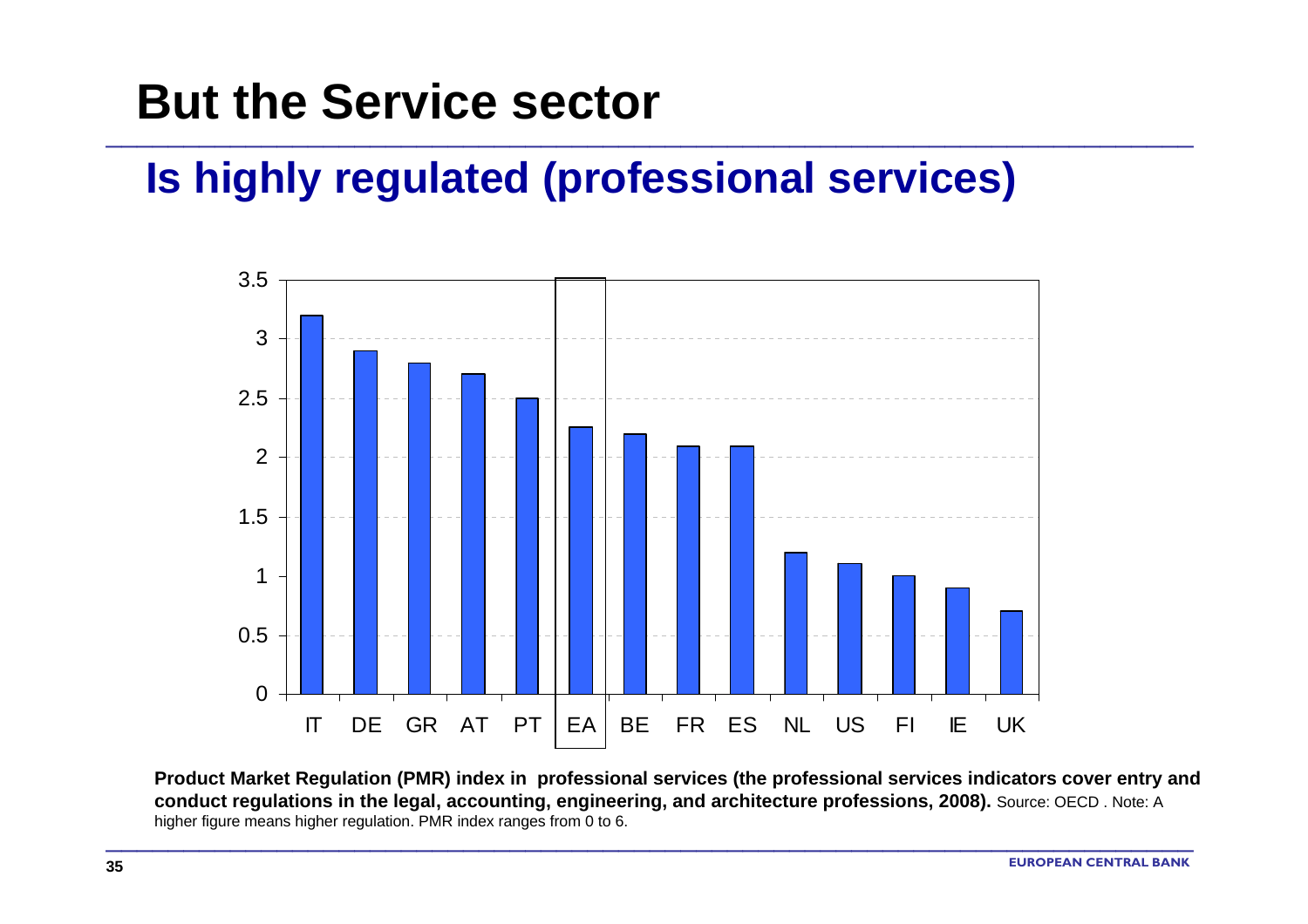**Stronger and sustainable growth cannot be achieved only through continuous improvements in the competitiveness of the tradable sector but requires increasing growth potential in the non tradable sector, in particular services**

\_\_\_\_\_\_\_\_\_\_\_\_\_\_\_\_\_\_\_\_\_\_\_\_\_\_\_\_\_\_\_\_\_\_\_\_\_\_\_\_\_\_\_\_\_\_\_\_\_\_\_\_\_\_\_\_\_\_\_\_\_\_\_\_\_\_\_\_\_\_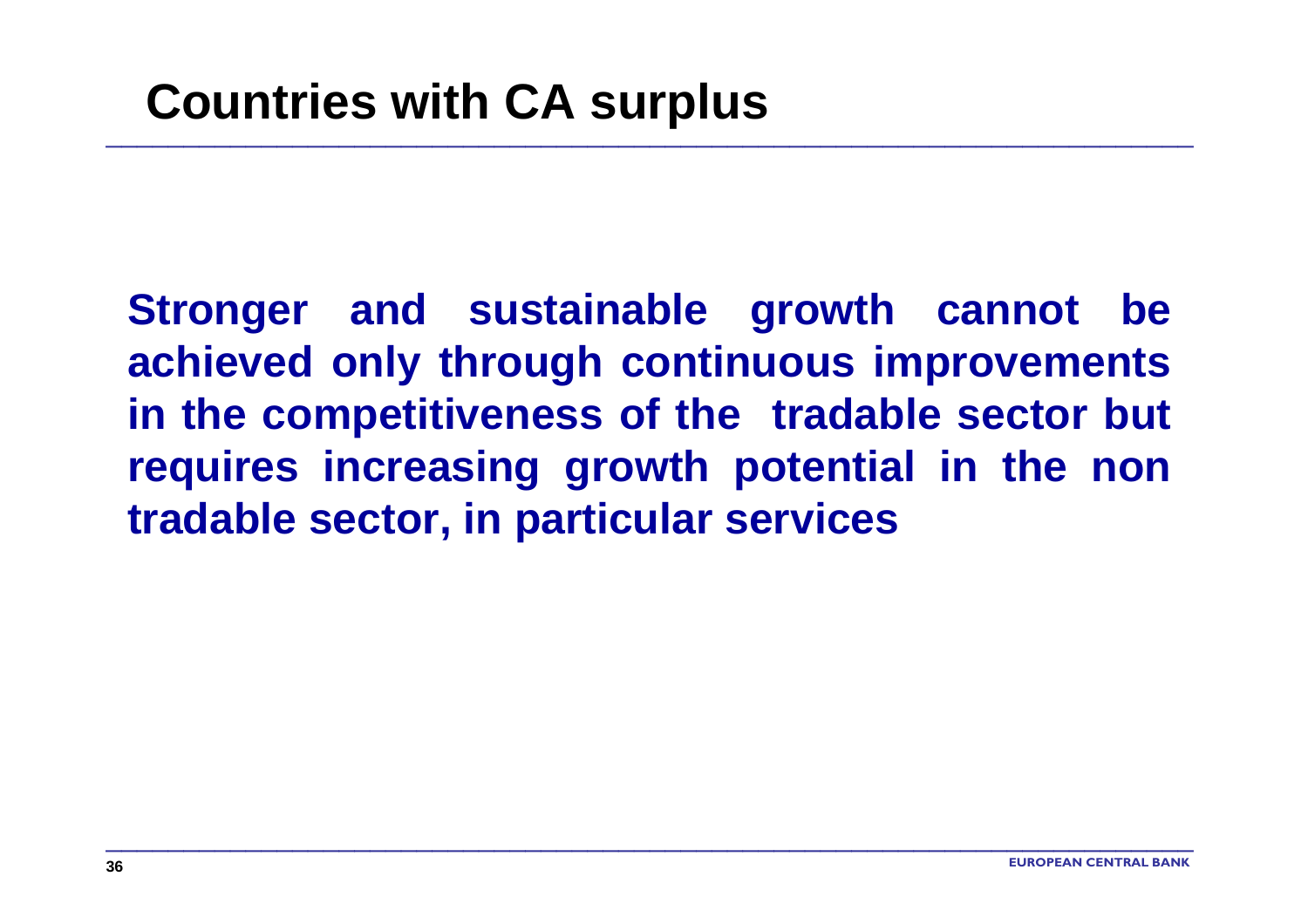**Are mainly the responsibility of the member states, because they involve competences which are still national (taxation policy, labour markets, product markets, education, research and development…)**

\_\_\_\_\_\_\_\_\_\_\_\_\_\_\_\_\_\_\_\_\_\_\_\_\_\_\_\_\_\_\_\_\_\_\_\_\_\_\_\_\_\_\_\_\_\_\_\_\_\_\_\_\_\_\_\_\_\_\_\_\_\_\_\_\_\_\_\_\_\_

**We should avoid repeating the mistakes of the Lisbon Agenda, which creates EU objectives without providing the EU the instruments to achieve these objectives**

**But the EU/EA institutional framework needs to be strengthen because problems in some member states may affect the other member states**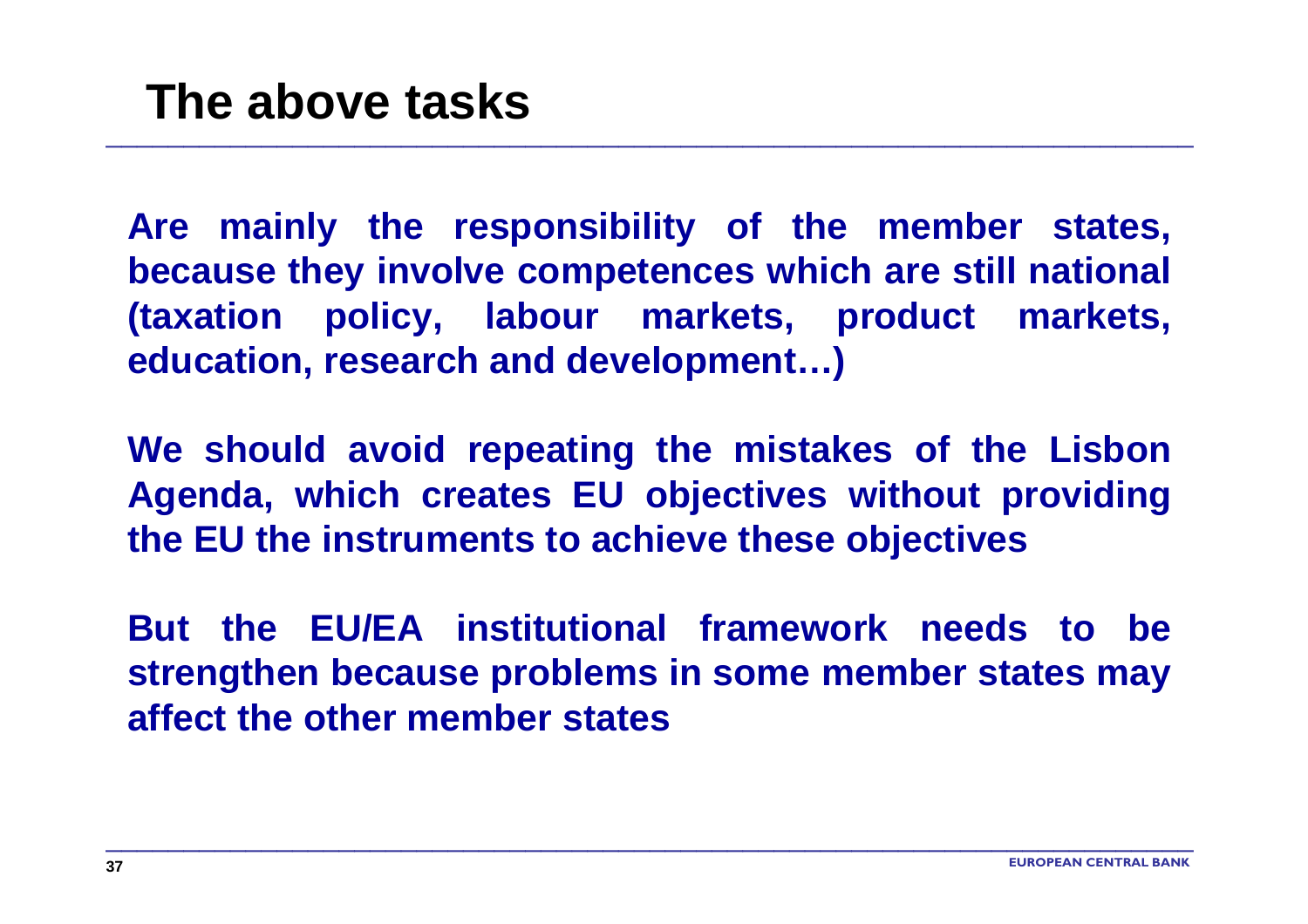## **Principles for reform: "three don't"**

**1. Don't assume that all (agents/governments/markets) have learned the lesson from this crisis:→ Stronger surveillance and crisis prevention** 

\_\_\_\_\_\_\_\_\_\_\_\_\_\_\_\_\_\_\_\_\_\_\_\_\_\_\_\_\_\_\_\_\_\_\_\_\_\_\_\_\_\_\_\_\_\_\_\_\_\_\_\_\_\_\_\_\_\_\_\_\_\_\_\_\_\_\_\_\_\_

- **2. Don't assume that there will be no more crises:Crisis management**
- **3. Don't assume that there are "easy solutions" to complex problems ("orderly debt restructuring"; "expulsion"…)**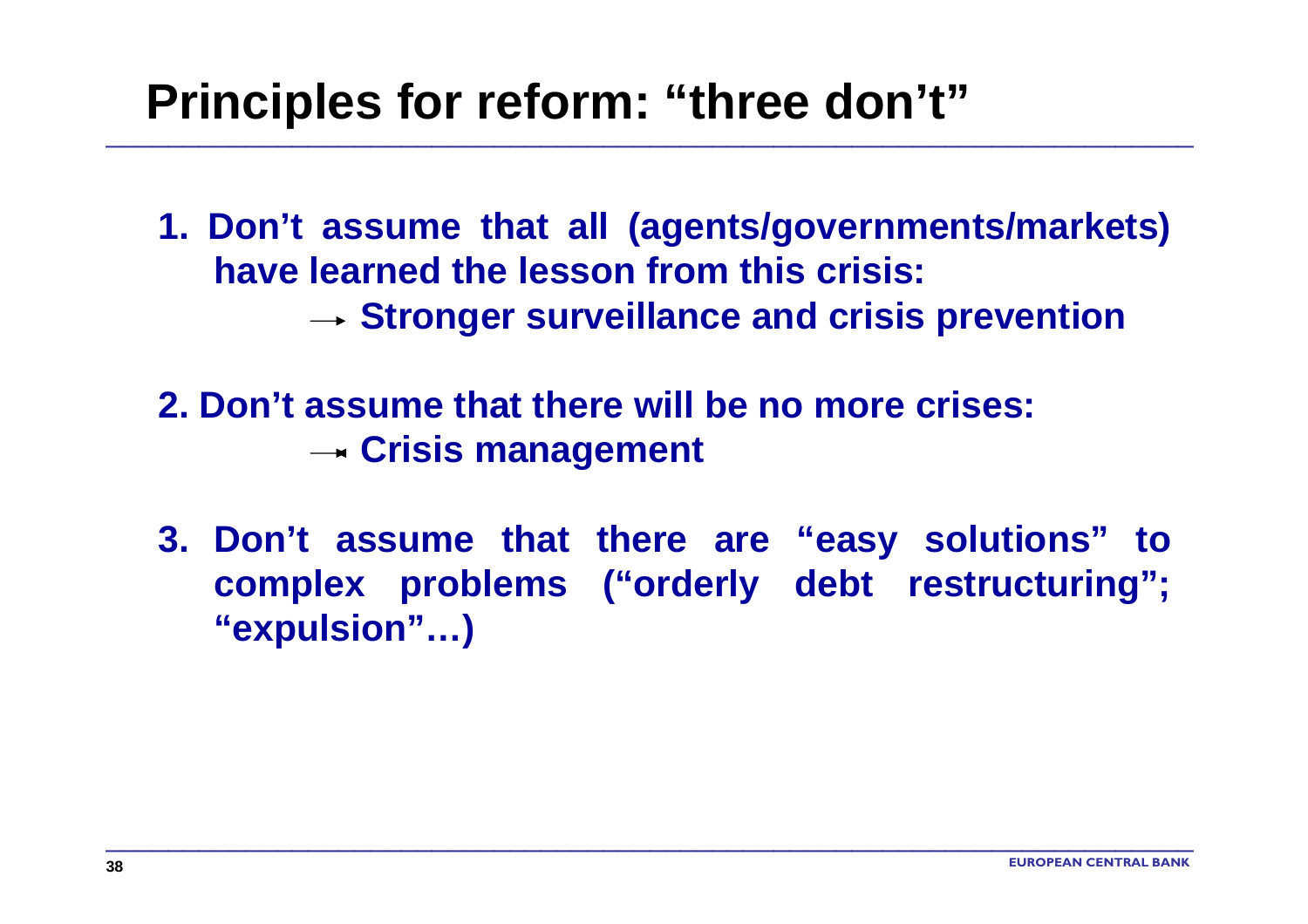# **ECB contribution to the Van Rompuy TF:**

- **1. strengthening surveillance over budgetary policies and more effective prevention/correction of excessive deficits and debts**
- **2. improving framework for competitiveness surveillance and the correction of economic imbalances via a traffic light system**
- **3. designing an appropriate euro area framework for crisis management**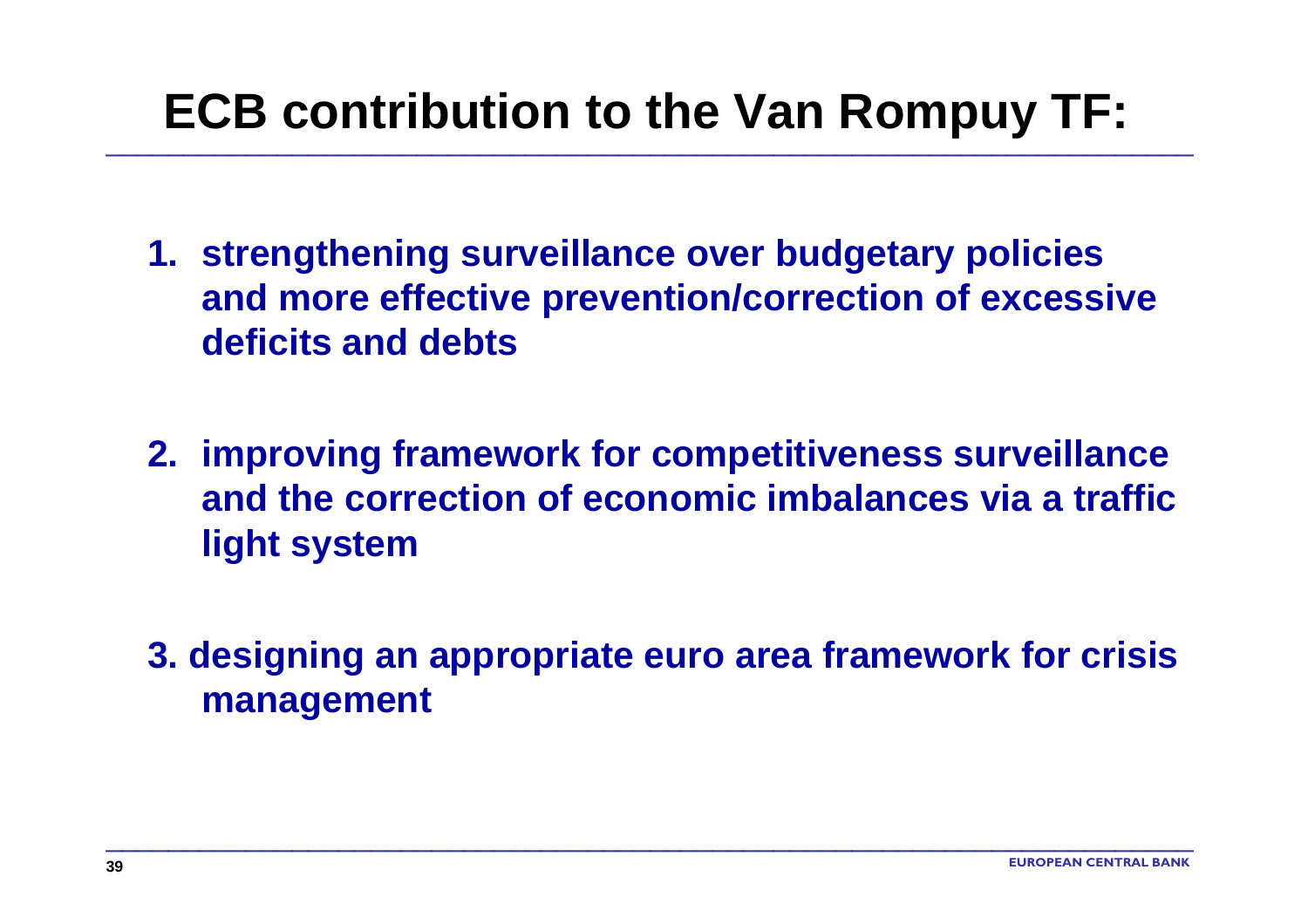# **Differences with Commission proposals**

**ECB thinks the Commission should go further:** 

¾ **Clear and agreed triggers to detect vulnerabilities and define surveillance needs**

**Surveillance missions by COM, ECB**

**Adoption of a "corrective policy programme"**

¾**Strengthening fiscal surveillance**

**Quasi-automatic initiation of EDP procedure**

**Independent national fiscal institutions**

¾**Relying more on incentives and sanctions**

**Reversal of voting majorities in EDP**

\_\_\_\_\_\_\_\_\_\_\_\_\_\_\_\_\_\_\_\_\_\_\_\_\_\_\_\_\_\_\_\_\_\_\_\_\_\_\_\_\_\_\_\_\_\_\_\_\_\_\_\_\_\_\_\_\_\_\_\_\_\_\_\_\_\_\_\_\_\_

**Introduce sanctions for persistent imbalances**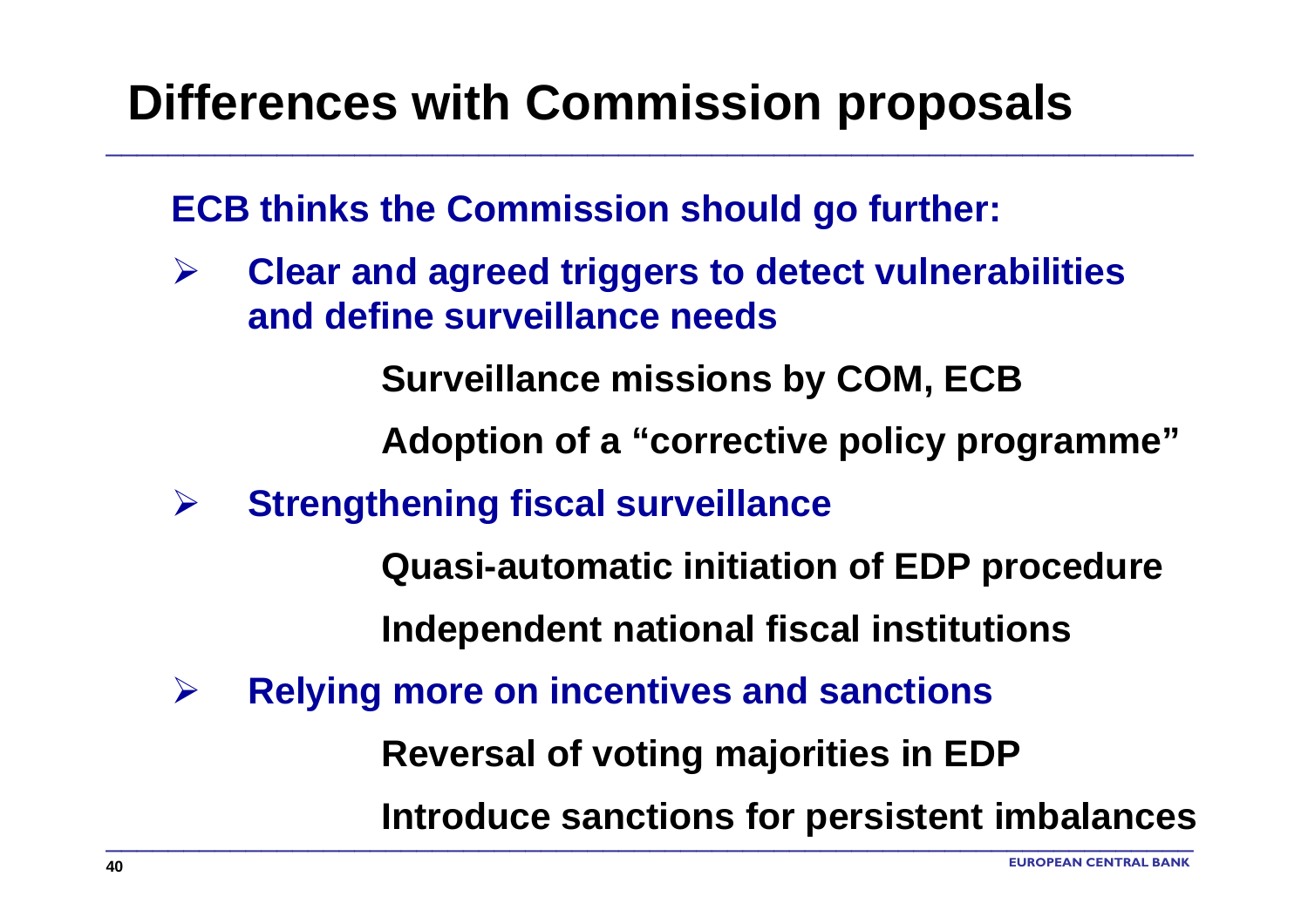# **Strengthen the E of EMU**

#### **Complete the Single Market (Monti report):**

\_\_\_\_\_\_\_\_\_\_\_\_\_\_\_\_\_\_\_\_\_\_\_\_\_\_\_\_\_\_\_\_\_\_\_\_\_\_\_\_\_\_\_\_\_\_\_\_\_\_\_\_\_\_\_\_\_\_\_\_\_\_\_\_\_\_\_\_\_\_

- **Removing barriers to trade and to cross-border activities, especially in the service sector (full implementation of the service directive)**
- **Accelerating the uptake of new technologies – foster a Digital single market**
- **Promoting a common energy market (competition, green growth)**
- **Fostering a single market for capital and financial services**
- **Eliminating business investment restrictions**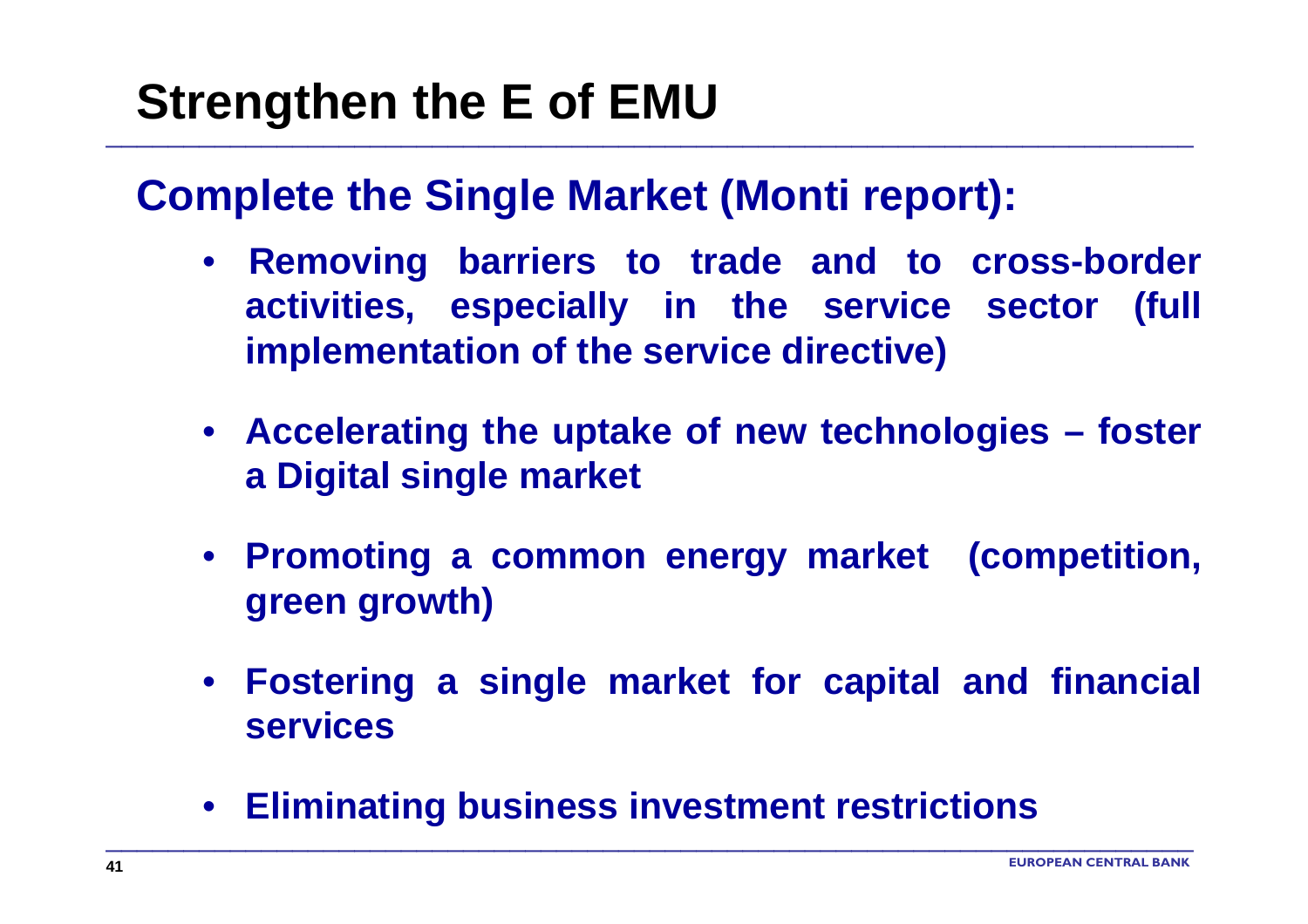# **A priority: the service directive**

### **The service provisions in the EU is badly fragmented**

\_\_\_\_\_\_\_\_\_\_\_\_\_\_\_\_\_\_\_\_\_\_\_\_\_\_\_\_\_\_\_\_\_\_\_\_\_\_\_\_\_\_\_\_\_\_\_\_\_\_\_\_\_\_\_\_\_\_\_\_\_\_\_\_\_\_\_\_\_\_

(only 20% of services provided in the EU have a cross-border dimension)

**A full implementation of the services directive would result in an increase in growth potential of 0.6-1.5% of EU GDP**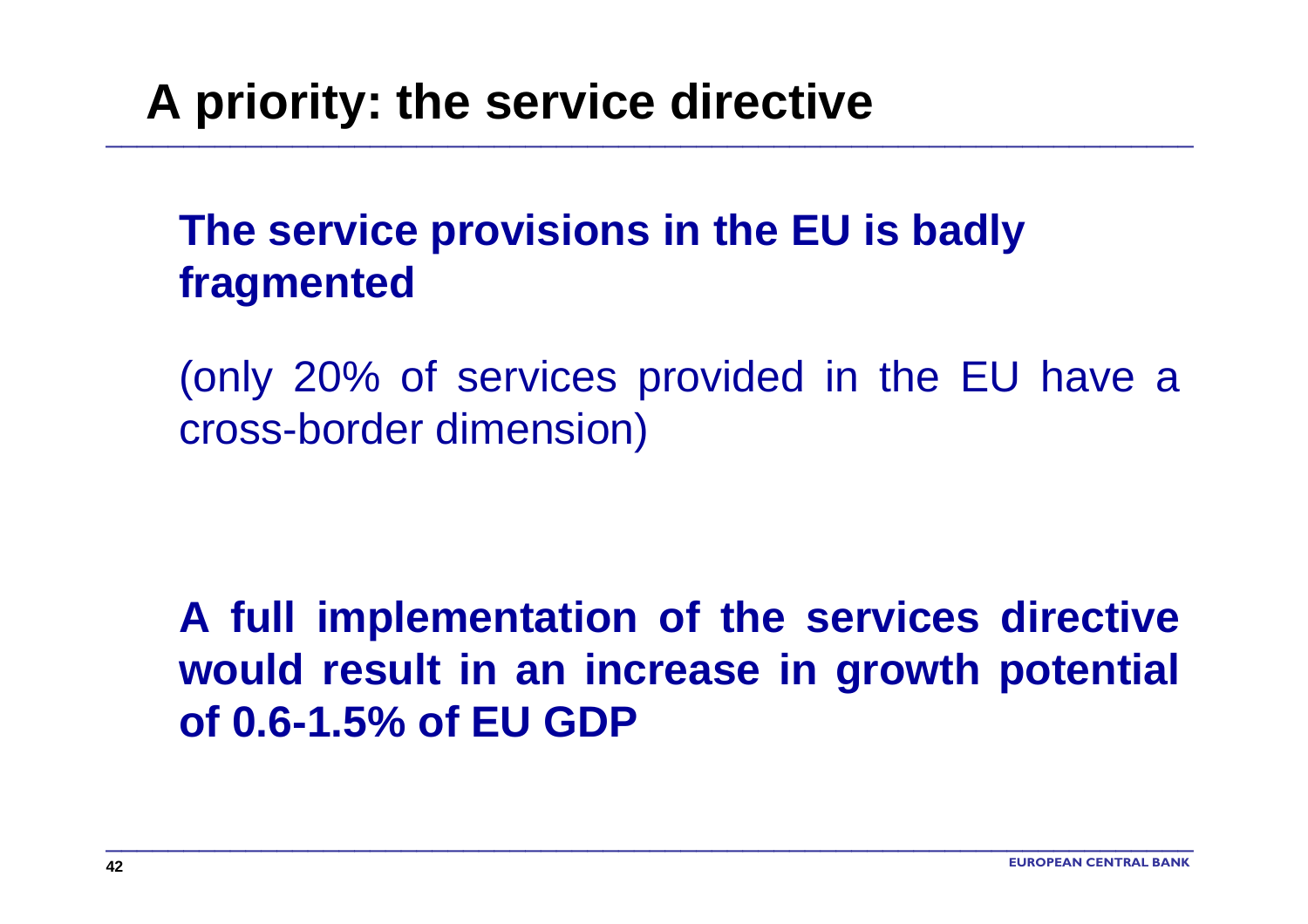## **Conclusions**

## **Will it work?**

**The crisis has triggered a mood for change. Many governments are now embarking on fiscal consolidation strategies** 

**There is awareness that fiscal discipline has to be supported by ambitious programmes of structural reforms to strengthen growth potential**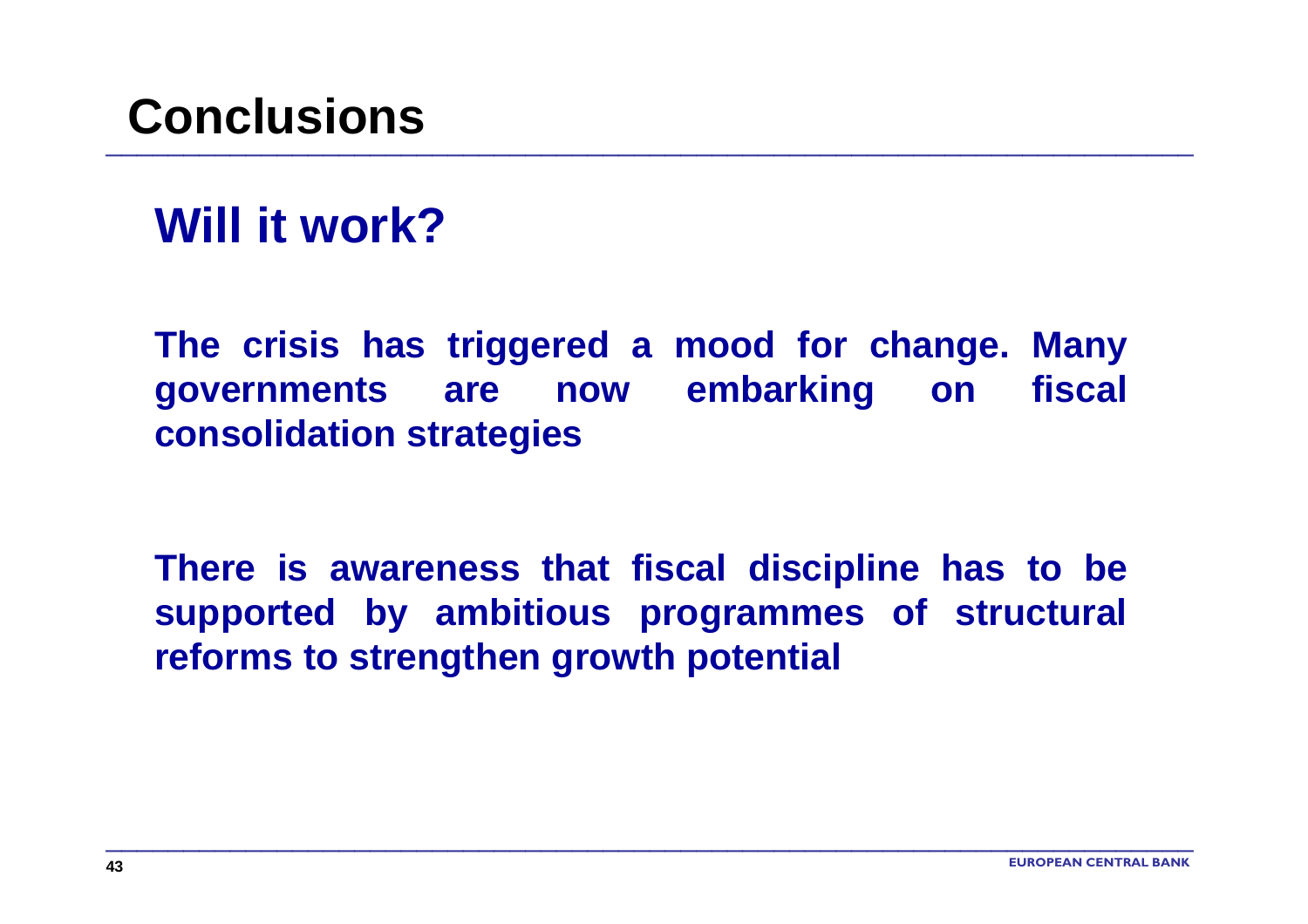# **Example (I): labour market reform in Spain**

**In June 2010, the Spanish government has approved a reform of the labour market:**

 **Two main objectives: reduce the large proportion of temporary contracts (so called duality of the labour market) and improve the flexibility of firms' labour conditions to economic circumstances**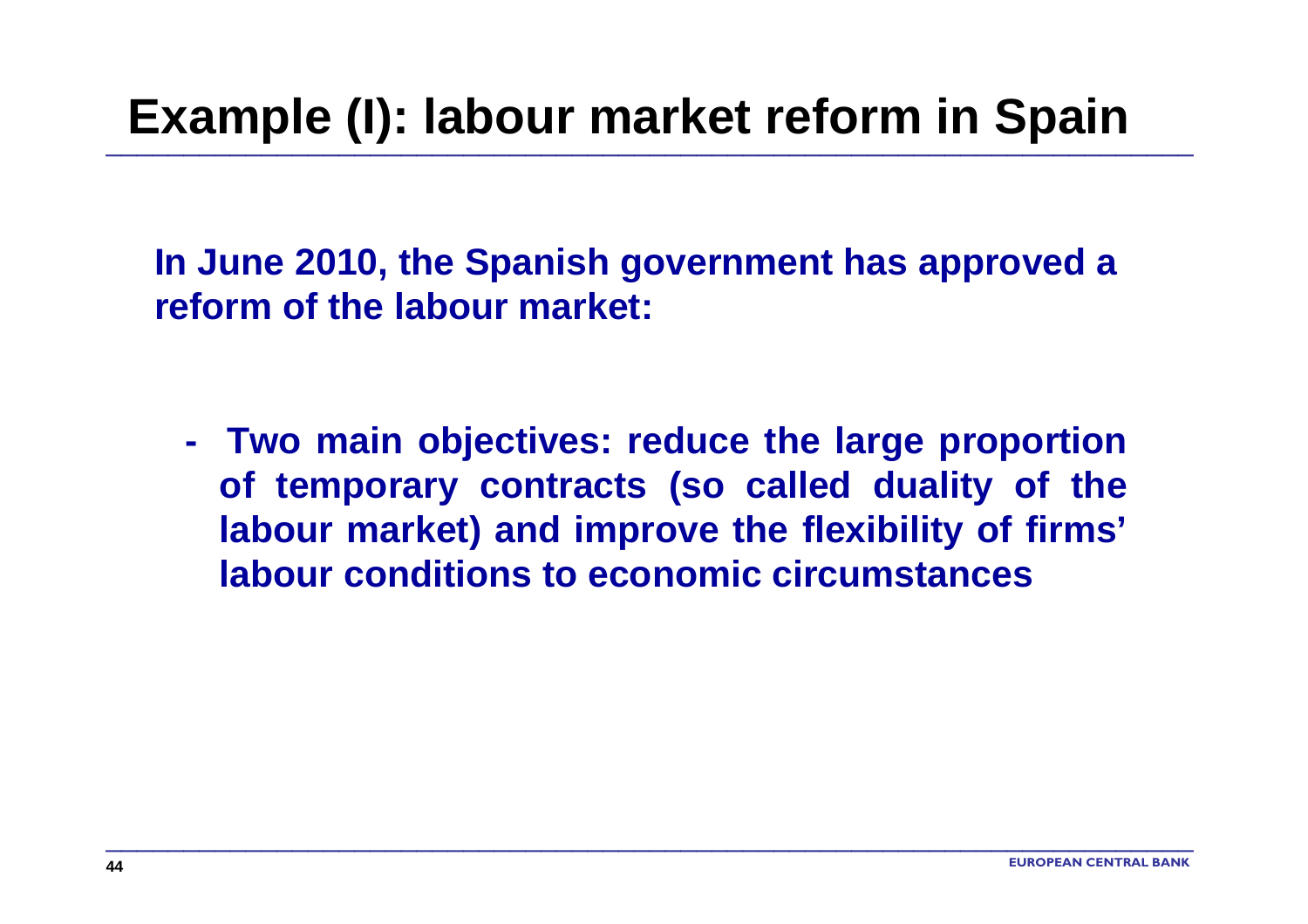### **Example (II): structural reforms in Greece**

• **The law on the Financial Stability Fund (FSF) was submitted to Parliament in June. The FSF will contribute to safeguarding financial sector stability by providing equity support to Greek banks should they face solvency problems.**

• **Newly-created independent Hellenic Statistics Authority (strengthening data reliability)**

• **Labour market reforms include changes to the framework for wage bargaining, new legislation on minimum wages, reduced severance payments and legislation to increase the flexibility of working hours and part-time work**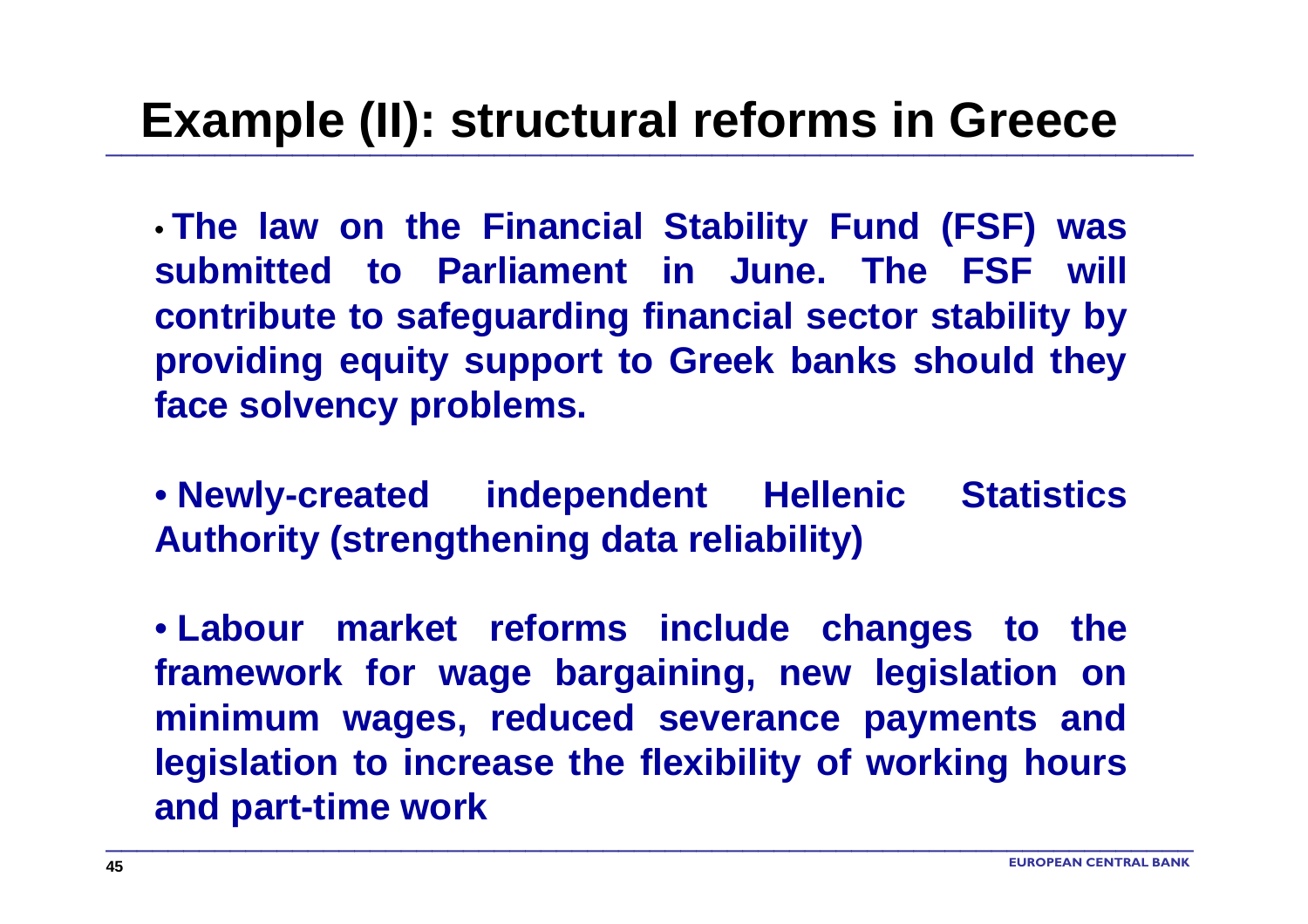### **The experience of the last few months**

\_\_\_\_\_\_\_\_\_\_\_\_\_\_\_\_\_\_\_\_\_\_\_\_\_\_\_\_\_\_\_\_\_\_\_\_\_\_\_\_\_\_\_\_\_\_\_\_\_\_\_\_\_\_\_\_\_\_\_\_\_\_\_\_\_\_\_\_\_\_

#### **Shows that**

**Countries reacted late, and under the pressure of markets**

**But they reacted**

**Showing the willingness to do what is needed to overcome the crisis, being full members of the euro area**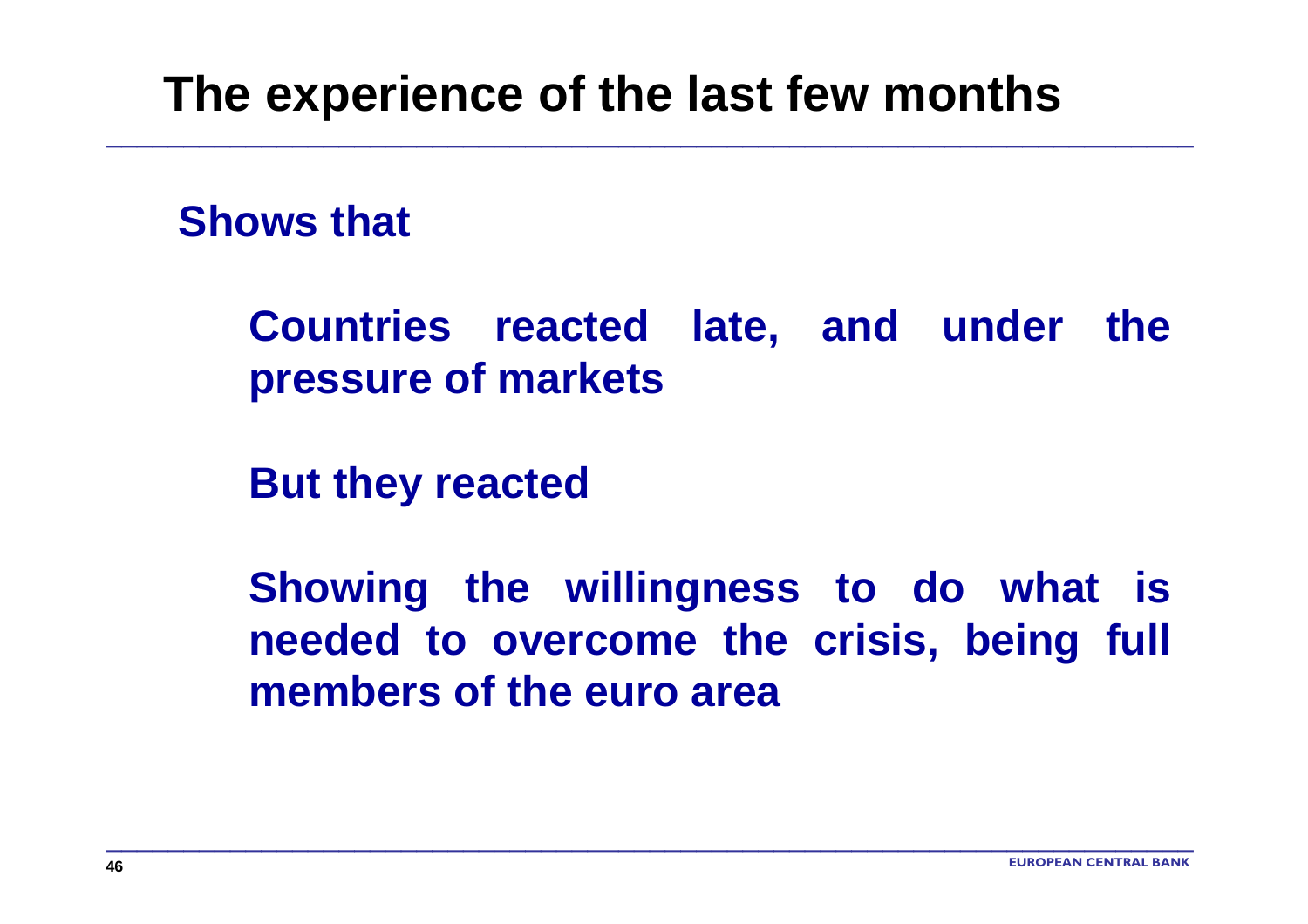**This is not a crisis of the euro, it's a crisis of advanced countries' ability to adapt to a changing global economy**

\_\_\_\_\_\_\_\_\_\_\_\_\_\_\_\_\_\_\_\_\_\_\_\_\_\_\_\_\_\_\_\_\_\_\_\_\_\_\_\_\_\_\_\_\_\_\_\_\_\_\_\_\_\_\_\_\_\_\_\_\_\_\_\_\_\_\_\_\_\_

**Membership of the euro has for long delayed the recognition of the problem**

**But the euro exposed countries earlier to the need to adjust**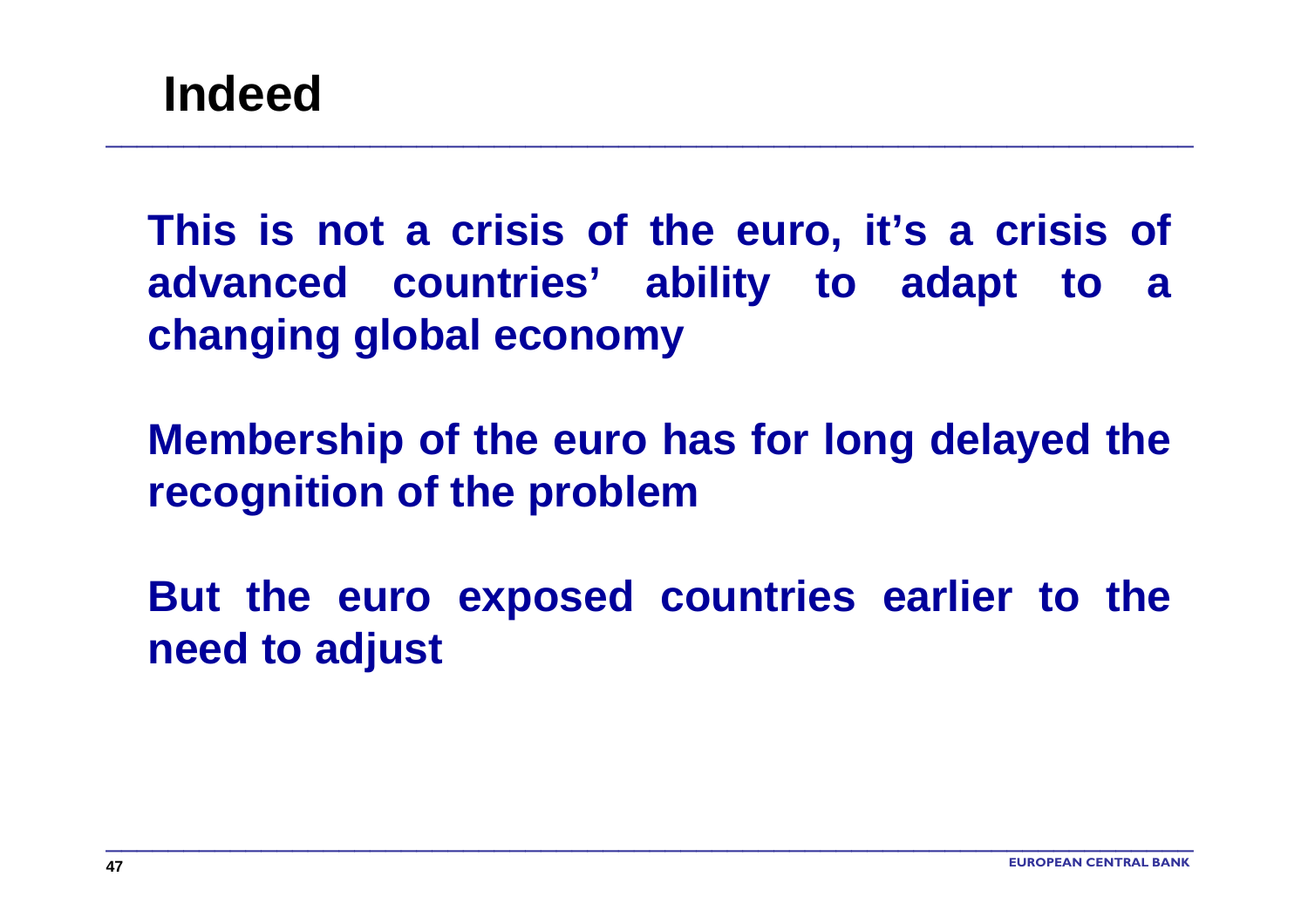# **Ultimately**

### **The challenges for advanced countries can be addressed only through:**

\_\_\_\_\_\_\_\_\_\_\_\_\_\_\_\_\_\_\_\_\_\_\_\_\_\_\_\_\_\_\_\_\_\_\_\_\_\_\_\_\_\_\_\_\_\_\_\_\_\_\_\_\_\_\_\_\_\_\_\_\_\_\_\_\_\_\_\_\_\_

- **budgetary policies**
- **structural policies**

### **The earlier countries recognize this, the sooner they will implement the right policies**

**And the stronger they will get out of the crisis**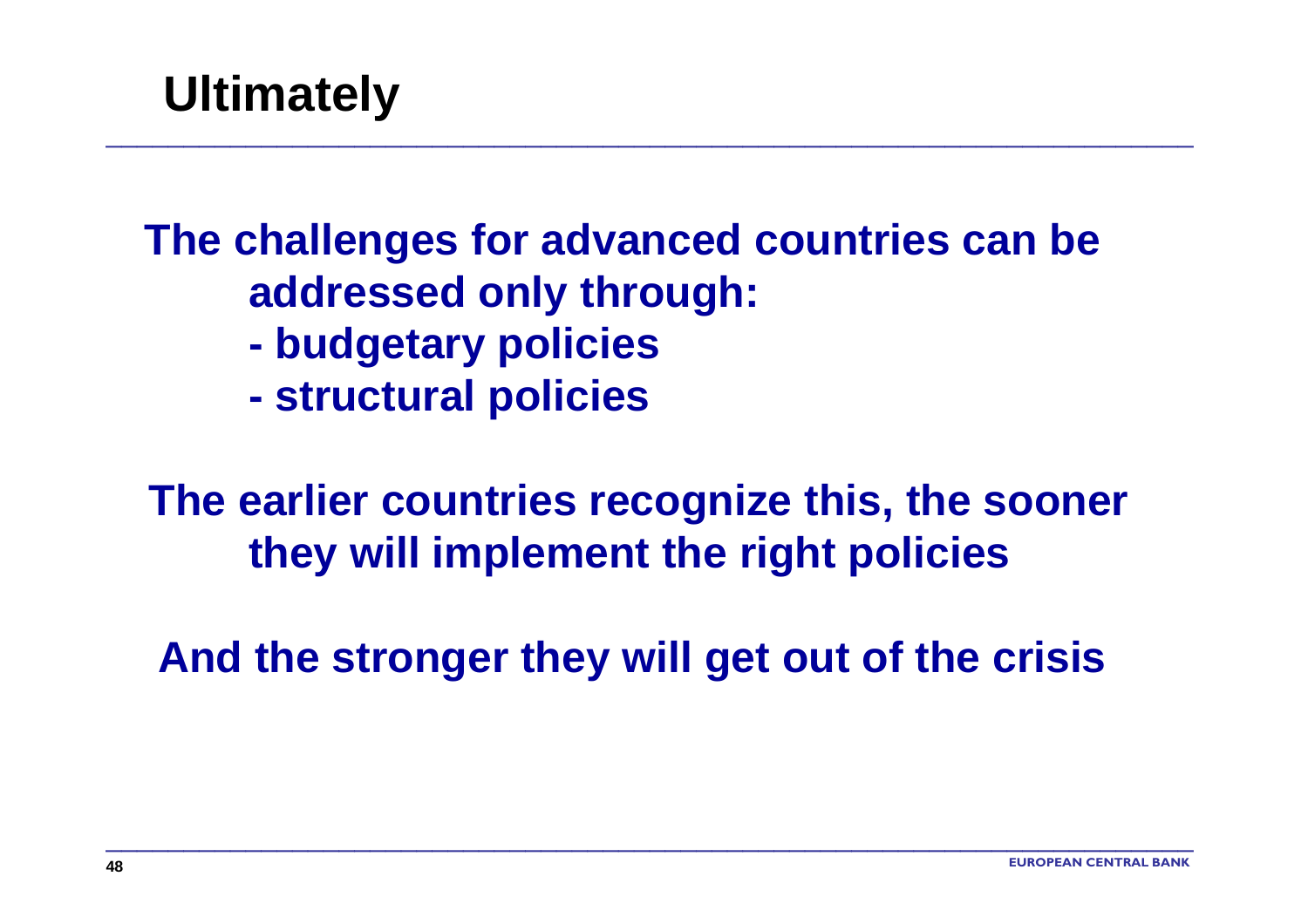# Thank you for your attention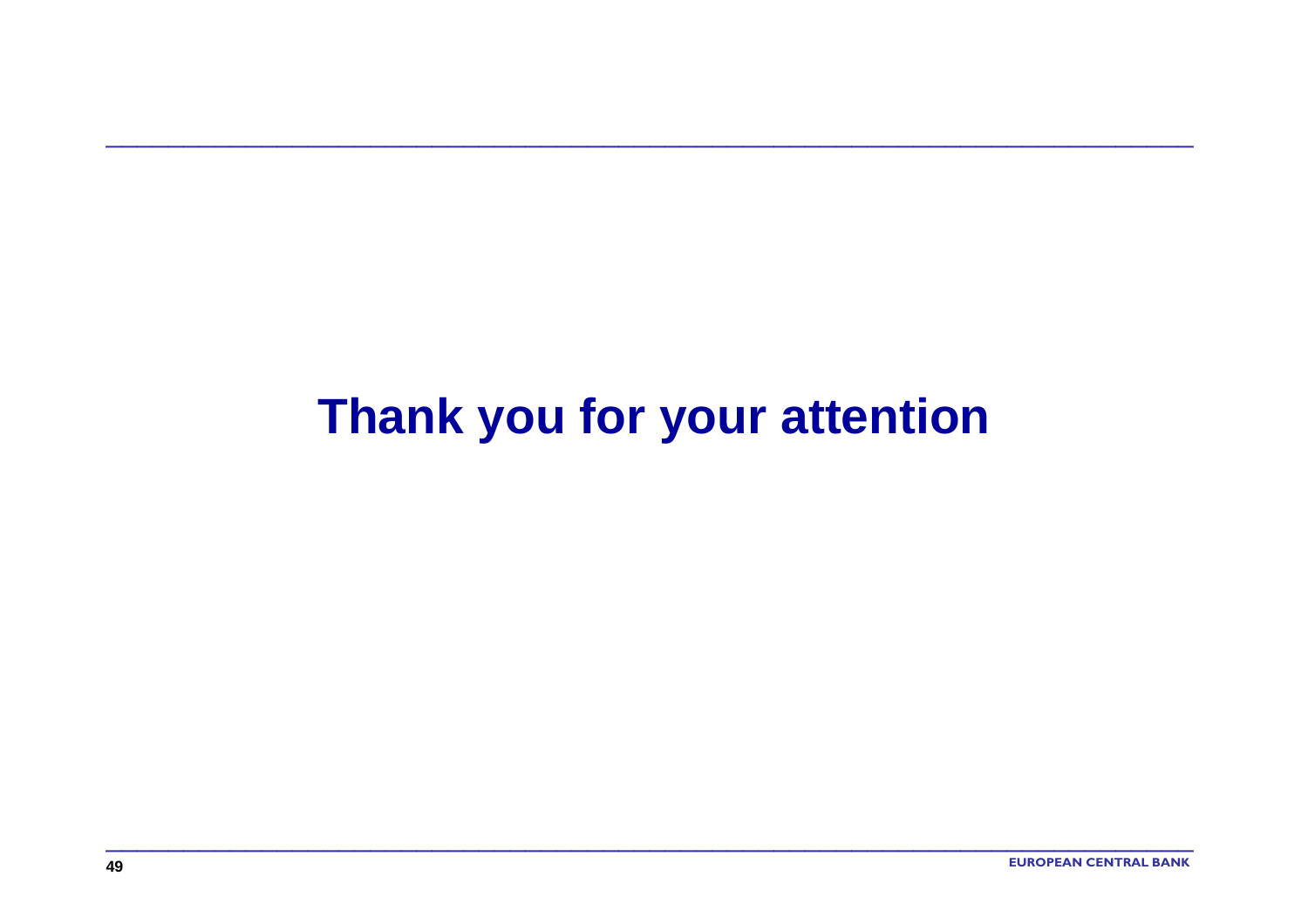**Background slides**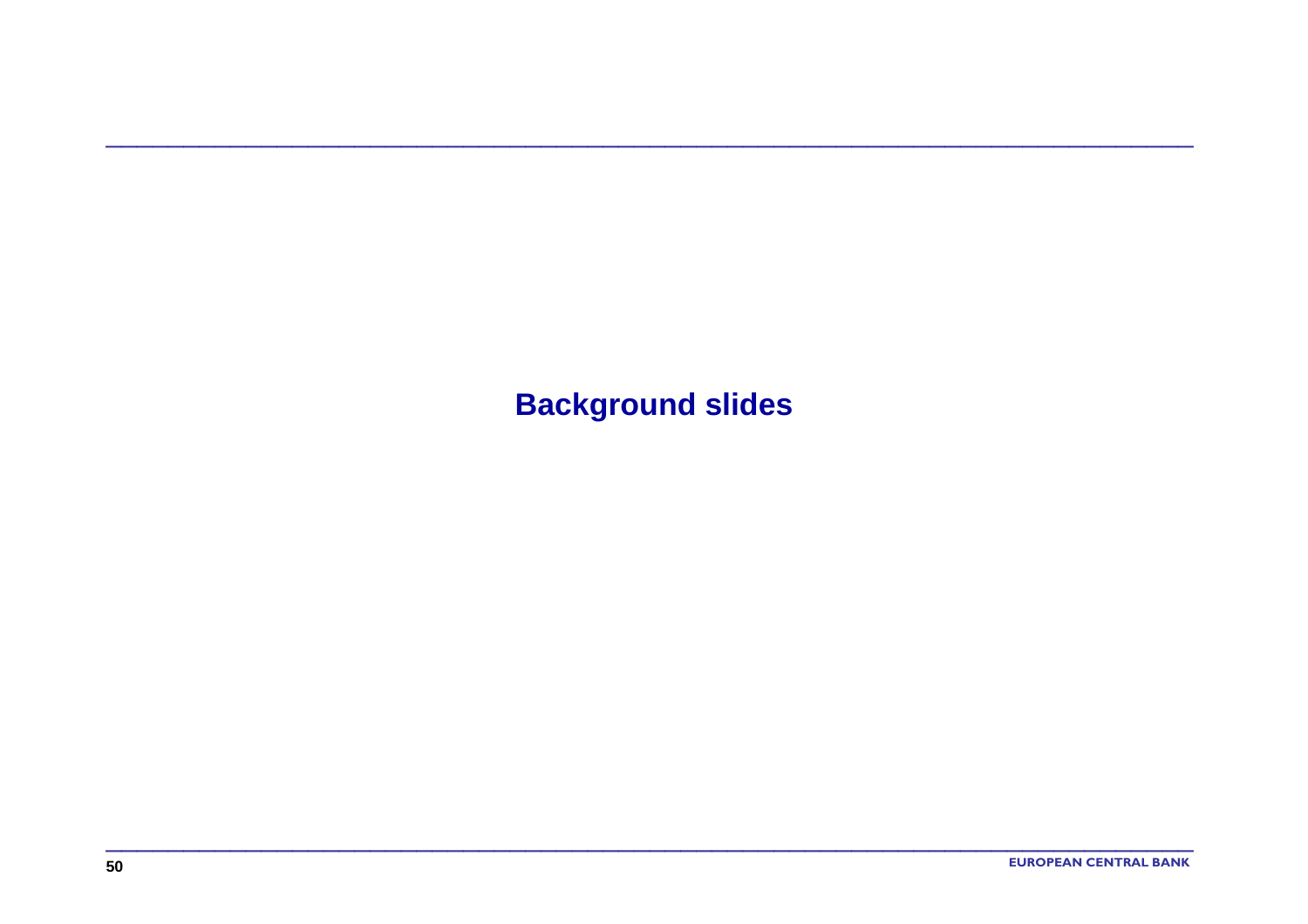## **Competitiveness surveillance**

#### **Traffic light system**

**Focus: Differentiate intensity of problems and competitiveness surveillance**

**Elements: Small number of indicators in order to assess which Member States would require**

- ¾**no specific surveillance (green),**
- ¾**standard surveillance (yellow) or**
- $\blacktriangleright$ **intense surveillance (red)**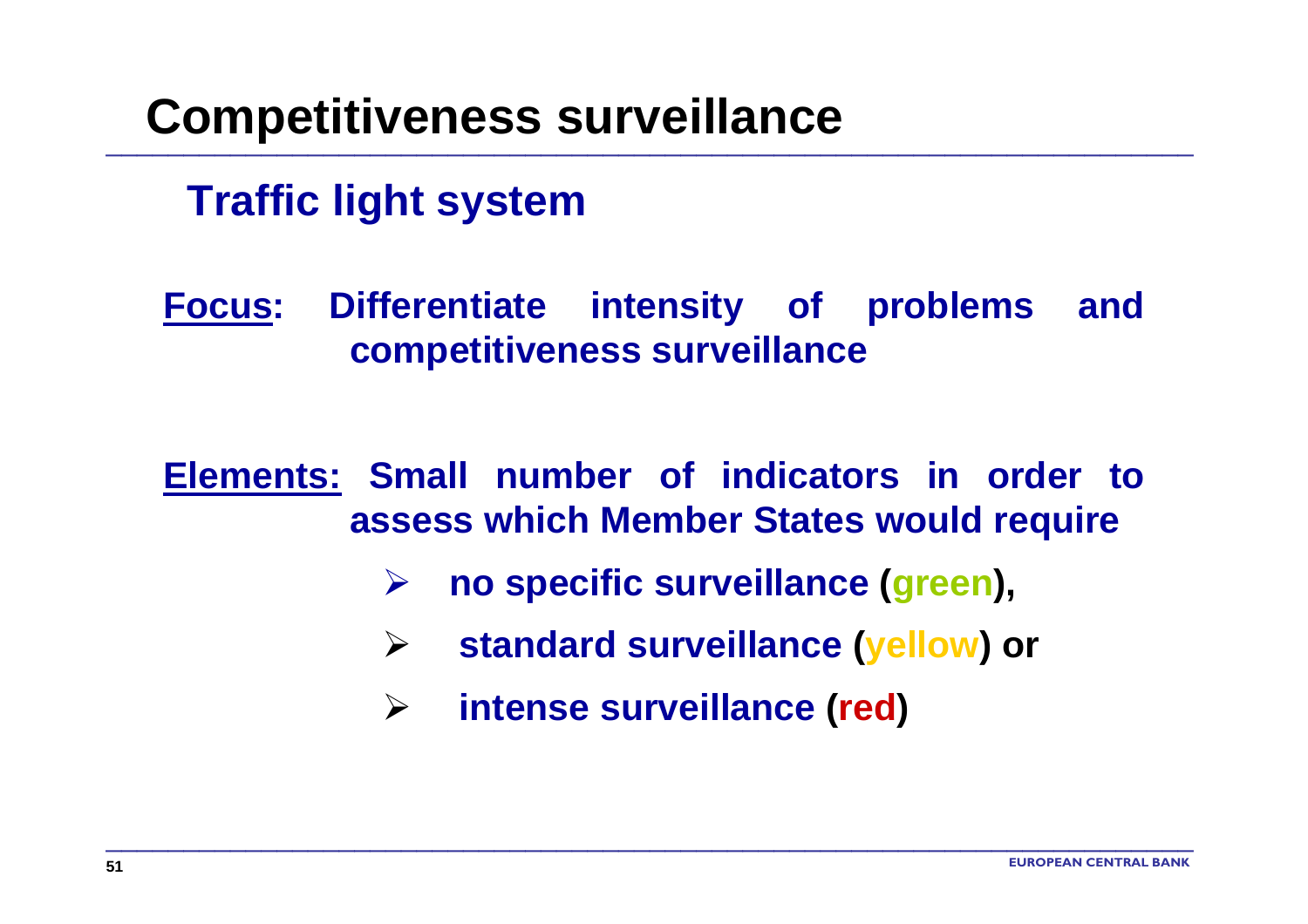# **Fiscal framework (I): Euro area dimension**

### **Enhancing the euro area dimension of fiscal policy surveillance by:**

#### *strengthening* **ex ante** *discussions in the Eurogroup*

(early review of national budgetary plans by Eurogroup; issuance of precise fiscal policy guidelines)

#### *making the Eurogroup the guardian of fiscal sustainability*

(Eurogroup to review how common guidelines have been incorporated into national budgets; deviations from guidelines to engender warnings from Commission, triggering comply-or-explain approach)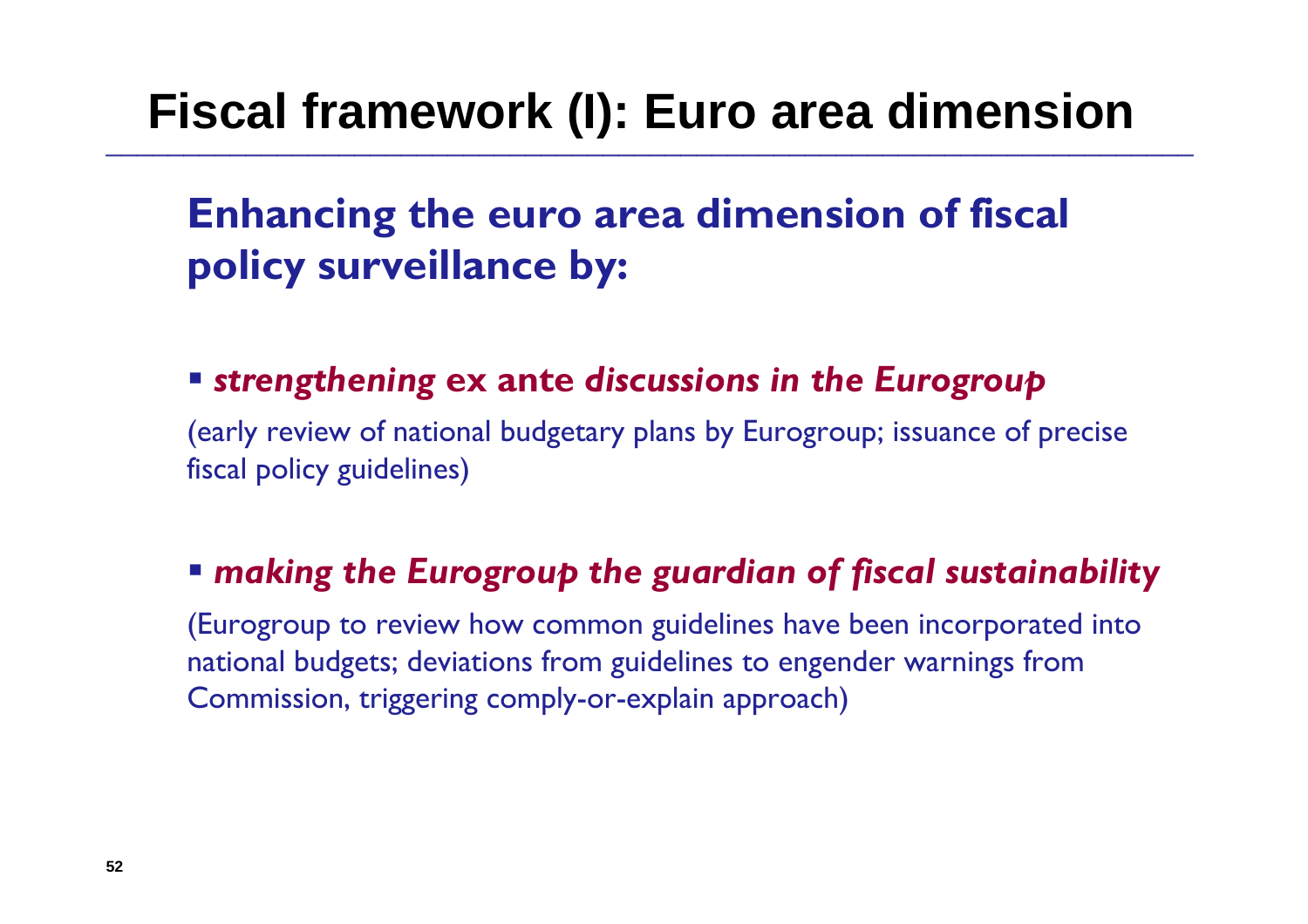# **Fiscal framework (II): Better implementation**

**Strengthening the implementation of rules and procedures by:**

#### *increasing the quasi-automaticity of the EDP procedures and steps*

(initiation of EDP quasi-automatically once the 3% deficit or the 60% debt criterion are breached: reverses 'burden of proof' - Council needs to decide explicitly to stop escalation of procedure)

#### *the quasi-automatic initiation of sanctions*

(sanctions/means to encourage compliance to be applied earlier, or if country fails to correct excessive deficit by the given deadline)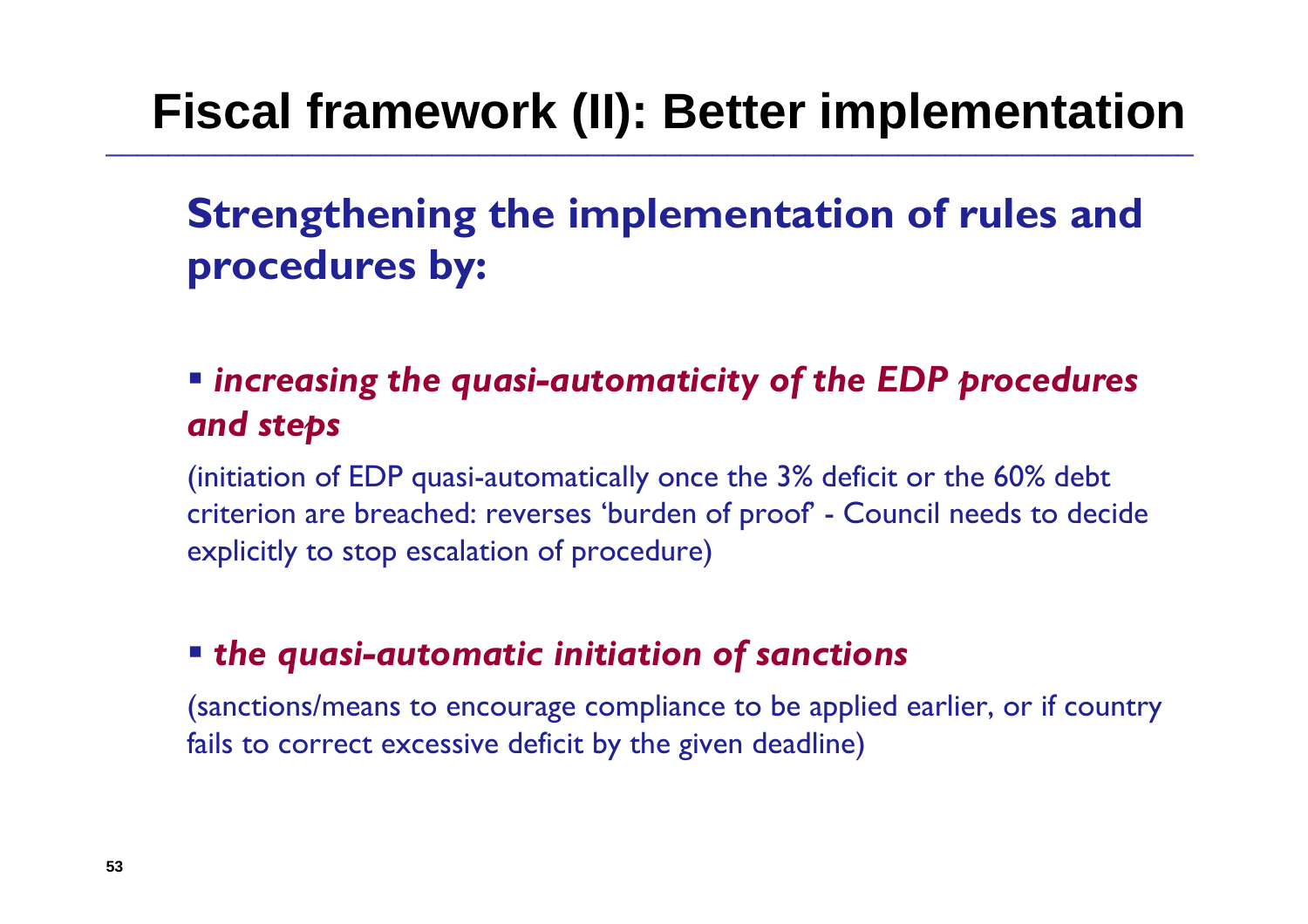# **Fiscal framework (III): Make use of sanctions**

**Strengthening the implementation of sanctions in case of non-compliance by:**

 *earlier application of sanctions, already under the preventive arm, and in any case for excessive deficits*

(already under the preventive arm, and in any case for excessive deficits; with increasing severity and duration of fiscal imbalance, scale of sanctions to be increased)

#### *broadening the scope of application of sanctions*

(including for excessive debt ratios and in cases where progress towards the medium-term budgetary objective is insufficient)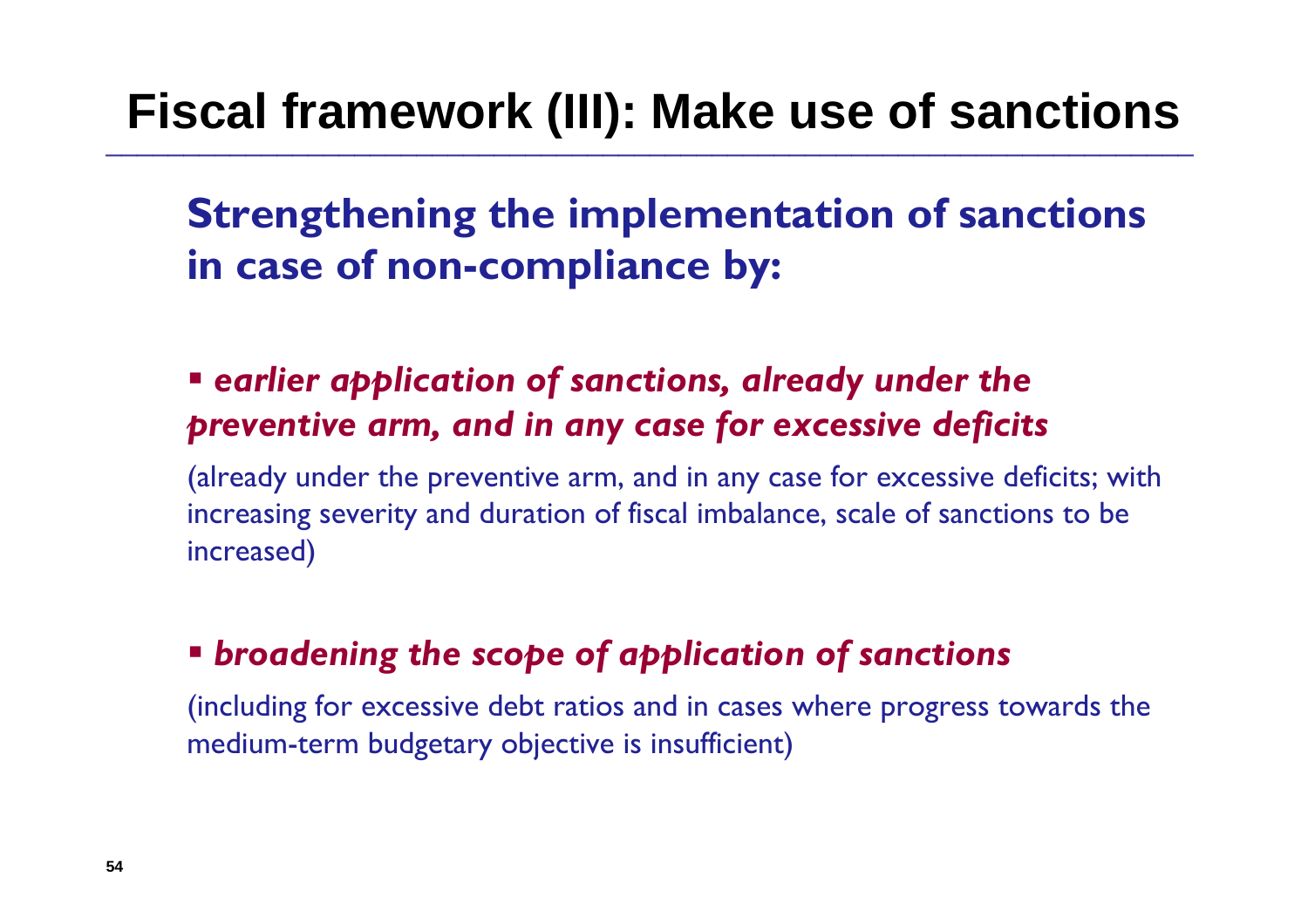# **Fiscal framework (IV): Broader set of sanction s**

### **A wider spectrum of sanctions and creation of new types of means to encourage compliance:**

#### *financial sanctions*

(e.g. reduced access to EU funds and transfers)

#### *non-financial sanctions*

(limitation or suspension of voting rights)

#### *procedural sanctions*

(detailed specific adjustment programmes; more stringent reporting requirements; on-site monitoring via special missions by Commission, in liaison with the ECB; requirement to seek prior Council consent for national budgetary measures or borrowing)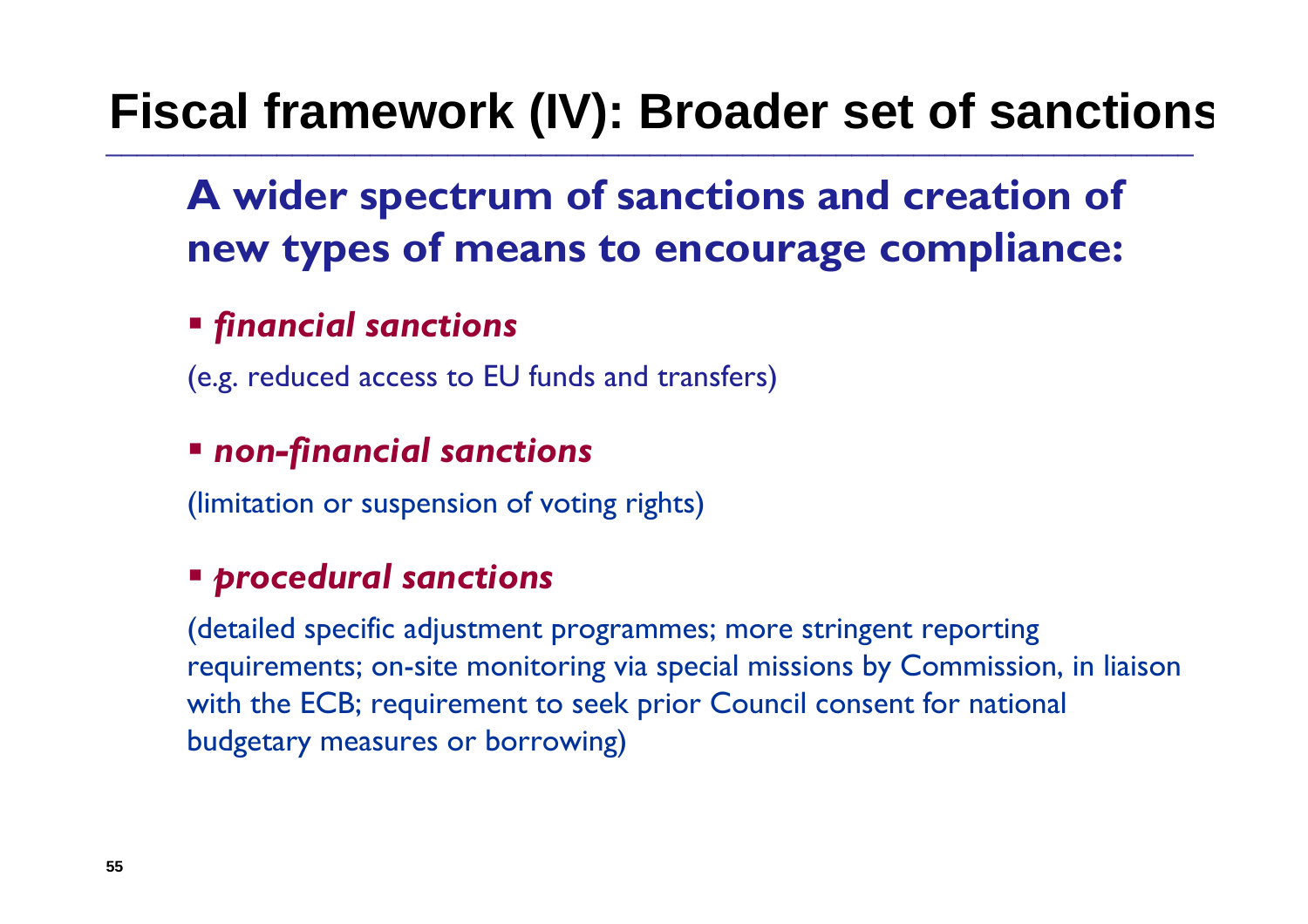# **Fiscal framework (V): Leaner surveillance**

#### **Leaner and more effective fiscal surveillance by:**

 *differentiating the surveillance processes applied to Member States according to their fiscal performance*

(focus on most critical cases; lighter surveillance for well-performers)

#### *assigning greater responsibilities to the Commission in making recommendations/proposals*

(reversal of voting majorities in the Council (e.g. sanction deemed adopted unless opposed by the qualified majority); Commission to make proposals rather than recommendations; strengthening Economics Commissioner inside the *collège*; Commission to assess individual fiscal policy measures and possibly publish assessment)

#### *measures to enhance the quality of statistics*

(enhance powers of Eurostat, e.g. to conduct audits)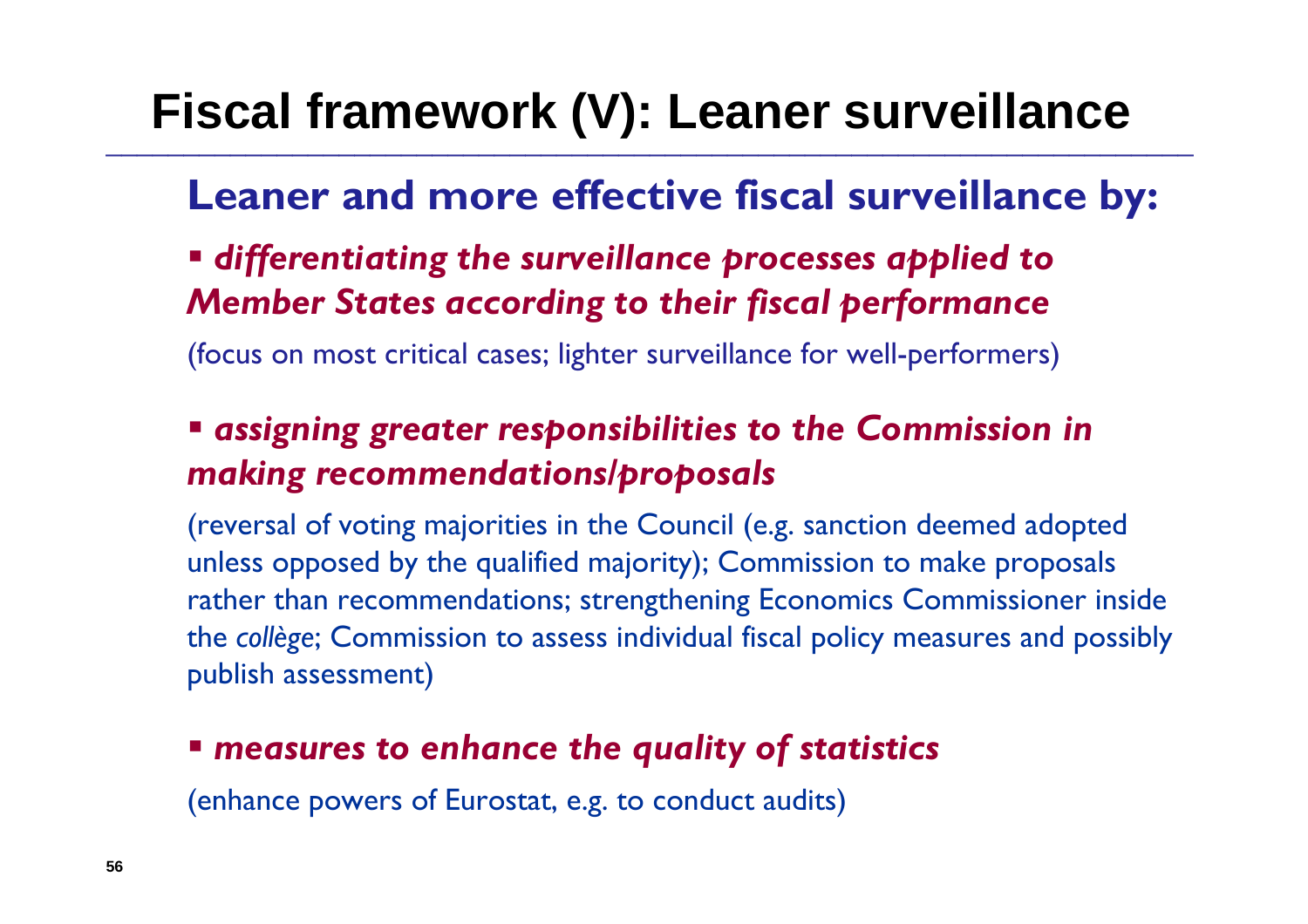# **Fiscal framework (VI): national link**

#### **Enhancing national fiscal frameworks by:**

#### *a strengthening of national legislation related to national fiscal rules and institutions*

(consistent with the provisions of the EU fiscal framework, to anchor SGP rules in national law)

#### *establishment in all Member States of independent budget offices or fiscal monitoring institutions*

(with the task of monitoring that objectives of SGP and national rules are fully respected)